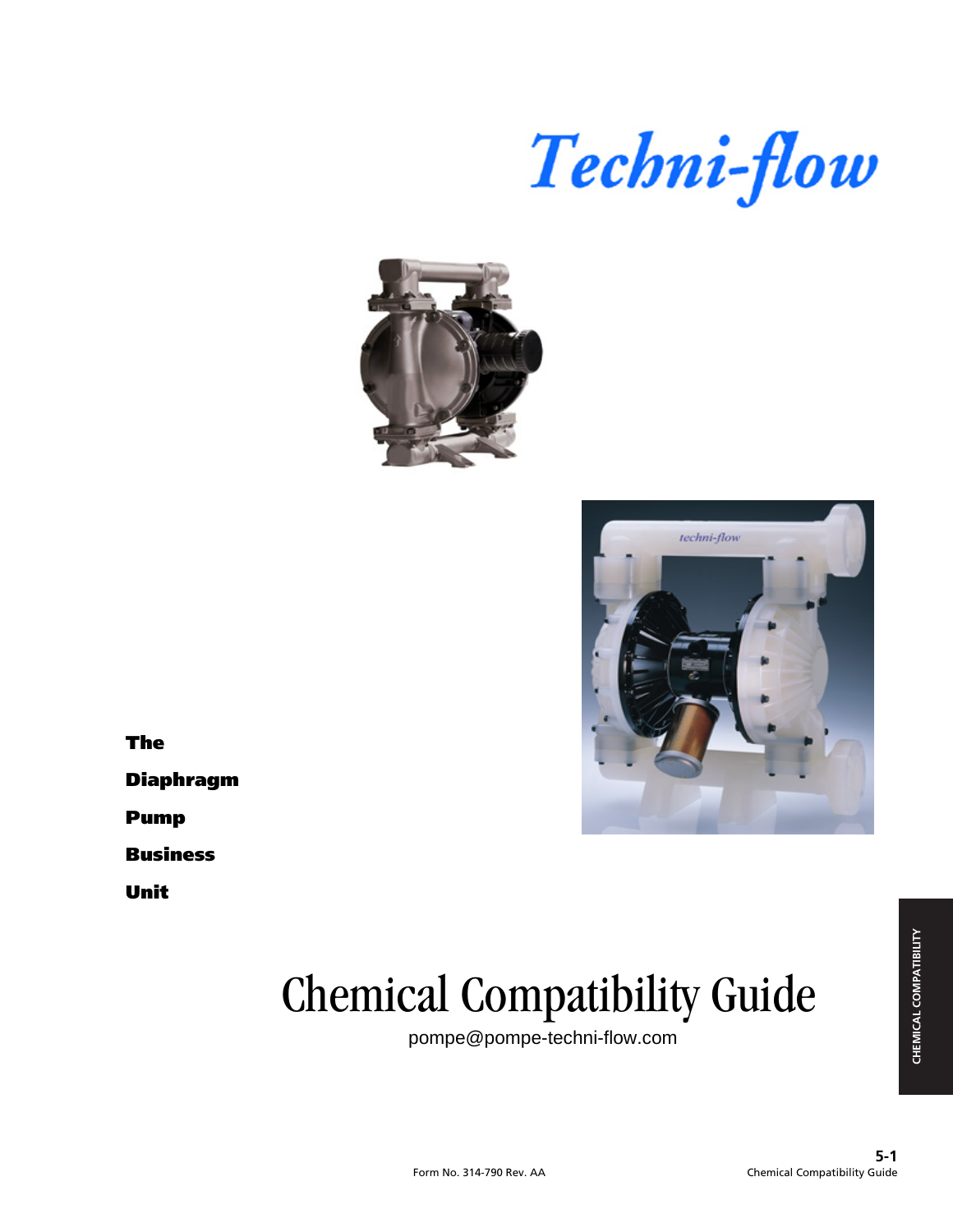#### **Notes**

The information in these charts is intended only as a guide for pump material selection. The data indicate the ability of materials to chemically resist various substances.

This information has been compiled from various sources believed to be reliable, but verification testing has not been performed by Techni-flow. Techni-flow assumes no liability for the accuracy of the information.

To verify compatibility or suitability of a material for a specific application, the material should be tested for compatibility under specific service or simulated duplicate conditions. Chemical resistance of materials can vary widely, and is affected by factors such as temperature, aeration, oxidizing agents and fluid movement.

Material chemical compatibility is considered to be for materials between room temperature and 120°F unless otherwise specified.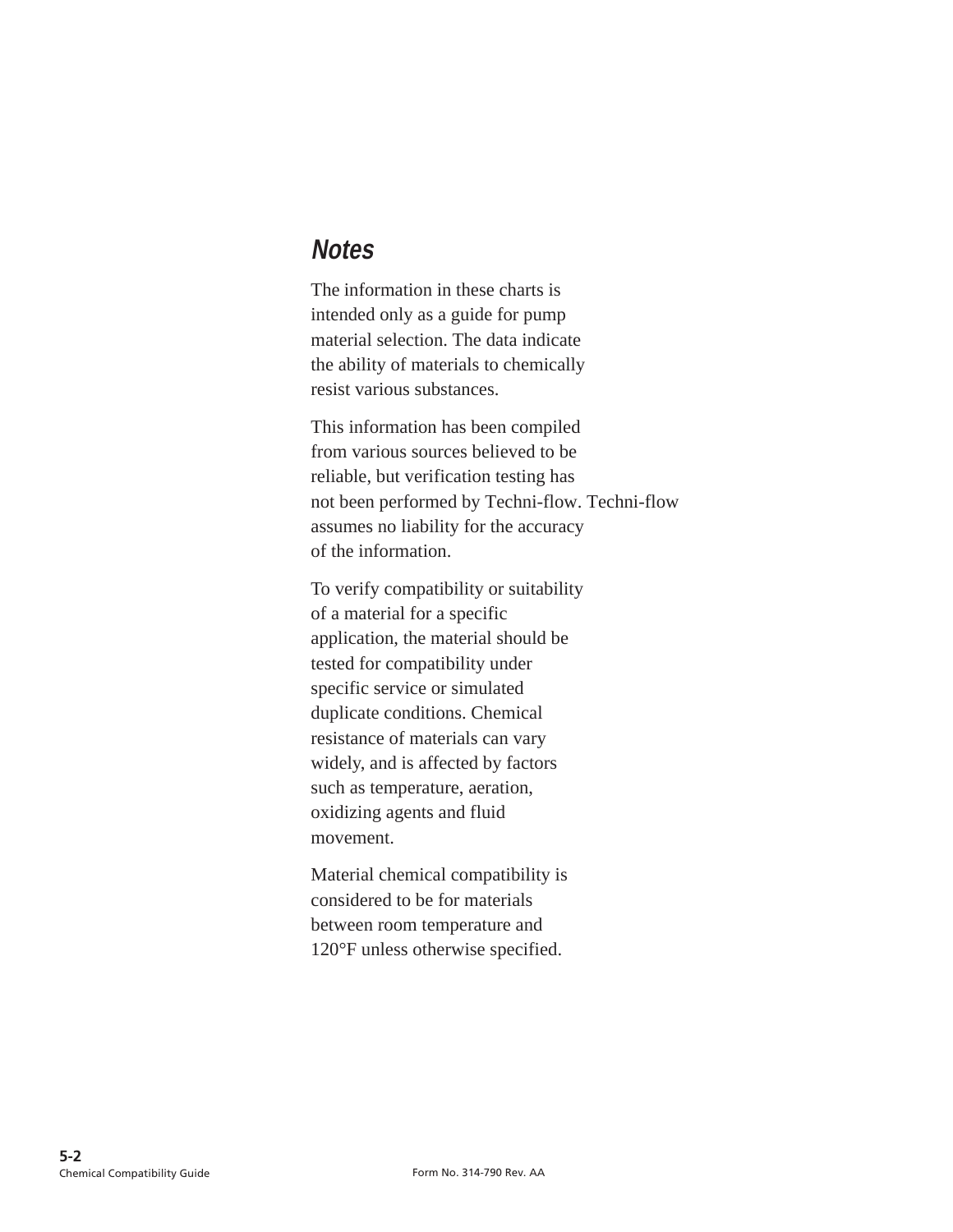#### **Table of Contents**

| Chemical Compatibility of Plastic, |  |
|------------------------------------|--|
|                                    |  |

#### **Wetted Material Compatibility Guideline for Metals**

| Fluid           | pH Level         |                  |
|-----------------|------------------|------------------|
| <b>Alkaline</b> | 14               |                  |
|                 | 13               | <b>Stainless</b> |
|                 | 12               | <b>Steel</b>     |
| <b>Caustic</b>  | 11               |                  |
| <b>Basic</b>    | 10               | <b>Cast Iron</b> |
|                 | 9                |                  |
|                 | 8                |                  |
| <b>Neutral</b>  | 7                | <b>Aluminum</b>  |
|                 | 6                |                  |
|                 | 5                | <b>Cast Iron</b> |
|                 | 4                |                  |
| <b>Acid</b>     | 3                |                  |
|                 | $\boldsymbol{2}$ | <b>Stainless</b> |
|                 | 1                | <b>Steel</b>     |
|                 | 0                |                  |

#### **Temperature Limits**

Temperatures listed are minimum/maximum value of seal materials only and DO NOT take into account pressures, vacuums, etc. Refer to specific pump Technical Data Forms relative to pump temperature limits.

#### **Packings and Diaphragms**

|                 | UHMWPE (Polyethylene) $\ldots \ldots \ldots \ldots$ 0°F (-17.7°C) to +140°F (60°C) |
|-----------------|------------------------------------------------------------------------------------|
|                 |                                                                                    |
|                 |                                                                                    |
|                 |                                                                                    |
|                 |                                                                                    |
| <b>Housings</b> |                                                                                    |
|                 |                                                                                    |
|                 |                                                                                    |
|                 | Kynar 40°F (4.4°C) to 200°F (93.3°C) with Teflon diaphragms                        |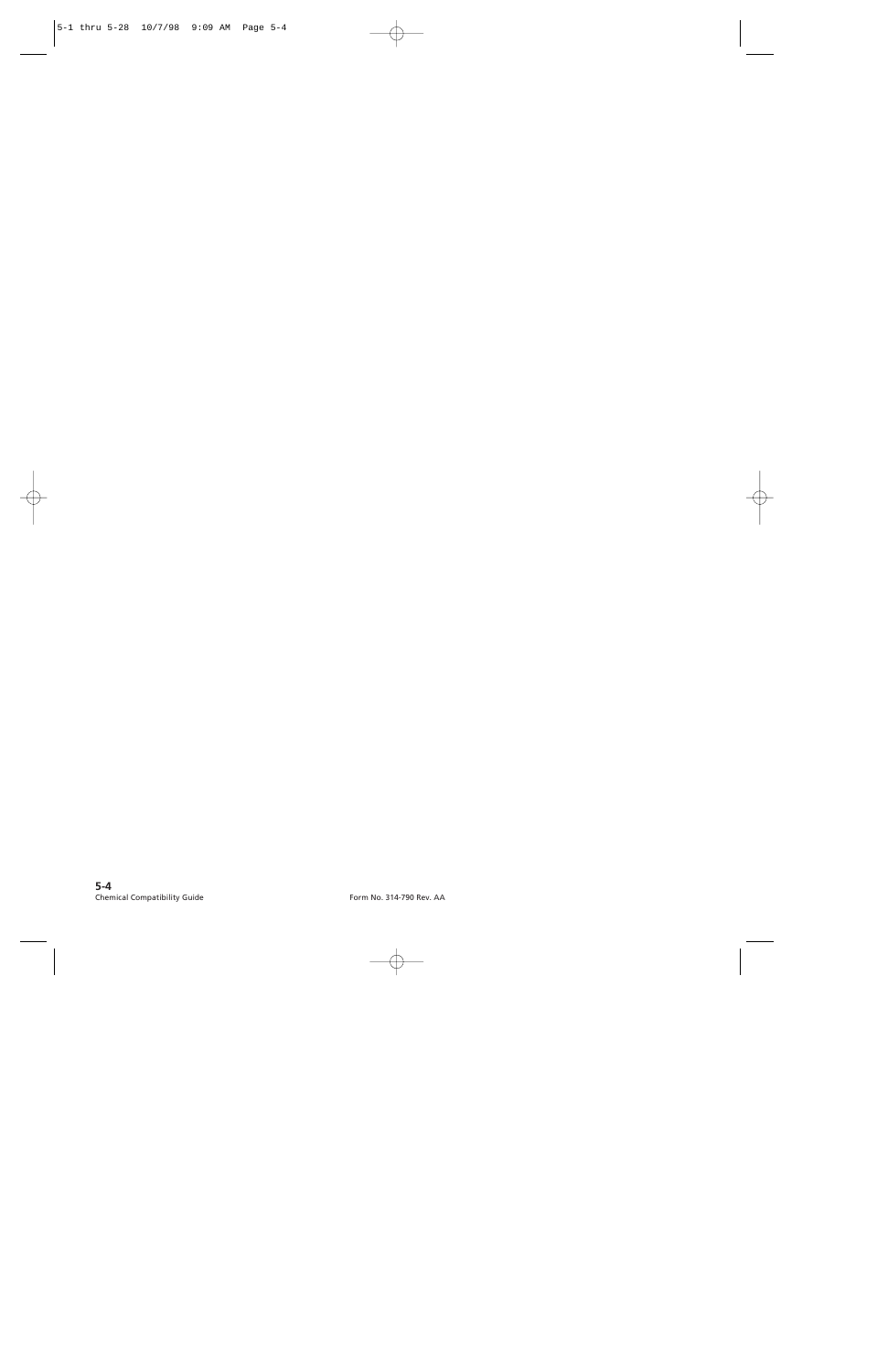### **Trade Name Reference**

Trade Names, their manufacturers and abbreviations for plastics elastomers and thermoplastic elastomers are shown in Table 1. This list should not be considered to be complete; the intent is only to show representative materials for each of the groups.

| <b>Trade Name</b>          | <b>Material</b>                                                                                   | <b>Abbreviation</b>                            | <b>Manufacturer</b>                                       |
|----------------------------|---------------------------------------------------------------------------------------------------|------------------------------------------------|-----------------------------------------------------------|
| <b>Plastics</b>            |                                                                                                   |                                                |                                                           |
| Cycolac<br>Lustran         | Acrylonitrile butadiene styrene                                                                   | <b>ABS</b>                                     | <b>Borg Warner</b><br>Monsanto                            |
| Delrin                     | Acetal:<br>acetal homopolymer                                                                     | AC<br><b>GA</b>                                | Du Pont                                                   |
| Celcon                     | acetal copolymer                                                                                  |                                                | Celanese                                                  |
| Teflon<br>Kynar<br>Tefzel  | Fluoroplastics:<br>polytetrafluoroethylene<br>polyvinylidene fluoride<br>copolymer ethylene & TFE | EF<br>TF, TFE, PTFE<br>KY, PVDF<br><b>ETFE</b> | Du Pont<br>Pennwalt<br>Du Pont                            |
|                            | Nylon (Polyamides)                                                                                | <b>NY</b>                                      |                                                           |
| Lexan<br>Merlon<br>Calibre | Polycarbonate                                                                                     | PC                                             | <b>General Electric</b><br>Mobay Chemical<br>Dow Chemical |
|                            | Polyethylene, ultra high<br>molecular weight                                                      | PH, UHMWPE                                     |                                                           |
|                            | Polyvinyl chloride                                                                                | <b>PVC</b>                                     |                                                           |
|                            | Polyester:<br>polybutylene terephthalate<br>polyethylene terephthalate                            | PE<br><b>PBT</b><br><b>PET</b>                 |                                                           |
| Polyethere-<br>therketone  |                                                                                                   | <b>PEEK</b>                                    | ICI                                                       |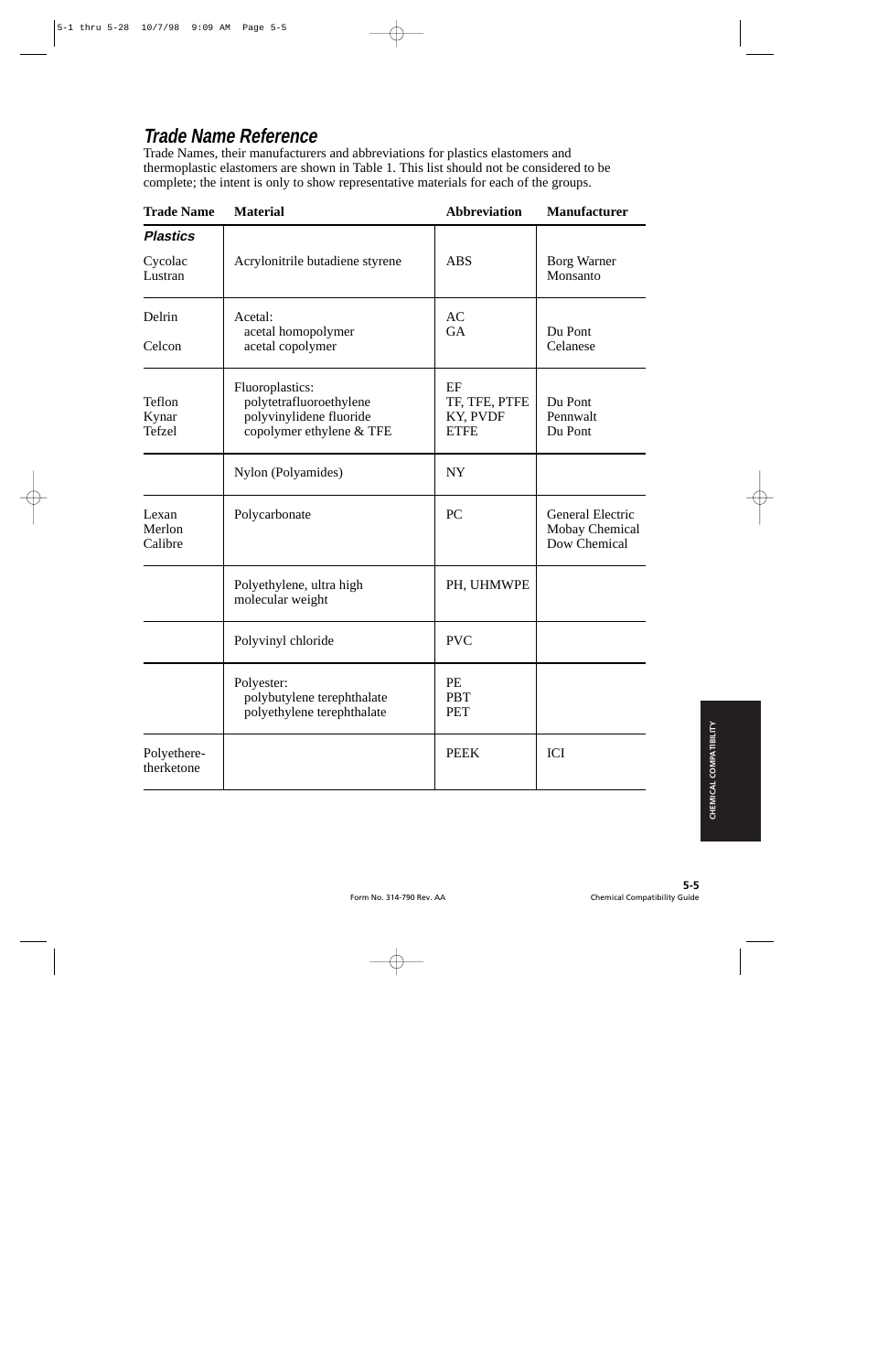## **Trade Name Reference (continued)**

| <b>Trade Name</b>         | <b>Material</b>                          | <b>Abbreviation</b> | <b>Manufacturer</b>                 |
|---------------------------|------------------------------------------|---------------------|-------------------------------------|
| <b>Elastomers</b>         |                                          |                     |                                     |
| Hycar<br><b>Butaprene</b> | Buna N Rubber, Nitrile Rubber            | BN, NBR             | Goodrich<br>Firestone               |
| Viton<br>Fluorel<br>Kel-F | Fluorocarbon (Viton)                     | VT, FPM             | Du Pont<br>3M<br>3M                 |
| FR-S                      | Styrene Butadiene Rubber,<br>Buna S, GRS | <b>SBR</b>          | Firestone                           |
| Neoprene                  | Chloroprene (Neoprene) Rubber            | NE, CR              | Du Pont                             |
| Nordel                    | Ethylene propylene diene<br>Monomer      | EP, EPDM            | Du Pont<br><b>EPR</b>               |
| Epear 306                 | Ethylene propylene                       | <b>EPM</b>          | Goodrich                            |
| Kalrez                    | Perfluoroelastomer                       | <b>KR</b>           | Du Pont                             |
| Adiprene                  | Polyurethane                             | PU                  | Du Pont<br>Pellen Corp.<br>Disogrin |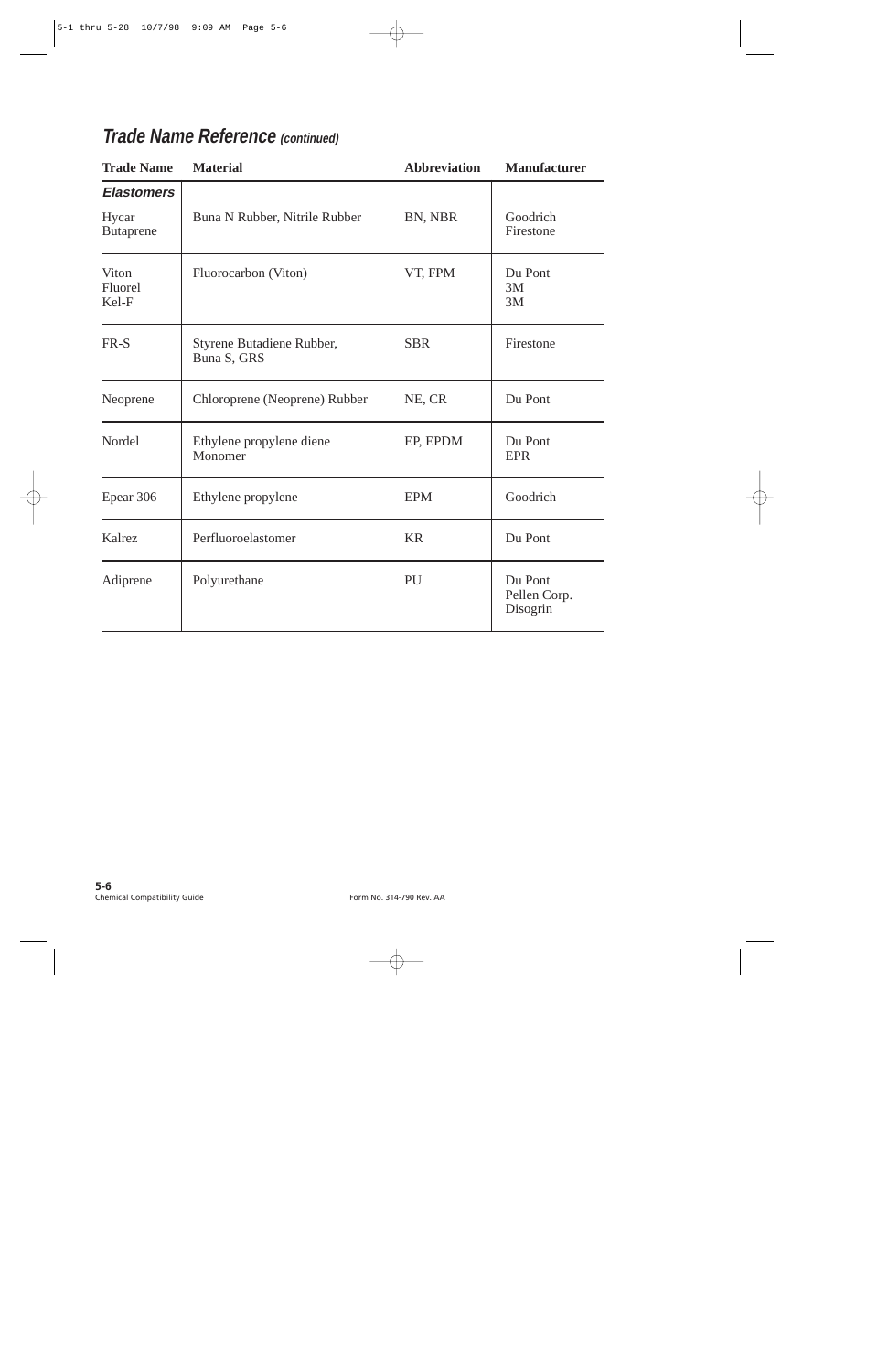| <b>Trade Name</b>                                  | <b>Material</b>                                     |                        | <b>Abbreviation Manufacturer</b>                                          |
|----------------------------------------------------|-----------------------------------------------------|------------------------|---------------------------------------------------------------------------|
|                                                    | <b>Thermoplastic Elastomers</b>                     |                        |                                                                           |
| Hytrel<br>Ecdel<br>Gaflex<br>Lomod<br>$Saniflex^m$ | Polyester Elastomer<br>(copolyesters)               | <b>HY</b>              | Du Pont<br>Eastman Chem.<br>Celanese<br><b>General Electric</b><br>Wilden |
| Santoprene<br>Geolast<br>Alcryn<br>$Wilflex^m$     | Elastomeric alloys                                  | <b>SP</b><br><b>GL</b> | <b>Advanced Elastomer Systems</b><br>Monsanto<br>Du Pont<br>Wilden        |
| Pebax<br>Estamid                                   | Polyamides                                          | None                   | Atochem Polymer<br>Dow Chemical                                           |
| Estane<br>Texin<br>Pellethane<br>Q-Thane           | Urethanes                                           | None                   | Goodrich<br>Mobay<br>Dow Chemical<br>K.J. Quinn                           |
| <b>Metal Wear Surfaces</b>                         |                                                     |                        |                                                                           |
| Nitralloy                                          | <b>Hardened Alloy Steel</b>                         | None                   | Graco Inc.                                                                |
| Severe Duty <sup>™</sup>                           | Hard Chrome-Plated<br>Stainless Steel 303, 304, 316 | <b>SS</b>              | Graco Inc.                                                                |

#### **Trade Name Reference (continued)**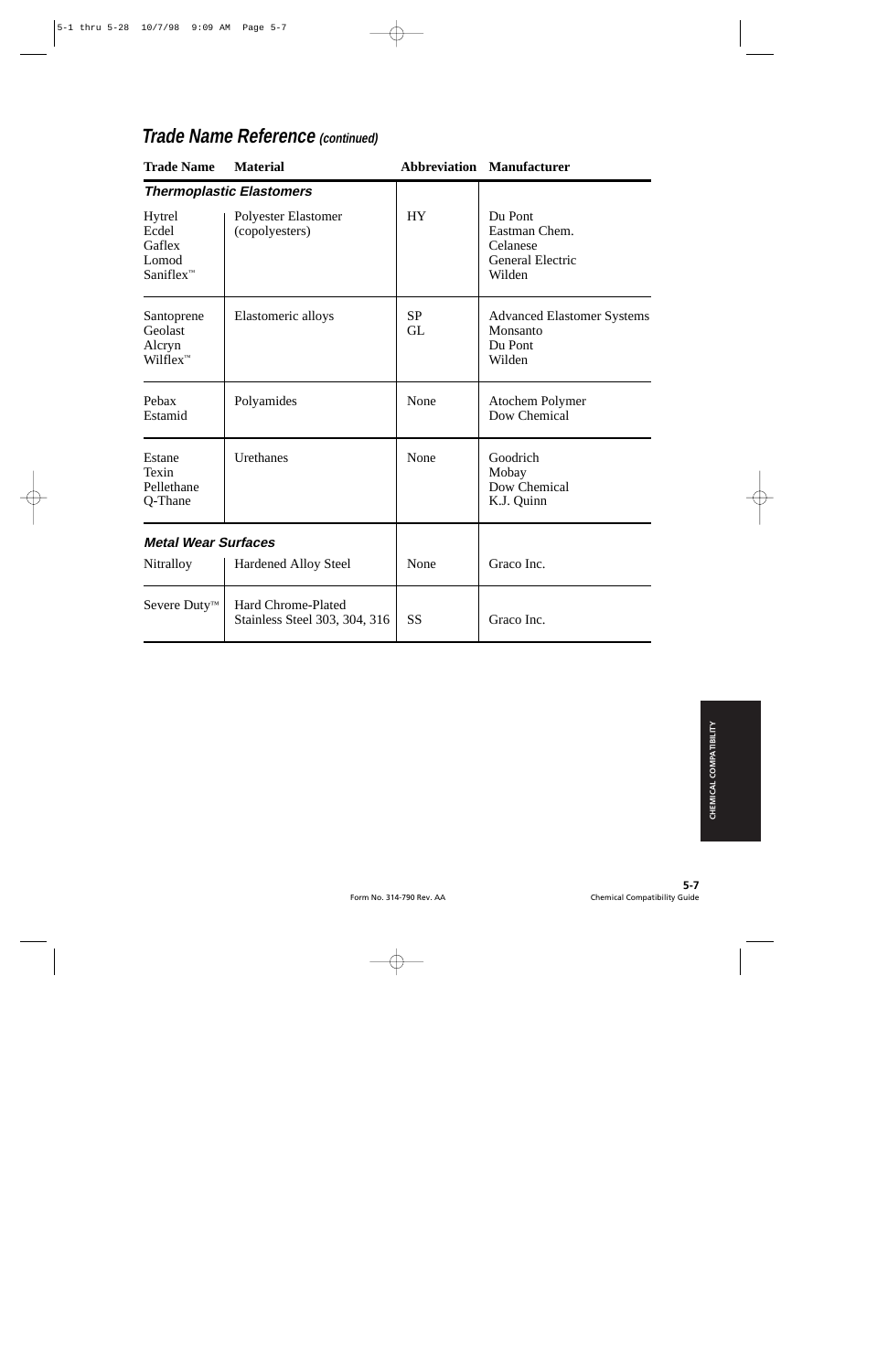| <b>Chemical</b>                                                                                                                                              |                                                                                                                             | Plastic, Elastomer & Leather                                                                                                                                           |                                                                                                                                                                                                                                                                                                |  |
|--------------------------------------------------------------------------------------------------------------------------------------------------------------|-----------------------------------------------------------------------------------------------------------------------------|------------------------------------------------------------------------------------------------------------------------------------------------------------------------|------------------------------------------------------------------------------------------------------------------------------------------------------------------------------------------------------------------------------------------------------------------------------------------------|--|
| <b>Compatibility</b>                                                                                                                                         |                                                                                                                             |                                                                                                                                                                        |                                                                                                                                                                                                                                                                                                |  |
| Legend:<br>A - Excellent<br>B - Good<br>C - Poor, probably not suitable<br>X - Not recommended, unsatisfactory<br>0 - Information not available or not rated | Polyethylene UHMW<br>Polyethylene HMW<br>Polyvinylchloride<br>Polycarbonate<br>Acetal                                       | EPDM (Ethylene Propylene)<br>Polysulfide (Thiokol)<br>Fluorocarbon (Viton)<br>Buna-N (Nitrile)<br>Polypropylene<br>PVDF Kynar<br>Neoprene<br>Teflon<br>Kalrrz<br>Nylon | Thermoplastic Rubber (Santoprene)<br>Polyester Elastomer (Hytrel)<br>Stainless Steel - 303, 304<br>Carbon Steel, Cast Iron<br>Carbon Steel Hardened<br>Stainless Steel - 316<br>Stainless Steel - 400's<br>Styrene butadiene<br>Polyurethane<br>Brass/Copper<br>Aluminum<br>Carbide<br>Leather |  |
| ACETALDEHYDE<br>ACETAMIDE<br><b>ACETATE SOLVENTS</b><br><b>ACETIC ACID</b><br>ACETIC ACID GLACIAL                                                            | C<br>C<br>B X<br>A<br>X A O X<br>0<br>0<br>$\mathbf 0$<br>$\mathbf 0$<br>Α<br>A<br>X B<br>X B B<br>C B B<br>X B             | X C B A C<br>A X X B C<br>X A A A B<br>B<br>A O X<br>A<br>X X A A X<br>B X X O O<br>A B X A C<br>B<br>B A B<br>A<br>ABXAX<br>C C O B<br>A                              | C X B<br>0 <sub>0</sub><br>A A O A<br>A<br>A O<br>C<br>$X$ $X$ $0$ $0$ $0$<br>A A O O<br>A<br>A O<br>C<br>0 X 0 X 0<br>A C O O<br>A<br>A A<br>X.<br>B X X X C<br>A C O O<br>A O<br>Α<br>C<br>B X O C X<br>A C O O<br>A<br>A O<br>0                                                             |  |
| ACETIC ACID VAPORS<br><b>ACETIC ANHYDRIDE</b><br>ACETONE 70°F<br>ACETONE 120° F<br>ACETONE 140° F                                                            | 0 X 0 0 X<br>X X X X X<br>X C A X<br>0<br>B X X A X<br>0 X X X X                                                            | X O X A O<br>0000<br>0<br>CBAAB<br>B X C A B<br>X A A A O<br>A X X A C<br>X A B A O<br>0000<br>0<br>X A O A O<br>0000<br>0                                             | 0 0 X X 0<br>A 0 0 0<br>0<br>A O<br>0<br>B X B<br>C X<br>A X 0 0<br>B<br>B X<br>X.<br>X O C A<br>A 0 0 0<br>A<br>A A<br>C<br>B<br>0 <sub>0</sub><br>0 <sub>0</sub><br>0000<br>$\overline{0}$<br>0 <sub>0</sub><br>0<br>0<br>00000<br>0000<br>$\mathbf 0$<br>0 <sub>0</sub><br>0                |  |
| <b>ACETONITRILE</b><br><b>ACETOPHENONE</b><br>ACETYL CHLORIDE<br><b>ACETYLENE</b><br>ACID (CONCENTRATED)                                                     | 0 X A O X<br>X<br>B<br>0 X<br>0<br>X X O X<br>0<br>A X A O C<br>000<br>0 <sub>0</sub>                                       | 0 0 A 0<br>B X A A O<br>0<br>CAAX<br>A X X O X<br>B<br>A X X A X<br>X A X O X<br>A X B A B<br>A A A O C<br>$0000A$<br><b>BAOOO</b>                                     | 000<br>0 <sub>0</sub><br>A O O A<br>A A<br>A A<br>X X O<br>0 <sub>0</sub><br>A 0 0 A<br>$\mathsf{A}$<br>A A<br>A<br>0 0 0 A<br>X X O X A<br>A<br>A O<br>Α<br>A A O A<br>B X A B O<br>A<br>A A<br>A<br>00000<br>0000<br>$\mathbf 0$<br>0 <sub>0</sub><br>0                                      |  |
| ACID (MILD)<br><b>ACID MINE WATER</b><br>ACRYLONITRILE<br>ADIPIC ACID<br>AERO LUBRIPLATE                                                                     | 0<br>0<br>0<br>0<br>- 0<br>AAA<br>А<br>A<br>A<br>$\mathbf 0$<br>X<br>- 0<br>0<br>A O A<br>A<br>B<br>$\mathbf 0$<br>000<br>Α | 000A0<br><b>BAA00</b><br>0000<br>A A A A O<br>0<br>B A A X<br>C X A X<br>X.<br>В<br>B O A A<br>0 A O O<br>A<br>A<br>0 0 0 A A<br>X A A O O                             | 000<br>0000<br>0 <sub>0</sub><br>0<br>0 <sub>0</sub><br>0<br>0 <sub>0</sub><br>0 <sub>0</sub><br>0000<br>0<br>0 <sub>0</sub><br>0<br>0<br>A A O A<br>X X O O X<br>A<br>A 0<br>A<br>A 0 0<br>A 0 0 A<br>0 <sub>0</sub><br>A A<br>A 0<br>0 A O O O<br>A O A A<br>A A A A                         |  |
| AEROSAFE 2300<br>AEROSAFE 2300F<br>AEROSAFE 2300W<br>AEROSAFE 1AC<br>AEROSHELL 1AC                                                                           | A<br>0<br>0<br>0<br>- 0<br>00000<br>A 0 0 0 0<br>A 0 0 0 0<br>00000                                                         | $000A$ X<br>A X X O O<br>00000<br>0<br>0000<br>$000A$ X<br>A X X O O<br>0 0 0 A B<br>X A A O O<br>00000<br>0 0 0 0 0                                                   | 0 X O<br>B <sub>0</sub><br>A O A A<br>A A<br>A A<br>00000<br>A O A A<br>A A A A<br>0 X 0 0 0<br>$0000$<br>$0\quad 0\quad 0\quad 0$<br>0 A O O O<br>0000<br>0000<br>00000<br>A O A A<br>A A A A                                                                                                 |  |
| AEROSHELL 17 GREASE<br>AEROSHELL 7A GREASE<br>AEROSHELL 750<br>ALCOHOL<br>ALKALINE SOLUTIONS                                                                 | A 0 0 0 0<br>A 0 0 0 0<br>A 0 0 0 0<br><b>BBXAA</b><br>A A A A O                                                            | 0 0 0 A B<br>X A A O O<br>0 0 0 A B<br>X A A O O<br>0 0 0 A X<br>X A B O O<br>A B X A O<br><b>B A A O O</b><br>0 0 0 A A<br>A A A O O                                  | 0 A O O O<br>A O A A<br>A A A A<br>0 A O O O<br>A O A A<br>A A A A<br>0 X 0 0 0<br>A O A A<br>A A A A<br>O A A B A<br>A A O A<br>A A A A<br>0 A O O O<br>0 0 0 0<br>0 A A O                                                                                                                    |  |
| ALLYL ALCOHOL<br>ALLYL CHLORIDE<br>ALMOND OIL (ARTIFICIAL)<br>ALUMINUM CHLORIDE<br>ALUMINUM CHLOROHYDROXIDE                                                  | O B X A X<br>0 0 B A X<br>00000<br>B B B A A<br>00000                                                                       | 0 B A A O<br>00000<br>A A O A O<br>00000<br>0 0 0 A X<br>B X X O O<br>A A X A A<br>A A A A X<br>0 0 A A 0<br>00000                                                     | 0000A<br>A 0 0 A<br>A A A A<br>X O B O<br>00000<br>X 0 0 0<br>0 0 0 0<br>00000<br>0 B B O<br>A C O B O<br>$X$ 0 0 0<br>X X C X<br>00000<br>X O O X<br>X X O O                                                                                                                                  |  |
|                                                                                                                                                              |                                                                                                                             |                                                                                                                                                                        |                                                                                                                                                                                                                                                                                                |  |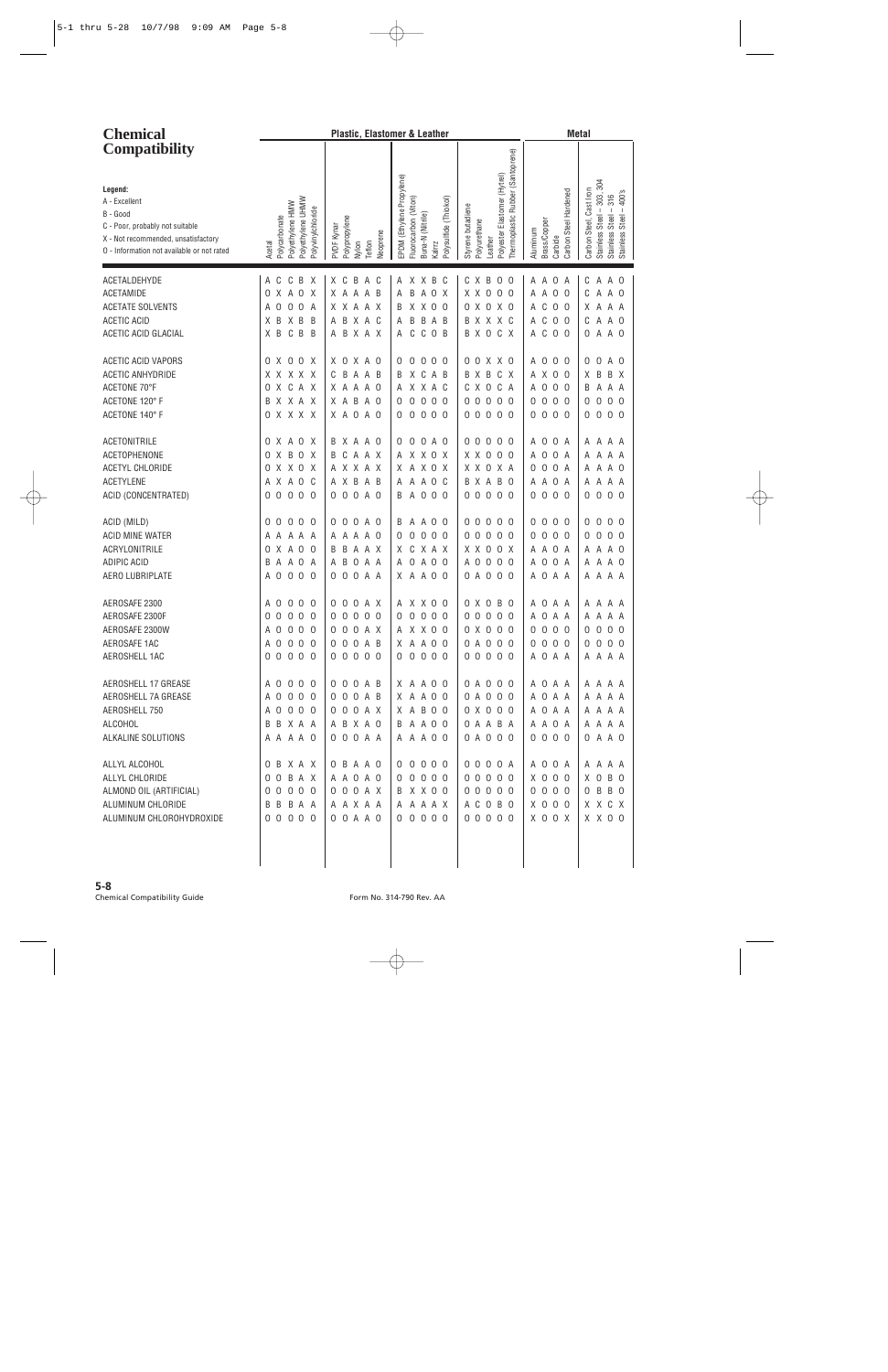| <b>Chemical</b>                                                                                                                                              |                                                                                       | Plastic, Elastomer & Leather                                                                                                                                                                                                                                                                            | <b>Metal</b>                                                                                                                                                              |
|--------------------------------------------------------------------------------------------------------------------------------------------------------------|---------------------------------------------------------------------------------------|---------------------------------------------------------------------------------------------------------------------------------------------------------------------------------------------------------------------------------------------------------------------------------------------------------|---------------------------------------------------------------------------------------------------------------------------------------------------------------------------|
| <b>Compatibility</b>                                                                                                                                         |                                                                                       |                                                                                                                                                                                                                                                                                                         |                                                                                                                                                                           |
| Legend:<br>A - Excellent<br>B - Good<br>C - Poor, probably not suitable<br>X - Not recommended, unsatisfactory<br>0 - Information not available or not rated | Polyethylene UHMW<br>Polyethylene HMW<br>Polyvinylchloride<br>Acetal<br>Polycarbonate | Thermoplastic Rubber (Santoprene)<br>Elastomer (Hytrel)<br>EPDM (Ethylene Propylene)<br>Fluorocarbon (Viton)<br>Polysulfide (Thiokol)<br>Styrene butadiene<br>Buna-N (Nitrile)<br>Polypropylene<br>Polyurethane<br>PVDF Kynar<br>Neoprene<br>Polyester <b>F</b><br>Leather<br>Teflon<br>Kalrrz<br>Nylon | Stainless Steel – 303, 304<br>Stainless Steel – 316<br>Stainless Steel – 400's<br>Carbon Steel, Cast Iron<br>Carbon Steel Hardened<br>Brass/Copper<br>Aluminum<br>Carbide |
| ALUMINUM FLUORIDE                                                                                                                                            | X O B A A                                                                             | A C<br>$0\quad 0\quad 0$<br>A A A A A<br>A A A A X                                                                                                                                                                                                                                                      | B <sub>0</sub><br>0 X<br>X X C X                                                                                                                                          |
| ALUMINUM HYDROXIDE                                                                                                                                           | 0 <sup>o</sup><br>A O<br>A                                                            | $\mathbf 0$<br>00000<br>A A A A O<br>0<br>A O<br>0                                                                                                                                                                                                                                                      | A A<br>0 <sub>0</sub><br>0 A<br>A A                                                                                                                                       |
| <b>ALUMINUM NITRATE</b>                                                                                                                                      | A O<br>C<br>0<br>A                                                                    | A C O O O<br>A B A A<br>A A A B<br>A<br>А                                                                                                                                                                                                                                                               | X O<br>0 <sub>0</sub><br>X A A A                                                                                                                                          |
| ALUMINUM POTASSIUM SULFATE                                                                                                                                   | B A A<br>A A                                                                          | 0 0 A 0<br>00000<br>A A X A O<br>0                                                                                                                                                                                                                                                                      | $\mathbf 0$<br>0 <sub>0</sub><br>$\mathbf 0$<br>A O<br>0<br>A                                                                                                             |
| ALUMINUM SULFATE                                                                                                                                             | B A<br>B A A                                                                          | A A A A A<br>A A A A X<br>A X A B A                                                                                                                                                                                                                                                                     | A C<br>0 A A O<br>0 <sub>0</sub>                                                                                                                                          |
| AMINES                                                                                                                                                       | B X C A X                                                                             | A B<br>0 0 A 0<br>0 0 X A 0<br>A O<br>0<br>0                                                                                                                                                                                                                                                            | $\mathbf 0$<br>0 <sub>0</sub><br>B A A O<br>A                                                                                                                             |
| AMINOETHANOL                                                                                                                                                 | $\mathbf 0$<br>$\boldsymbol{0}$<br>X B<br>B                                           | $\mathbf 0$<br>00000<br>A A A O<br>0<br>0 <sub>0</sub><br>C<br>0                                                                                                                                                                                                                                        | $\mathbf 0$<br>0 <sub>0</sub><br>$\mathbf 0$<br>0 <sub>0</sub><br>0<br>0                                                                                                  |
| AMMONIA ANHYDROUS                                                                                                                                            | X X B A B                                                                             | X B A O<br>A B<br>A A<br>X X X X O<br>A<br>A                                                                                                                                                                                                                                                            | $\mathbf 0$<br>0 A<br>A A A A<br>A                                                                                                                                        |
| AMMONIA AQUEOUS                                                                                                                                              | B X X A A                                                                             | A B<br>0<br>$\mathbf 0$<br>00000<br>A O<br>0 <sub>0</sub><br>A<br>0                                                                                                                                                                                                                                     | $\mathbf 0$<br>0 <sub>0</sub><br>$\mathbf 0$<br>0 <sub>0</sub><br>0<br>0                                                                                                  |
| AMMONIUM BIFLUORIDE                                                                                                                                          | A O A<br>0 <sub>0</sub>                                                               | A A O A O<br>0 A 0<br>00000<br>0<br>0                                                                                                                                                                                                                                                                   | X O<br>0 <sub>0</sub><br>C<br>A O<br>0                                                                                                                                    |
| AMMONIUM CARBONATE                                                                                                                                           | 0<br>B<br>A<br>0<br>A                                                                 | A X A O O<br>A A A A<br>0 X A O<br>B<br>A                                                                                                                                                                                                                                                               | $\mathsf{O}$<br>0 A<br>A A<br>A A<br>A                                                                                                                                    |
| AMMONIUM CHLORIDE                                                                                                                                            | B A<br>B<br>A<br>B                                                                    | A A O A O<br>A B<br>Α<br>A A A<br>A A<br>A<br>Α                                                                                                                                                                                                                                                         | C<br>0 <sub>0</sub><br>X A<br>C A<br>C                                                                                                                                    |
| AMMONIUM FLUORIDE                                                                                                                                            | A O<br>0 X<br>X                                                                       | $\mathbf 0$<br>00000<br>B<br>A<br>A O<br>0<br>A O<br>A<br>0                                                                                                                                                                                                                                             | $\mathbf 0$<br>0 A<br>A A<br>A A<br>Α                                                                                                                                     |
| AMMONIUM HYDROXIDE                                                                                                                                           | X X<br>B<br>A A                                                                       | A A A A<br>B<br>X A A<br>X X B X O<br>A<br>Α                                                                                                                                                                                                                                                            | C X<br>0 <sub>0</sub><br>$\overline{A}$<br>A A<br>C                                                                                                                       |
| AMMONIUM NITRATE                                                                                                                                             | B X B A A                                                                             | A A O<br>A A A A A<br>0<br>B X A B O<br>A                                                                                                                                                                                                                                                               | A X O A<br>X A A A                                                                                                                                                        |
| AMMONIUM PERSULFATE                                                                                                                                          | 0<br>Α<br>A<br>0<br>A                                                                 | $X$ $X$ $0$ $0$ $0$<br>A X A A<br>0 A A O<br>A<br>A                                                                                                                                                                                                                                                     | $\mathbf 0$<br>0 <sub>0</sub><br>C<br>AA<br>A A                                                                                                                           |
| AMMONIUM PHOSPHATE                                                                                                                                           | A<br>B<br>B<br>B<br>A                                                                 | A 0 0 B 0<br>A X A A<br>0<br>A A A<br>A<br>A                                                                                                                                                                                                                                                            | $\mathsf{A}$<br>0 <sub>0</sub><br>A<br>A A<br>0<br>0                                                                                                                      |
| AMMONIUM SULFATE                                                                                                                                             | B<br>A<br>B<br>A<br>A                                                                 | A A O C O<br>A A A A<br>X A A X<br>A<br>A                                                                                                                                                                                                                                                               | C<br>0 <sub>0</sub><br>$\overline{A}$<br>C<br>A A<br>B                                                                                                                    |
| AMMONIUM SULFITE                                                                                                                                             | B X A<br>X X                                                                          | $\mathbf 0$<br>$\mathbf 0$<br>00000<br>A A A O<br>A O<br>0<br>0                                                                                                                                                                                                                                         | $\mathbf 0$<br>0 <sub>0</sub><br>$\mathbf 0$<br>A O<br>0<br>0                                                                                                             |
| AMYL ACETATE                                                                                                                                                 | X X C B X                                                                             | C A X<br>C<br>A X X A X<br>X X B C X<br>A                                                                                                                                                                                                                                                               | CAAC<br>A A O A                                                                                                                                                           |
| AMYL ALCOHOL                                                                                                                                                 | A A B<br>A<br>A                                                                       | A B<br>0 <sub>0</sub><br>0 <sub>0</sub><br>000AA<br>A O<br>0<br>A                                                                                                                                                                                                                                       | A X O O<br>AAAO                                                                                                                                                           |
| AMYL CHLORIDE                                                                                                                                                | A X X O X                                                                             | A X C A O<br>00000<br>0 0 A 0<br>0                                                                                                                                                                                                                                                                      | A A O A<br>A A A O                                                                                                                                                        |
| ANILINE                                                                                                                                                      | B X X B X                                                                             | B C A A X<br>A C X A X<br>X X O X A                                                                                                                                                                                                                                                                     | $C$ $O$ $O$ $A$<br>A A A A                                                                                                                                                |
| ANILINE HYDROCHLORIDE                                                                                                                                        | O X X O C                                                                             | X X 0 0 0<br>B X X A X<br><b>B B B A X</b>                                                                                                                                                                                                                                                              | 0000<br>0000                                                                                                                                                              |
| ANIMAL OIL (LARD OIL)                                                                                                                                        | A 0 A 0 0                                                                             | 0 0 0 A B<br><b>B A A O O</b><br>0 B O A A                                                                                                                                                                                                                                                              | A O A A<br>A A A A                                                                                                                                                        |
| ANTI-FREEZE (ALCOHOL BASE)                                                                                                                                   | 00000                                                                                 | 0 0 0 A A<br>000BA<br>A A A A O                                                                                                                                                                                                                                                                         | A 0 0 A<br>A A A O                                                                                                                                                        |
| ANTI-FREEZE (GLYCOL BASE)                                                                                                                                    | 00000                                                                                 | 0 0 0 A B<br>A A A A O<br>0 0 0 B A                                                                                                                                                                                                                                                                     | A 0 0 A<br>A A A O                                                                                                                                                        |
| ANTIMONY TRICHLORIDE                                                                                                                                         | O A B A A                                                                             | 0 0 0 A 0<br>A A X A O<br>00000                                                                                                                                                                                                                                                                         | X 0 0 0<br>X X X X                                                                                                                                                        |
| AQUA REGIA                                                                                                                                                   | X X B B C                                                                             | A X X A X<br>C B X A X<br>$X$ $X$ $0$ $0$ $0$                                                                                                                                                                                                                                                           | X 0 0 0<br>X X X X                                                                                                                                                        |
| AROCLOR                                                                                                                                                      | 0 X X 0 0                                                                             | O X A A X<br>CAAAA<br>A X O C O                                                                                                                                                                                                                                                                         | A 0 0 0<br>B B B O                                                                                                                                                        |
| AROMATIC HYDROCARBONS                                                                                                                                        | 00000                                                                                 | 00000<br>X A X O O<br>00000                                                                                                                                                                                                                                                                             | 0000<br><b>BOBO</b>                                                                                                                                                       |
| ARSENIC ACID                                                                                                                                                 | 0 A A O B                                                                             | A A X A A<br>A A A A A<br>A C B O O                                                                                                                                                                                                                                                                     | X 0 0 0<br>O A A A                                                                                                                                                        |
| <b>ASPHALT</b>                                                                                                                                               | B X A O A                                                                             | X A B A A<br>AAAAB<br>X B A B P                                                                                                                                                                                                                                                                         | A A O A<br>A A A A                                                                                                                                                        |
| ASPHALT EMULSIONS                                                                                                                                            | 0 X 0 0 0                                                                             | A O C A O<br>00000<br>0 0 0 A 0                                                                                                                                                                                                                                                                         | 0000<br>A 0 A 0                                                                                                                                                           |
| ATMOSPHERE, INDUSTRIAL                                                                                                                                       | 00000                                                                                 | 00000<br>00000<br>00000                                                                                                                                                                                                                                                                                 | A 0 0 0<br>C B A B                                                                                                                                                        |
|                                                                                                                                                              |                                                                                       |                                                                                                                                                                                                                                                                                                         |                                                                                                                                                                           |
|                                                                                                                                                              |                                                                                       |                                                                                                                                                                                                                                                                                                         |                                                                                                                                                                           |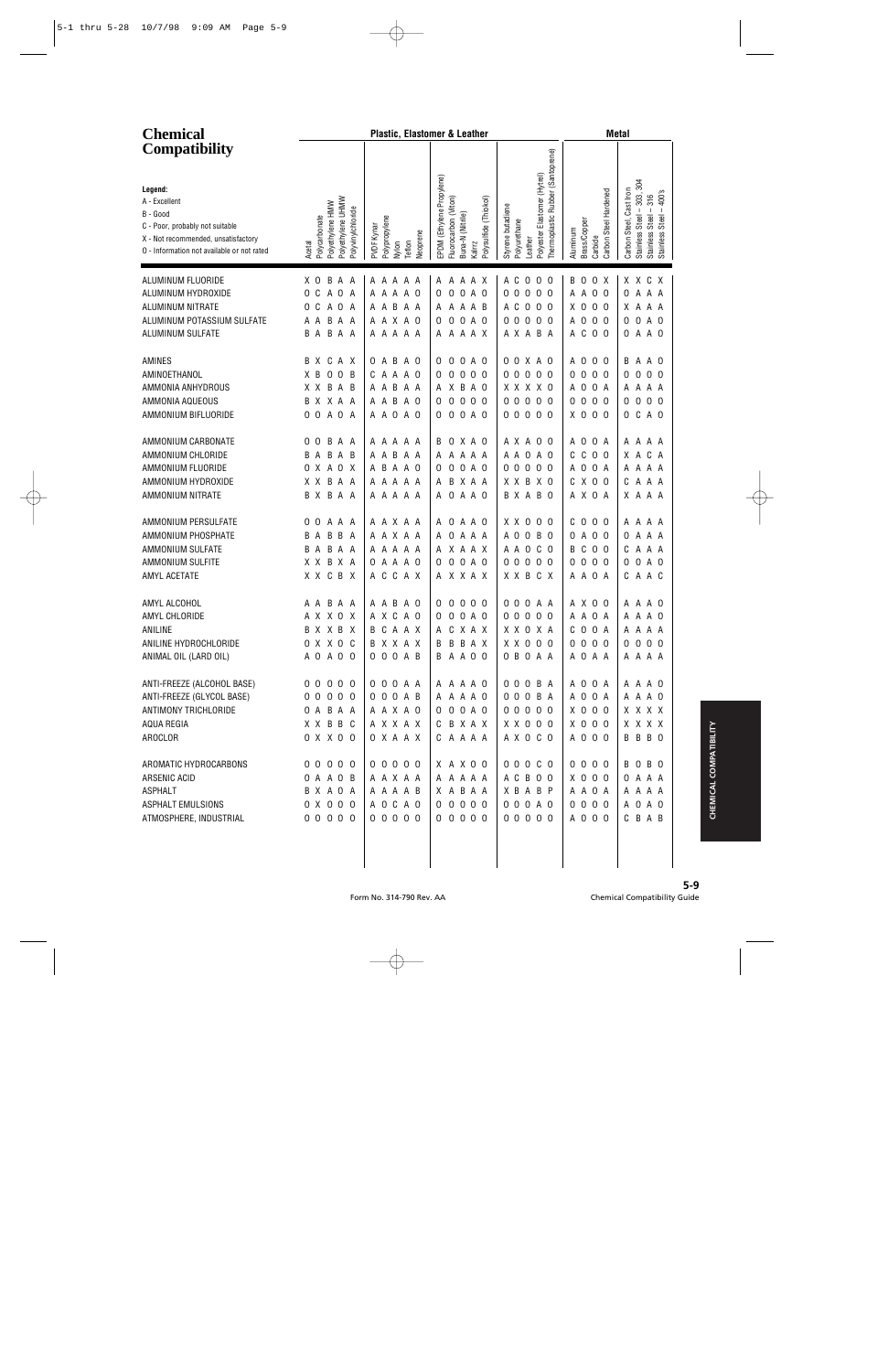| <b>Chemical</b>                                                                                                                                              |                                                                                                                                                      | Plastic, Elastomer & Leather                                                                                                                                                                                                                                                                                                                                                                                                      | <b>Metal</b>                                                                                                                                                                                                                                                                                                       |
|--------------------------------------------------------------------------------------------------------------------------------------------------------------|------------------------------------------------------------------------------------------------------------------------------------------------------|-----------------------------------------------------------------------------------------------------------------------------------------------------------------------------------------------------------------------------------------------------------------------------------------------------------------------------------------------------------------------------------------------------------------------------------|--------------------------------------------------------------------------------------------------------------------------------------------------------------------------------------------------------------------------------------------------------------------------------------------------------------------|
| <b>Compatibility</b>                                                                                                                                         |                                                                                                                                                      |                                                                                                                                                                                                                                                                                                                                                                                                                                   |                                                                                                                                                                                                                                                                                                                    |
| Legend:<br>A - Excellent<br>B - Good<br>C - Poor, probably not suitable<br>X - Not recommended, unsatisfactory<br>0 - Information not available or not rated | Polyethylene UHMW<br>Polyethylene HMW<br>Polyvinylchloride<br>Polycarbonate<br>Acetal                                                                | Polyester Elastomer (Hytrel)<br>EPDM (Ethylene Propylene)<br>Polysulfide (Thiokol)<br>Fluorocarbon (Viton)<br>Styrene butadiene<br>Buna-N (Nitrile)<br>Polypropylene<br>Polyurethane<br>PVDF Kynar<br>Neoprene<br>Leather<br>Teflon<br>Kalrrz<br>Nylon                                                                                                                                                                            | Thermoplastic Rubber (Santoprene)<br>304<br>Carbon Steel, Cast Iron<br>Carbon Steel Hardened<br>Stainless Steel – 303, 30<br>Stainless Steel – 316<br>Stainless Steel – 400's<br>Brass/Copper<br>Aluminum<br>Carbide                                                                                               |
| ATMOSPHERE, MARINE<br>ATMOSPHERE, RURAL<br>AUTOMATIC BRAKE FLUID<br>AUTOMATIC TRANSMISSION FLUID<br><b>AUTOMOTIVE GASOLINE (STANDARD)</b>                    | 0 <sub>0</sub><br>0<br>$\Omega$<br>0<br>0<br>$\overline{0}$<br>0<br>- 0<br>0<br>0<br>$\mathbf 0$<br>0<br>- 0<br>A<br>A 0 0<br>0<br>A<br>A 0 0<br>A O | $\mathbf 0$<br>0 <sub>0</sub><br>0<br>$\mathbf 0$<br>0 <sub>0</sub><br>000<br>0<br>0<br>0<br>$\mathbf 0$<br>0<br>$\mathbf 0$<br>0 <sub>0</sub><br>0<br>0 <sub>0</sub><br>0 <sub>0</sub><br>0<br>0<br>0<br>$\mathbf 0$<br>$\overline{0}$<br>A B<br>X X O O<br>000<br>0<br>A<br>$\mathbf 0$<br>$\overline{0}$<br>A B<br>A<br>A<br>0 <sub>0</sub><br>0 A X<br>B<br>0<br>X.<br>0<br>0 <sub>0</sub><br>0 A X<br>X A A O O<br>0 B O O O | 0 <sub>0</sub><br>$\mathbf 0$<br>$\mathbf 0$<br>0<br>0 <sub>0</sub><br>0<br>0<br>0<br>$\mathbf 0$<br>0 <sub>0</sub><br>$\mathbf 0$<br>$\mathbf 0$<br>0 <sub>0</sub><br>0<br>0<br>0<br>0 <sup>c</sup><br>$\mathbf 0$<br>A<br>A A A A<br>Α<br>A<br>$\mathbf 0$<br>Α<br>A A A<br>А<br>A<br>A<br>A O<br>A A<br>A A A A |
| AVIATION GASOLINE, MIL.<br><b>BANANA OIL</b><br><b>BARBEQUE SAUCE</b><br><b>BARIUM CARBONATE</b><br><b>BARIUM CHLORIDE</b>                                   | 0<br>0<br>0<br>0<br>- 0<br>$\mathbf 0$<br>0<br>A<br>0<br>-0<br>0<br>$\mathbf 0$<br>$\Omega$<br>-0<br>0<br>B<br>B<br>0<br>0<br>A<br>B B<br>A A<br>B   | B<br>0<br>0<br>A O<br>0 <sub>0</sub><br>000<br>0<br>A<br>0<br>$\mathsf{O}$<br>0 A 0<br>0<br>$\mathbf 0$<br>0 <sub>0</sub><br>000<br>0 <sub>0</sub><br>0<br>0<br>$\mathbf 0$<br>$\mathbf 0$<br>A A<br>$\mathbf 0$<br>A 0 0<br>00000<br>0<br>0<br>A<br>A<br>A 0<br>0<br>$\mathbf 0$<br>A O<br>0 0 A 0 0<br>0<br>A<br>A A A A A<br>A A A A<br>A A O B O<br>A                                                                         | 0 <sub>0</sub><br>0<br>A A<br>A A A A<br>A<br>$\mathbf 0$<br>$\mathbf 0$<br>A A O<br>0<br>0<br>0<br>$\mathsf{O}\xspace$<br>$\mathbf 0$<br>X A A O<br>0<br>X<br>$\mathbf 0$<br>$\mathbf 0$<br>A A A<br>0<br>A<br>A<br>$\mathbf 0$<br>X <sub>0</sub><br>A A A A<br>A                                                 |
| <b>BARIUM CYANIDE</b><br><b>BARIUM HYDROXIDE</b><br><b>BARIUM NITRATE</b><br><b>BARIUM SULFATE</b><br><b>BARIUM SULFIDE</b>                                  | A O X<br>0<br>0<br><b>B</b> 0<br>0<br>X<br>A<br>B B<br>B<br>X<br>A<br>X<br>B A A<br>B<br>0<br>B A A<br>0                                             | 0 X A A 0<br>0 <sub>0</sub><br>A O<br>000<br>0 <sub>0</sub><br>0<br>AAAAA<br>A A A A<br>A X B B O<br>A<br>A A A O<br>0<br>$\mathbf 0$<br>A O<br>00000<br>0<br>0<br>B<br>A A A<br>A<br>A A A<br>A A A X O<br>A<br>A<br>A A A A A<br>A A A B<br><b>BAA00</b><br>A                                                                                                                                                                   | $\mathbf 0$<br>0<br>A A A A<br>0<br>A<br>X <sub>0</sub><br>$\mathbf 0$<br>B A O<br>0<br>0<br>$\mathsf{O}$<br>$\mathbf 0$<br>A A O<br>0<br>0<br>0<br>$\mathsf{O}$<br>$\mathbf 0$<br>A A A<br>A<br>A<br>A<br>X O<br>0 <sub>0</sub><br>A A A<br>C                                                                     |
| <b>BEER</b><br>BEER (ALCOHOL IND.)<br>BEER (BEVERAGE IND.)<br>BEET SUGAR LIQUIDS<br>BEET SUGAR LIQUORS                                                       | A A<br>AAA<br>$\overline{0}$<br>0<br>Α<br>A<br>-0<br>A O<br>0<br>- 0<br>A<br>B <sub>0</sub><br>B<br>0<br>- 0<br>A 0 A 0 0                            | A A A A A<br>A O X<br>A B A B O<br>A<br>A<br>0<br>A A A<br>B<br>0 <sub>0</sub><br>0 X A 0 0<br>A<br>0<br>A<br>0<br>A A A<br>A A O O<br>0 X A 0 0<br>0<br>A<br>B<br>A A A<br>A A O O<br>$0 \times 0 0 0$<br>0<br>0<br>$\overline{0}$<br>A A B<br>A A O X<br>A X A B O<br>0<br>A                                                                                                                                                    | B<br>0<br>X A A A<br>A<br>- 0<br>A A<br>$\overline{0}$<br>A A A A<br>A<br>A X O<br>X A A A<br>X<br>$\mathbf 0$<br>B<br>A A A B<br>A<br>A<br>A X O B<br>A A B<br>B                                                                                                                                                  |
| BENZALDEHYDE<br><b>BENZENE</b><br><b>BENZENE HOT</b><br>BENZENE SULFONIC ACID<br><b>BENZOIC ACID</b>                                                         | 0 X X O X<br>A X C C X<br>C X X X X<br>O X A X B<br><b>BBBAB</b>                                                                                     | A X X A X<br>A X X A X<br>XX O<br>B<br>A X A A X<br>X A X A C<br>X C B C X<br>B X X A O<br>$0\quad 0\quad 0\quad 0\quad 0$<br>000XX<br>A X X A B<br>C A X O X<br>X X O O O<br>C A C A B<br>AXXAX<br>X X A X O                                                                                                                                                                                                                     | X<br>A<br>0<br>A A<br>A<br>A<br>A<br>A<br>A A O<br>A A A<br>A<br>A<br><b>BBO0</b><br>B B B<br>B<br>0000<br>0 A A O<br>A 0 0 0<br>OAAA                                                                                                                                                                              |
| BENZONITRILE<br>BENZYL ALCOHOL<br>BENZYL CHLORIDE<br><b>BLEACH LIQUOR</b><br><b>BLEACH SOLUTIONS</b>                                                         | 0 X 0 0 0<br>0 X X A X<br>A X O O B<br>00000<br>00000                                                                                                | 00000<br>0 0 A A 0<br>00000<br>AAXAB<br>A A X A X<br>X X O O O<br>A B A A X<br>X A X A X<br>X X O O O<br>0 0 0 0 B<br>0 X 0 0 0<br>A A X O O<br>0 0 0 B 0<br>0 0 0 A X<br>A A B A O                                                                                                                                                                                                                                               | 0000<br>00X0<br>A C O A<br>A A A A<br>0 0 0 A<br>AAAA<br>0 0 0 0<br>0 0 0 0<br>0 0 0 0<br>0000                                                                                                                                                                                                                     |
| BLEACHING POWDER (WET)<br><b>BLOOD</b><br>BLOOD (MEAT JUICES - COLD)<br><b>BORAX</b><br><b>BORIC ACID</b>                                                    | 00000<br>00000<br>0 0 A 0 0<br>B A A A A<br>O A A A A                                                                                                | 0 0 A A 0<br>0 0 A 0 0<br>00000<br>0 A O A O<br>0 0 0 0 0<br>00000<br>0 0 0 A 0<br>A B B O O<br>$0 \times 0 0 0$<br>A A B A X<br>B A A B O<br>A A A A A<br>A A B A A<br>A A A O A<br>A A A B A                                                                                                                                                                                                                                    | $0 \times 0$ 0<br>0 A X 0<br>0 0 0 0<br>0 A A O<br>0 0 0 0<br>0 B A O<br>X B O O<br>X A A A<br>A C O O<br>0 A A O                                                                                                                                                                                                  |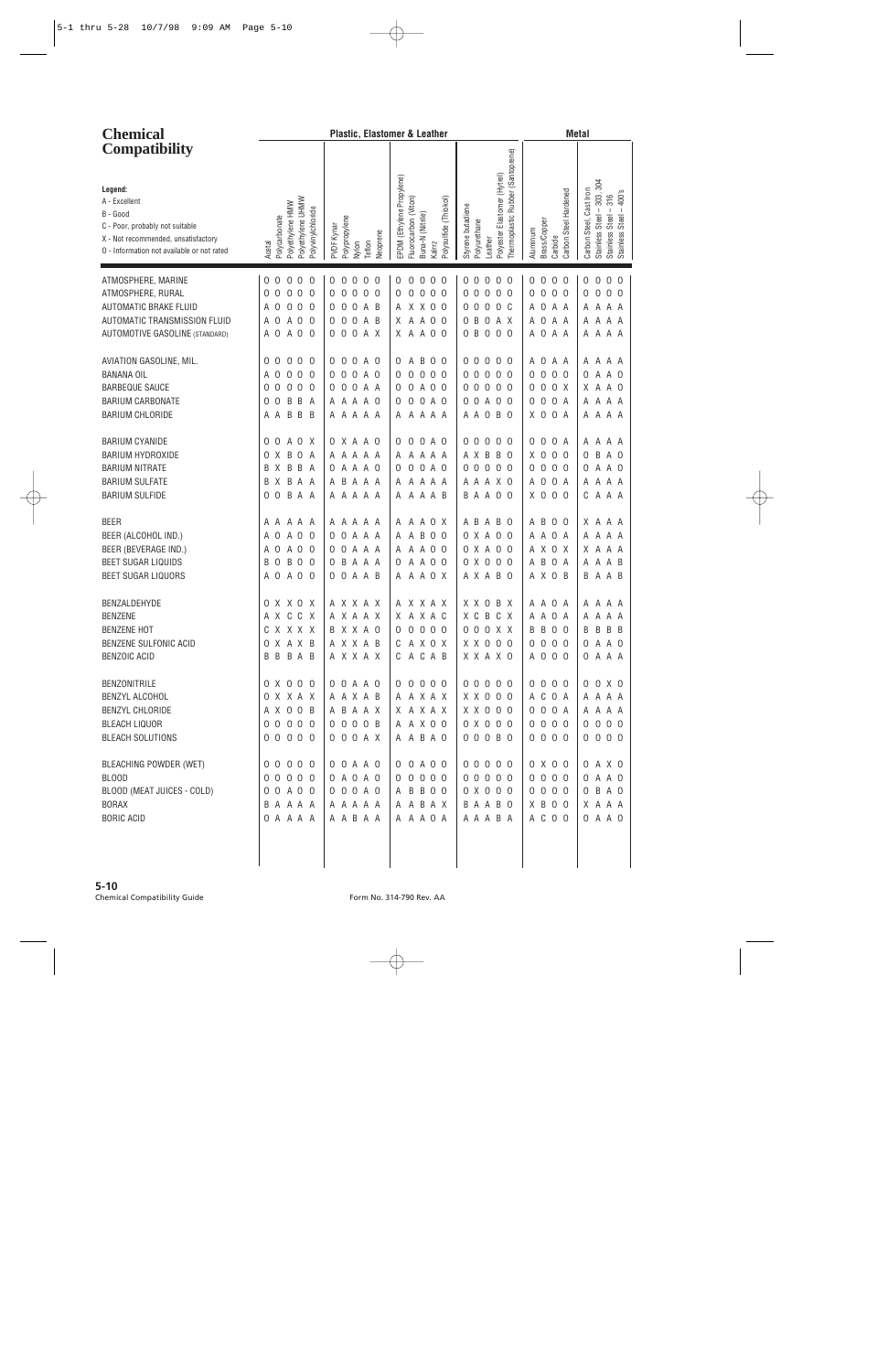| <b>Chemical</b>                                                                                                                                              |                                                                                       | Plastic, Elastomer & Leather                                                                                                                                                                                               | <b>Metal</b>                                                                                                                                                                                                                                                                                                                                                |
|--------------------------------------------------------------------------------------------------------------------------------------------------------------|---------------------------------------------------------------------------------------|----------------------------------------------------------------------------------------------------------------------------------------------------------------------------------------------------------------------------|-------------------------------------------------------------------------------------------------------------------------------------------------------------------------------------------------------------------------------------------------------------------------------------------------------------------------------------------------------------|
| <b>Compatibility</b>                                                                                                                                         |                                                                                       |                                                                                                                                                                                                                            |                                                                                                                                                                                                                                                                                                                                                             |
| Legend:<br>A - Excellent<br>B - Good<br>C - Poor, probably not suitable<br>X - Not recommended, unsatisfactory<br>0 - Information not available or not rated | Polyethylene UHMW<br>Polyethylene HMW<br>Polyvinylchloride<br>Acetal<br>Polycarbonate | EPDM (Ethylene Propylene)<br>Fluorocarbon (Viton)<br>Kalrrz<br>Polysulfide (Thiokol)<br>Styrene butadiene<br>Buna-N (Nitrile)<br>Polypropylene<br>Polyurethane<br>PVDF Kynar<br>Neoprene<br>Teflon<br>Nylon                | Thermoplastic Rubber (Santoprene)<br>Elastomer (Hytrel)<br>Stainless Steel – 303, 304<br>Stainless Steel – 316<br>Stainless Steel – 400's<br>Carbon Steel, Cast Iron<br>Carbon Steel Hardened<br>Brass/Copper<br>Aluminum<br>Polyester<br>Carbide<br>Leather                                                                                                |
| BRAKE FLUID (NON-PETROLEUM)<br><b>BROMINE DRY GAS</b><br><b>BROMINE MOIST GAS</b><br><b>BUTADIENE</b><br><b>BUTANE</b>                                       | A 0 A 0 0<br>X X X X X<br>X X X O X<br>0 X X C C<br>B X X O X                         | 000AB<br>A X X O O<br>0 0 A 0<br>A X X A O<br>0<br>0000<br>A X X A O<br>0<br>A X A A X<br>CAXAC<br>A X A A A<br>X A A A A                                                                                                  | 0000B<br>A O A A<br>A A A A<br>0 0 0 X 0<br>X O<br>0 <sub>0</sub><br>X X X X<br>00000<br>$X$ 0 0 0<br>X X X X<br>A A A A<br>X X A O O<br>A A O A<br>X A A B O<br>A A O A<br>A A A A                                                                                                                                                                         |
| BUTANOL (BUTYL ALCOHOL)<br><b>BUTTER</b><br><b>BUTTER - ANIMAL FAT</b><br><b>BUTTERMILK</b><br><b>BUTYL ACETATE</b>                                          | A A A A B<br>A O<br>A O<br>- 0<br>A 0 0<br>0<br>A<br>0 A A O A<br><b>BXXBX</b>        | 0 0 A 0<br>A A B A O<br>000<br>0<br>0 A A B<br>A A O O<br>0<br>A<br>0 0 A B<br>A A O O<br>0<br>A<br>0 <sub>0</sub><br>A B A O<br>0 <sub>0</sub><br>A<br>0<br><b>B</b> X A A X<br>X X A C<br>C.                             | 0 <sub>0</sub><br>B B<br>0 <sub>0</sub><br>00<br>00<br>0 <sub>0</sub><br>0 <sub>0</sub><br>000<br>O A O B X<br>0<br>0 A O O O<br>0 <sub>0</sub><br>0 <sub>0</sub><br>0000<br>0 <sub>0</sub><br>0 <sub>0</sub><br>000<br>00A00<br>0<br>X X O C O<br>0 <sub>0</sub><br>0 <sub>0</sub><br>000<br>0                                                             |
| <b>BUTYL AMINE</b><br><b>BUTYL CHLORIDE</b><br><b>BUTYL ETHER</b><br><b>BUTYL PHTHALATE</b><br><b>BUTYLENE</b>                                               | X X X A X<br>0 X 0 0<br>- 0<br>0 0 A<br>0<br>$\mathbf 0$<br>O X C A X<br>O X B O B    | BAAX<br>X C A X<br>B<br>A<br>0 0 A 0<br>A X A A O<br>0<br>$\mathbf 0$<br>A X A A O<br>0<br>0 <sub>0</sub><br>0<br>X B<br>000<br>A A O<br>0<br>0<br>A B B A C<br>X A B A B                                                  | X X O X X<br>0 <sub>0</sub><br>0 <sub>0</sub><br>00<br>00<br>00000<br>0 <sub>0</sub><br>0 <sub>0</sub><br>$\mathbf 0$<br>0 <sub>0</sub><br>0<br>000XX<br>0 <sub>0</sub><br>0 <sub>0</sub><br>000<br>0<br>000B0<br>0 <sub>0</sub><br>0 <sub>0</sub><br>000<br>0<br>0 <sub>0</sub><br>0 <sub>0</sub><br>000<br>X X O X X<br>0                                 |
| BUTYRIC ACID CONCENTRATED<br><b>BUTYRIC ACID 5%</b><br><b>CALCIUM BISULFITE</b><br><b>CALCIUM CARBONATE</b><br>CALCIUM CHLORIDE DILUTE                       | X X X B X<br>X X X A B<br>X X A A A<br>0 A<br>C<br>B<br>Α<br>C<br>B A A<br>C          | 0 <sub>0</sub><br>X X A O<br>0 <sub>0</sub><br>0<br>B<br>A B A O<br>0<br>$\overline{0}$<br>0 <sub>0</sub><br>B<br>0<br>B A A A<br>X A B A X<br>A<br>A A A O<br>0<br>$\mathbf 0$<br>A O<br>0<br>A<br>0000<br>A A A A O<br>0 | 000BX<br>0 <sub>0</sub><br>0 <sub>0</sub><br>0 <sub>0</sub><br>00<br>0 <sub>0</sub><br>0 <sub>0</sub><br>$\mathbf 0$<br>00A00<br>0 <sub>0</sub><br>0<br>0 <sub>0</sub><br>0 <sub>0</sub><br>000<br>XAA00<br>0<br>$\mathbf 0$<br>0 <sub>0</sub><br>$\mathbf 0$<br>0 <sub>0</sub><br>00A00<br>0<br>0<br>0 <sub>0</sub><br>0 <sub>0</sub><br>000<br>000B0<br>0 |
| CALCIUM CHLORIDE SATURATED<br><b>CALCIUM HYDROXIDE 10%</b><br><b>CALCIUM HYDROXIDE 20%</b><br>CALCIUM HYDROXIDE 30%<br>CALCIUM HYPOCHLORITE 2% BOILING       | X C B A A<br>A X X X X<br>X X X X X<br>X X A A X<br>X X X X X                         | A B<br>AA<br>A A A A A<br>A<br>A A A A A<br>A A A X<br>A<br>A A A A O<br>$0000$<br>$\Omega$<br>00000<br>A A A A O<br>00000<br>A A X A O                                                                                    | 00<br>0 A<br>AAAB<br>A A A O<br>- 0<br>0 0 0 A<br>A A A A<br>A A A B O<br>0000<br>0 A A O<br>000B0<br>0 0 0 B 0<br>0000<br>0 A A O<br>00000<br>X 0 0 0<br>CCBX                                                                                                                                                                                              |
| CALCIUM HYPOCHLORITE 100%<br><b>CALCIUM NITRITE</b><br>CALCIUM SULFATE<br><b>CANE JUICE</b><br>CANE SUGAR LIQUORS                                            | A X B A B<br>X A B O A<br>X A B O A<br>A 0 0 0 0<br>00000                             | AAXAC<br>A A B A X<br>A A C A A<br>A A A A A<br>0 0 0 A 0<br>A A C A O<br>0 0 A A A<br>0 A A O O<br>0 0 0 A A<br>A A A O O                                                                                                 | C X X C O<br>$C$ 0 0 0<br>O A C C<br>A A O O O<br>0000<br>0 A A O<br>00000<br>A 0 0 A<br>A A A A<br>B C O A<br>00000<br>A A A O<br>$0 \times 0$ B O<br>A B O A<br>A A A B                                                                                                                                                                                   |
| CARBOLIC ACID (PHENOL)<br>CARBON DIOXIDE<br>CARBON DISULFIDE<br>CARBON MONOXIDE<br>CARBON TETRACHLORIDE DRY                                                  | X O C B B<br>C A B C A<br>B X X X X<br>B O B C A<br>B X X X X                         | BAXAC<br>B A X O X<br>AAAAB<br>B A A O B<br>B X C A O<br>0 0 0 A 0<br>BAAAB<br>A A A A A<br>X A C A C<br>A X X A X                                                                                                         | OCXXX<br>A 0 0 0<br>O A A A<br>B A A B O<br>A A O A<br>A A A A<br>A C O A<br>0 0 0 X 0<br>A A A A<br>A 0 0 A<br><b>BAOBO</b><br>A A A A<br>O A A A<br>X X A X X<br>0 A O O                                                                                                                                                                                  |
|                                                                                                                                                              |                                                                                       |                                                                                                                                                                                                                            |                                                                                                                                                                                                                                                                                                                                                             |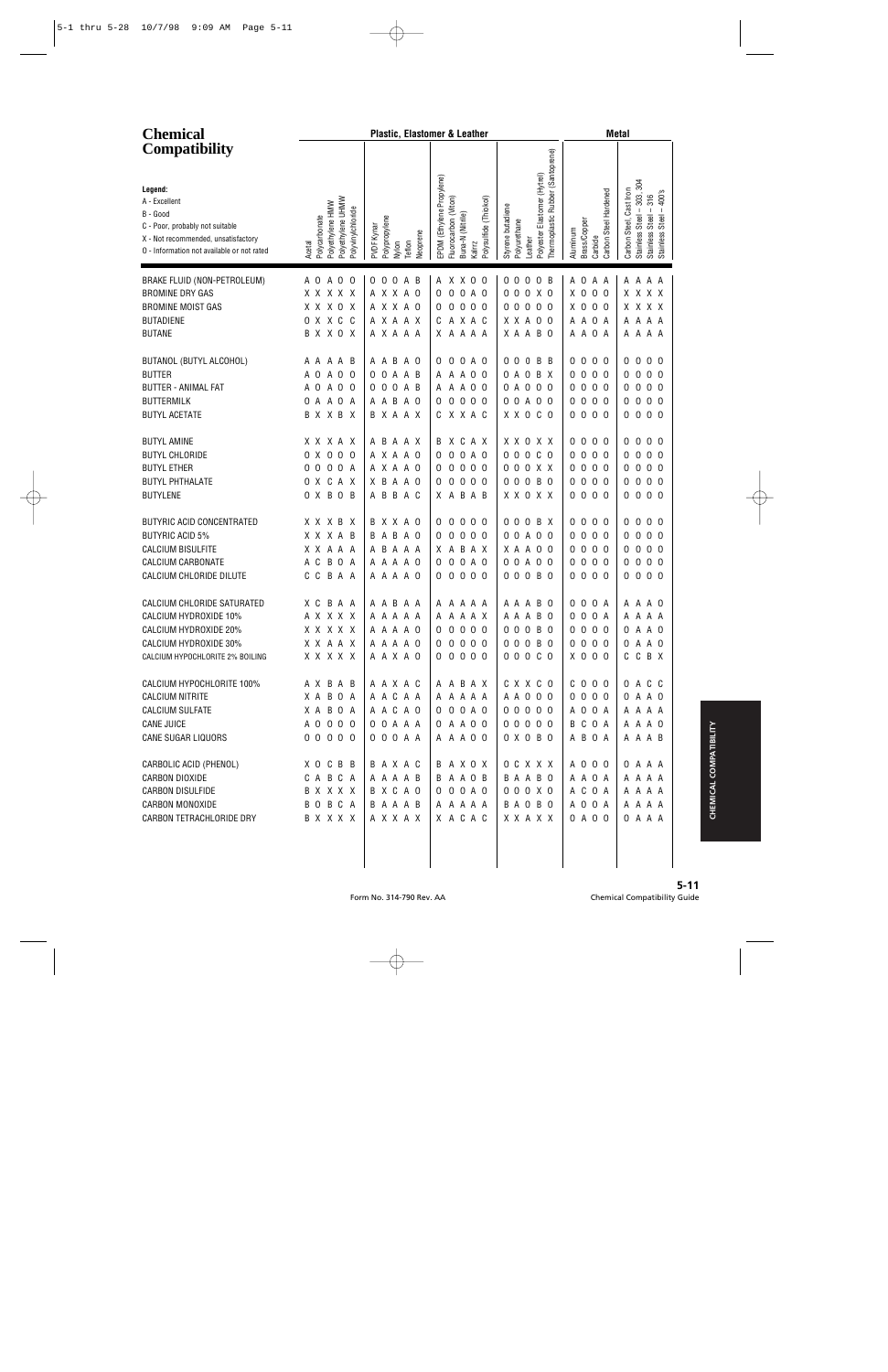| <b>Chemical</b>                                                                                                                                              |                                                                                                                                                | Plastic, Elastomer & Leather                                                                                                                                                                                          | <b>Metal</b>                                                                                                                                                                                                                                                                                               |
|--------------------------------------------------------------------------------------------------------------------------------------------------------------|------------------------------------------------------------------------------------------------------------------------------------------------|-----------------------------------------------------------------------------------------------------------------------------------------------------------------------------------------------------------------------|------------------------------------------------------------------------------------------------------------------------------------------------------------------------------------------------------------------------------------------------------------------------------------------------------------|
| <b>Compatibility</b>                                                                                                                                         |                                                                                                                                                |                                                                                                                                                                                                                       |                                                                                                                                                                                                                                                                                                            |
| Legend:<br>A - Excellent<br>B - Good<br>C - Poor, probably not suitable<br>X - Not recommended, unsatisfactory<br>O - Information not available or not rated | Polyethylene UHMW<br>Polyethylene HMW<br>Polyvinylchloride<br>Polycarbonate<br>Acetal                                                          | EPDM (Ethylene Propylene)<br>Fluorocarbon (Viton)<br>Polysulfide (Thiokol)<br>Buna-N (Nitrile)<br>Polypropylene<br>PVDF Kynar<br>Neoprene<br>Teflon<br>Kalrrz<br>Nylon                                                | Thermoplastic Rubber (Santoprene)<br>Polyester Elastomer (Hytrel)<br>Stainless Steel - 303, 304<br>Carbon Steel, Cast Iron<br>Carbon Steel Hardened<br>$-400's$<br>$-316$<br>Styrene butadiene<br>Stainless Steel -<br>Stainless Steel -<br>Polyurethane<br>Brass/Copper<br>Aluminum<br>Carbide<br>Leather |
| <b>CARBON TETRACHLORIDE WET</b><br>CARBONIC ACID<br><b>CASTOR OIL</b><br>CATSUP (KETCHUP)<br>CAUSTIC                                                         | X X C<br>C<br>X<br>B<br>A<br>B<br>A<br>A<br>$\mathbf 0$<br>0 A<br>0<br>А<br>0<br>0<br>0<br>- 0<br>B<br>$\mathsf 0$<br>0 <sub>0</sub><br>0<br>0 | 0<br>A X X A O<br>0<br>A O<br>0<br>0 A<br>B<br>A A A<br>B<br>A<br>A<br>A<br>A A B O O<br>0<br>A A A<br>0<br>0<br>A A C<br>A A A O O<br>0<br>$\overline{0}$<br>$\overline{0}$<br>0 0 A 0<br>0 <sub>0</sub>             | 0 0 X X<br>X <sub>0</sub><br>0<br>0<br>B<br>A A<br>0<br>А<br>A A X X<br>$\mathbf 0$<br>0 <sub>0</sub><br>0<br>Α<br>B<br>Α<br>- 0<br>A A X X<br>A A O B<br>A O<br>0<br>B<br>А<br>0000<br>B<br><b>B</b> 0<br>X O<br>0 X<br>X<br>0<br>000XB<br>X O<br>0 <sub>0</sub><br>A<br>A 0                              |
| CELLOSOLVE, ACETATE<br>CELLOSOLVE, BUTYL<br>CELLOSOLVE<br>CHINA WOOD OIL (TUNG OIL)<br>CHLORIC ACID (20%)                                                    | B<br>0<br>X<br>0<br>- 0<br>$\mathbf 0$<br>0<br>0<br>- 0<br>0<br>X O A<br>A<br>Α<br>B<br>0<br>0<br>- 0<br>А<br>B O A<br>X O                     | 0<br>0<br>B<br>$\overline{0}$<br>X O<br>00<br>0 X<br>B<br>B<br>0 <sub>0</sub><br>$X$ 0 0 0<br>0 X<br>0<br>B<br>CAAX<br>B X A B<br>A<br>B<br>0<br>$\overline{0}$<br>A B<br>X A<br>A 0 0<br>0<br>0000<br>A A X A O<br>0 | 0<br>B<br>0 X 0 X A<br>0<br>B<br>0<br>- B<br>B<br>B<br>Α<br>B<br>0 X 0 X 0<br>$\mathbf 0$<br>B<br>0<br>B<br>B<br>B<br>B<br>X X O X O<br>B<br>$\mathbf 0$<br>0<br>B<br>B<br>- B<br>B<br>B<br>0 X 0 B 0<br>$\mathbf 0$<br>A A<br>A A<br>Α<br>A<br>А<br>00000<br>X X X X<br>X O<br>0 <sub>0</sub>             |
| <b>CHLORINATED WATER</b><br>CHLORINE DRY<br><b>CHLORIN E WET</b><br>CHLOROACETIC ACID<br>CHLOROBENZENE                                                       | X A X A<br>C<br>X B<br>X B<br>X<br>$X$ 0 0<br>X C<br>X X X X C<br>A X X B X                                                                    | C X A O<br>0000<br>0<br>B<br>AXXAC<br>X A X O X<br>X A X X X<br>X A X X O<br>A X A X<br>A X X O X<br>B<br>B X C A X<br>X A X A X                                                                                      | <b>B</b> 0<br>00000<br>X X O O<br>0<br>0<br>X X O X X<br>X B<br>0 <sub>0</sub><br>A O<br>0<br>А<br>C X X X X<br>X X X X<br>X O<br>0 <sub>0</sub><br>X X O X X<br>B<br>B X<br>X O<br>0 <sub>0</sub><br>X<br>X X O X X<br>B <sub>0</sub><br>0 A<br>A A A<br>C                                                |
| CHLOROETHANOL<br>CHLOROFORM<br>CHLOROPHENOL<br>CHLOROSULFONIC ACID<br>CHLOROSULFONIC ACID DILUTE                                                             | XX.<br>0<br>0 X<br>X X X X<br>B<br>000<br>X<br>B<br>X X X<br>C<br>X<br>O C X<br>A<br>B                                                         | 0000<br>XXA O<br>C<br>0<br><b>B</b> X X A X<br>X A X A X<br>0 X A O<br>0 0 A 0<br>B<br>0<br>X X X A X<br>X X X O X<br>0 C O A O<br>0000<br>0                                                                          | B <sub>0</sub><br>00000<br>0<br>B<br>0 <sub>0</sub><br>B<br>0<br>X X O X X<br>X A O<br>A A<br>A<br>A<br>Α<br>00000<br>B<br><b>B</b> 0<br>$\overline{0}$<br>0 <sub>0</sub><br>C<br>B<br>X X O X<br>X X O X O<br>X X O O<br>X X X X<br>000X0<br>$X$ 0 0 0                                                    |
| CHLOROX (BLEACH)<br><b>CHOCOLATE SYRUP</b><br>CHROMIC ACID CONCENTRATED<br>CHROMIC ACID DILUTE<br>CIDER (APPLE JUICE)                                        | 0<br>0<br>0<br>- 0<br>0<br>000<br>- 0<br>0<br>X X C A X<br>X A C A B<br>A 0 A 0 0                                                              | 0<br>- 0<br>0 <sub>B</sub><br>B<br>B<br>00<br>0<br>A<br>0 <sub>0</sub><br>0 A O O<br>A A<br>0<br>A<br>B B X A O<br>00000<br>A A C A C<br>CAXOX<br>0 0 A A A<br>A A A O O                                              | X O<br>X 0 0 0<br>0 X<br>X A A O<br>0<br>00000<br>A 0 0 X<br>X A A O<br>C C C X<br>0 0 0 X X<br>X X O X<br>X X O O O<br>0000<br>0 A A O<br>0 0 0 B 0<br><b>BOOX</b><br>X A A A                                                                                                                             |
| CITRIC ACID CONCENTRATED<br>CITRIC ACID DILUTE<br>COCA COLA SYRUP<br>COCONUT OIL (COCONUT BUTTER)<br>COD LIVER OIL (FISH OIL)                                | C X B A B<br>B B B A B<br>00000<br>A 0 A 0 0<br>00000                                                                                          | A A A O X<br>A A X A A<br>0 0 0 0 0<br>A A A A O<br>0 0 0 A 0<br>00000<br>0 0 0 A X<br>X A A O O<br>0 0 0 A B<br>A A A O O                                                                                            | 0000<br>0 0 A 0<br>A A O B A<br>0 0 0 B A<br>A A O O<br>0 A A O<br>0 0 0 0<br>00000<br>0 A A O<br>0 0 0 0<br>0 C O O O<br>0000<br>0 A O O O<br>A 0 0 0<br>0 A A O                                                                                                                                          |
| COPPER CYANIDE<br>COPPER FLUORIDE<br><b>COPPER NITRITE</b><br><b>COPPER SULFATE</b><br>CORN OIL                                                              | O X B O A<br>0 0 B A A<br>A X B O B<br>A A B A A<br>A 0 A 0 0                                                                                  | A A A A A<br>A A A A O<br>A A O A O<br>0 0 0 0 0<br>A A X A O<br>0 0 0 A 0<br>A A C A A<br>A A A A C<br>0 0 A A X<br>X A A O O                                                                                        | X O O A<br>A A O O O<br>A A A A<br>0 0 0 0<br>0 X X 0<br>00000<br>0 0 A 0 0<br>$X$ 0 0 0<br>O A A A<br>0 0 0 0<br>B A O B O<br>O A A A<br>O A A A A<br>A O A A<br>A A A A                                                                                                                                  |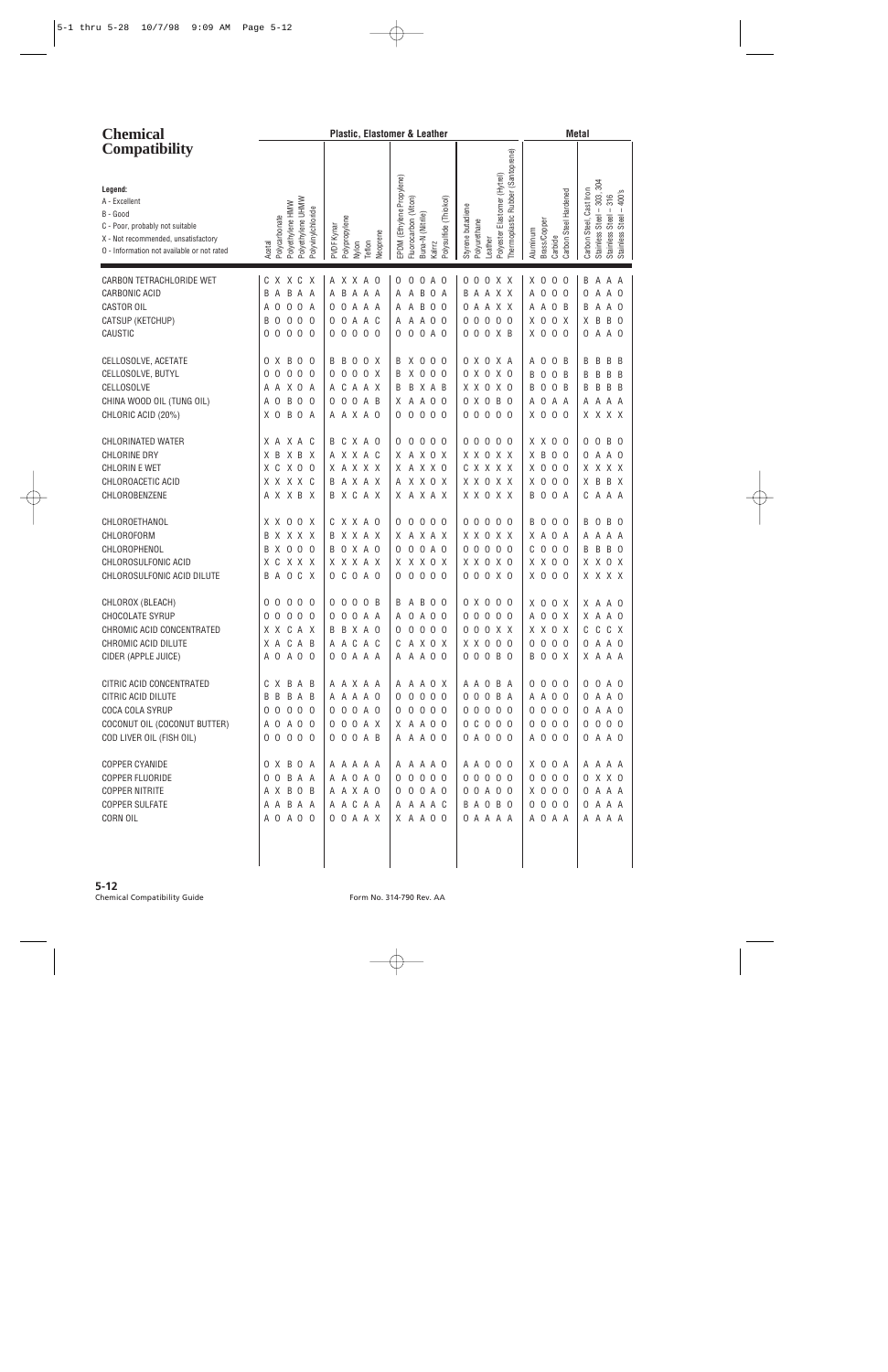| <b>Chemical</b>                                                                                                                                              |                                                                                       | Plastic, Elastomer & Leather                                                                                                                                                                                | <b>Metal</b>                                                                                                                                                                                                                                                                   |
|--------------------------------------------------------------------------------------------------------------------------------------------------------------|---------------------------------------------------------------------------------------|-------------------------------------------------------------------------------------------------------------------------------------------------------------------------------------------------------------|--------------------------------------------------------------------------------------------------------------------------------------------------------------------------------------------------------------------------------------------------------------------------------|
| <b>Compatibility</b>                                                                                                                                         |                                                                                       |                                                                                                                                                                                                             |                                                                                                                                                                                                                                                                                |
| Legend:<br>A - Excellent<br>B - Good<br>C - Poor, probably not suitable<br>X - Not recommended, unsatisfactory<br>O - Information not available or not rated | Polyethylene UHMW<br>Polyethylene HMW<br>Polyvinylchloride<br>Acetal<br>Polycarbonate | EPDM (Ethylene Propylene)<br>Fluorocarbon (Viton)<br>Polysulfide (Thiokol)<br>Styrene butadiene<br>Buna-N (Nitrile)<br>Polypropylene<br>Polyurethane<br>PVDF Kynar<br>Neoprene<br>Nylon<br>Teflon<br>Kalrrz | Thermoplastic Rubber (Santoprene)<br>Elastomer (Hytrel)<br>304<br>Carbon Steel, Cast Iron<br>Carbon Steel Hardened<br>400's<br>303,<br>316<br>Stainless Steel – 3<br>Stainless Steel – 3<br>Stainless Steel – 4<br>Brass/Copper<br>Aluminum<br>Polyester<br>Carbide<br>Leather |
| COTTONSEED OIL                                                                                                                                               | <b>BABBB</b>                                                                          | AAAAB<br>B A A O X                                                                                                                                                                                          | XAOAO<br>A A O A<br>A A A A                                                                                                                                                                                                                                                    |
| <b>CREOSOTE HOT</b>                                                                                                                                          | X C C A C                                                                             | O X X A B<br>X A A A C                                                                                                                                                                                      | X C O X O<br><b>BOO0</b><br>B B<br>B B                                                                                                                                                                                                                                         |
| CRESYLDIPHENYL PHOSPHATE                                                                                                                                     | X O<br>000                                                                            | 0 0 A 0 0<br>0000<br>0                                                                                                                                                                                      | 00000<br>0000<br>0000                                                                                                                                                                                                                                                          |
| CRESYLIC ACID                                                                                                                                                | X X X O C                                                                             | <b>B</b> X X A C<br>X A X O X                                                                                                                                                                               | X X O X O<br>A O A A<br>A A A O                                                                                                                                                                                                                                                |
| CRUDE OIL                                                                                                                                                    | B X X B A                                                                             | 0000<br>A B A A O<br>0                                                                                                                                                                                      | 00000<br>A O<br><b>BAAB</b><br>0 <sub>0</sub>                                                                                                                                                                                                                                  |
|                                                                                                                                                              |                                                                                       |                                                                                                                                                                                                             |                                                                                                                                                                                                                                                                                |
| <b>CUPRIC CHLORIDE</b>                                                                                                                                       | X A B A A                                                                             | B B X A O<br>$0000$<br>0                                                                                                                                                                                    | 00000<br>$X$ 0 0 0<br>X B B C                                                                                                                                                                                                                                                  |
| CUTTING OIL (SULFUR BASE)                                                                                                                                    | A O<br>A 0 0                                                                          | 0 0 A X<br>X A A O O<br>0                                                                                                                                                                                   | 0 A O O O<br>A O A A<br>A A A O                                                                                                                                                                                                                                                |
| CUTTING OIL (WATER SOLUBLE)                                                                                                                                  | A O<br>A 0 0                                                                          | 0 0 A X<br>X A A O O<br>0                                                                                                                                                                                   | 0 A O O O<br>A O A A<br>A A A O                                                                                                                                                                                                                                                |
| <b>CYANIC ACID</b>                                                                                                                                           | 0 <sub>0</sub><br>000                                                                 | 0 0 A 0<br>0000<br>0<br>0                                                                                                                                                                                   | 00000<br>0 <sub>0</sub><br>0 <sub>0</sub><br>0 0 A 0                                                                                                                                                                                                                           |
| CYCLOHEXANE                                                                                                                                                  | A A C A X                                                                             | A X A A O<br>0 0 A 0<br>0                                                                                                                                                                                   | 000AX<br>A A O A<br>A A A A                                                                                                                                                                                                                                                    |
| CYCLOHEXANOL                                                                                                                                                 | A X X A X                                                                             | A B B A A<br>A C<br>A B<br>C                                                                                                                                                                                | $X$ 0 0 0 $X$<br>0 0 0 A<br>A A A A                                                                                                                                                                                                                                            |
| CYCLOHEXANONE                                                                                                                                                | A X X A X                                                                             | CXAAX<br>X X A B<br>B                                                                                                                                                                                       | X X O O X<br>A A O A<br>A A A A                                                                                                                                                                                                                                                |
| DE-IONIZED WATER                                                                                                                                             | 000<br>0<br>0                                                                         | 0000<br>0 A O O<br>0<br>Α                                                                                                                                                                                   | 00000<br>$0\quad 0$<br>000<br>0 <sub>0</sub><br>0                                                                                                                                                                                                                              |
| DETERGENT SOLUTIONS                                                                                                                                          | A 0 0<br>A O                                                                          | 0 A O A B<br>A A O O<br>A                                                                                                                                                                                   | 0 X 0 B 0<br><b>BOO0</b><br>0 A A O                                                                                                                                                                                                                                            |
| DETERGENTS GENERAL                                                                                                                                           | A B<br>B A A                                                                          | O B A A B<br>A A A O O                                                                                                                                                                                      | <b>BX000</b><br>A 0 0 0<br>A A A O                                                                                                                                                                                                                                             |
| DIACETONE ALCOHOL (ACETAL)                                                                                                                                   | A O<br>B<br>0<br>- B                                                                  | BAAX<br>A X X A B<br>B                                                                                                                                                                                      | X X O C O<br>A A O A<br>A A A A                                                                                                                                                                                                                                                |
| <b>DIBASIC ESTER</b>                                                                                                                                         | <b>BXBBX</b>                                                                          | X O O X<br><b>BBB0</b><br>B<br>0                                                                                                                                                                            | 0 <sub>0</sub><br><b>BX000</b><br>0 <sub>0</sub><br>000<br>0                                                                                                                                                                                                                   |
| DIBUTYL PHTHALATE                                                                                                                                            | O X C A X                                                                             | X B A A X<br>C X A B<br>B                                                                                                                                                                                   | A 0 0 A<br>X C A B A<br>A A A A                                                                                                                                                                                                                                                |
| DICHLOROBENZENE                                                                                                                                              | 0 X X X X                                                                             | <b>BXOAX</b><br>X A X O X                                                                                                                                                                                   | X X O X X<br>0 <sub>0</sub><br>0 A<br>A A<br>A A                                                                                                                                                                                                                               |
| DICHLORODIFLUORO METHANE                                                                                                                                     | 00 B O B                                                                              | 0000<br>A B A A O<br>0                                                                                                                                                                                      | 000XX<br>A 0 0 0<br>A A B O                                                                                                                                                                                                                                                    |
|                                                                                                                                                              |                                                                                       |                                                                                                                                                                                                             |                                                                                                                                                                                                                                                                                |
| DICHLOROETHANE                                                                                                                                               | AXCXX                                                                                 | B A X A O<br>0 0 A 0<br>0<br>0000                                                                                                                                                                           | 0 0 0 X X<br>000A<br>A A A A<br>0000<br>0000                                                                                                                                                                                                                                   |
| DICHLOROETHYLENE<br>DIESEL FUEL                                                                                                                              | 0 0 0 X X<br>A A X X A                                                                | A A A A O<br>0<br>AAAAC<br>X A A A A                                                                                                                                                                        | 0 0 0 X X<br>A 0 0 A<br>X C A B X<br>A A A A                                                                                                                                                                                                                                   |
| DIETHANOLAMINE                                                                                                                                               | 00000                                                                                 | 0 B B A O<br>0 0 0 A 0                                                                                                                                                                                      | 0 0 0 X 0<br>A 0 0 A<br>A A A A                                                                                                                                                                                                                                                |
| DIETHYL ETHER                                                                                                                                                | A X X A X                                                                             | B X C A C<br>X X X A A                                                                                                                                                                                      | X A O C A<br><b>BOOB</b><br><b>BBBA</b>                                                                                                                                                                                                                                        |
|                                                                                                                                                              |                                                                                       |                                                                                                                                                                                                             |                                                                                                                                                                                                                                                                                |
| DIETHYLAMINE                                                                                                                                                 | 00 X 0 X                                                                              | B X B A B<br><b>BBAAB</b>                                                                                                                                                                                   | <b>BCOOO</b><br><b>BOO0</b><br>X B B O                                                                                                                                                                                                                                         |
| DIETHYLENE GLYCOL                                                                                                                                            | O C B A X                                                                             | O A A A A<br>A A A A X                                                                                                                                                                                      | A X O A A<br><b>BOO0</b><br>A A A B                                                                                                                                                                                                                                            |
| <b>DIISOBUTYLENE</b>                                                                                                                                         | 0 B O A A                                                                             | A A A A X<br>X A B O A                                                                                                                                                                                      | X X O O O<br>A 0 0 0<br>A A A O                                                                                                                                                                                                                                                |
| DIMETHYL ANILINE                                                                                                                                             | 0 X O A X                                                                             | B X A A C<br>B X C O X                                                                                                                                                                                      | C X 0 0 0<br>0000<br>0000                                                                                                                                                                                                                                                      |
| DIMETHYL FORMAMIDE                                                                                                                                           | C X B A X                                                                             | X A A A C<br>B X B A X                                                                                                                                                                                      | X X O B A<br>A 0 0 A<br>A A A O                                                                                                                                                                                                                                                |
| DIMETHYL PHTHALATE                                                                                                                                           | 0 X 0 0 X                                                                             | <b>BBCAX</b><br><b>BBXAB</b>                                                                                                                                                                                | X O O A B<br>A 0 0 0<br>0 A A O                                                                                                                                                                                                                                                |
| DIMETHYL SULFOXIDE                                                                                                                                           | X A B O X                                                                             | 0 A A A O<br>00000                                                                                                                                                                                          | 0000<br>0000A<br>0000                                                                                                                                                                                                                                                          |
| DIOCTYL PHTHALATE                                                                                                                                            | 0 X X O X                                                                             | B X A A X<br><b>BBCAB</b>                                                                                                                                                                                   | X X O A A<br>A 0 0 A<br>A A A A                                                                                                                                                                                                                                                |
| <b>DIPHENYL</b>                                                                                                                                              | 00000                                                                                 | 0 X O A X<br>X A X A B                                                                                                                                                                                      | X X 0 0 0<br>A 0 0 B<br>B B B O                                                                                                                                                                                                                                                |
| DIPHENYL ETHER                                                                                                                                               | 0000X                                                                                 | 00000<br>0 X A A O                                                                                                                                                                                          | 00000<br>A 0 0 0<br>A A A O                                                                                                                                                                                                                                                    |
|                                                                                                                                                              |                                                                                       |                                                                                                                                                                                                             |                                                                                                                                                                                                                                                                                |
|                                                                                                                                                              |                                                                                       |                                                                                                                                                                                                             |                                                                                                                                                                                                                                                                                |
|                                                                                                                                                              |                                                                                       |                                                                                                                                                                                                             |                                                                                                                                                                                                                                                                                |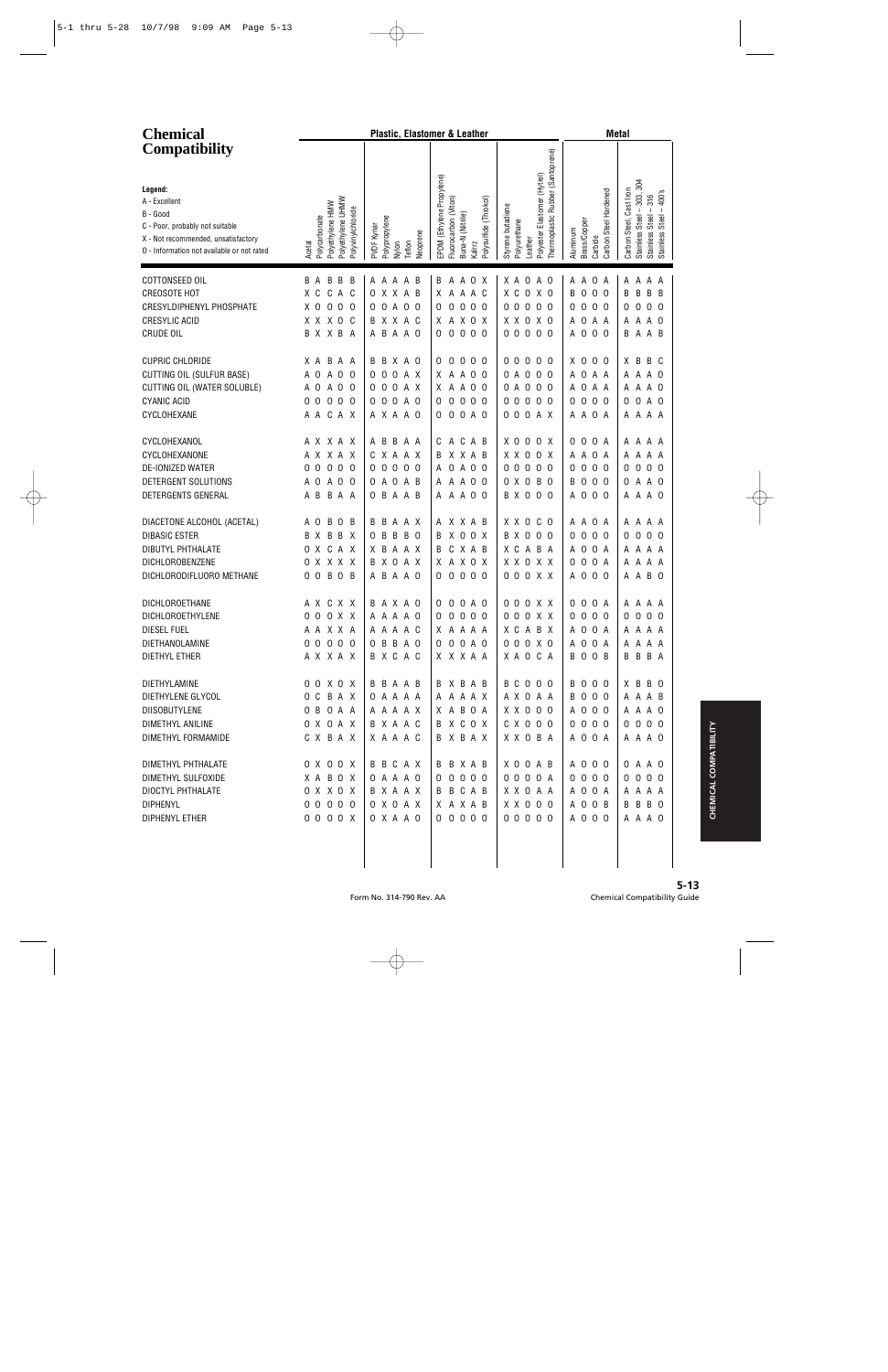| <b>Chemical</b>                                                                                                                                              |                                                                                                                                                                  | Plastic, Elastomer & Leather                                                                                                                                                                                                                                          | <b>Metal</b>                                                                                                                                                                                                                                                                     |                                                                                     |
|--------------------------------------------------------------------------------------------------------------------------------------------------------------|------------------------------------------------------------------------------------------------------------------------------------------------------------------|-----------------------------------------------------------------------------------------------------------------------------------------------------------------------------------------------------------------------------------------------------------------------|----------------------------------------------------------------------------------------------------------------------------------------------------------------------------------------------------------------------------------------------------------------------------------|-------------------------------------------------------------------------------------|
| <b>Compatibility</b>                                                                                                                                         |                                                                                                                                                                  |                                                                                                                                                                                                                                                                       |                                                                                                                                                                                                                                                                                  |                                                                                     |
| Legend:<br>A - Excellent<br>B - Good<br>C - Poor, probably not suitable<br>X - Not recommended, unsatisfactory<br>O - Information not available or not rated | Polyethylene UHMW<br>Polyethylene HMW<br>Polyvinylchloride<br>Polycarbonate<br>Acetal                                                                            | EPDM (Ethylene Propylene)<br>Fluorocarbon (Viton)<br>Polysulfide (Thiokol)<br>Buna-N (Nitrile)<br>Polypropylene<br>PVDF Kynar<br>Neoprene<br>Teflon<br>Nylon<br>Kalrrz                                                                                                | Thermoplastic Rubber (Santoprene)<br>Polyester Elastomer (Hytrel)<br>Carbon Steel, Cast Iron<br>Carbon Steel Hardened<br>Styrene butadiene<br>Polyurethane<br>Brass/Copper<br>Aluminum<br>Carbide<br>Leather                                                                     | Stainless Steel - 303, 304<br>$-400$ 's<br>Stainless Steel - 316<br>Stainless Steel |
| DIPHENYL OXIDE<br>DIPROPYLENE GLYCOL<br><b>DOW THERM</b><br>DRILLING MUD (OIL BASE)<br>DRILLING MUD (WATER BASE)                                             | $\mathbf 0$<br>0<br>0<br>X<br>0<br>B<br>$\overline{0}$<br>C<br>- C<br>0<br>0 X 0<br>B<br>0<br>$\mathbf 0$<br>0<br>- 0<br>0<br>0<br>0 <sub>0</sub><br>0<br>0<br>0 | B<br>0<br>0<br>A X<br>X A X A X<br>0 A 0<br>$\mathbf 0$<br>0<br>0 <sub>0</sub><br>A<br>B<br>0<br>0 <sub>0</sub><br>X A A A O<br>0<br>0<br>0<br>$\mathbf 0$<br>$\mathsf{O}\xspace$<br>0 <sub>0</sub><br>0<br>0 <sub>0</sub><br>A<br>0<br>0<br>00000<br>0<br>A 0 0<br>0 | XX O<br>0 <sub>0</sub><br>A<br>0<br>0<br>A<br>A<br>0 <sub>0</sub><br>00<br>0<br>0 A<br>0<br>0<br>0<br>0 <sub>0</sub><br>0<br>0<br>0<br>0 A<br>0<br>A<br>A<br>0 <sub>0</sub><br>0 <sub>0</sub><br>0<br>0<br>0<br>0<br>0<br>0<br>00000<br>$\mathbf 0$<br>0 <sub>0</sub><br>0<br>0  | A A<br>A<br>A O<br>0<br>A A A<br>0 <sub>0</sub><br>0<br>0 <sub>0</sub><br>0         |
| DRY CLEANING FLUID<br>EPICHLOROHYDRIN DRY<br><b>ETHANE</b><br><b>ETHANOL</b><br>ETHANOLAMINE                                                                 | 0<br>0<br>0<br>- 0<br>0<br>$\overline{0}$<br>0<br>ΑX<br>X<br>$\mathbf 0$<br>0<br>X<br>А<br>0<br>B<br>A A<br>А<br>A<br>X B<br>0 A X                               | 0<br>0 A X<br>X A X O O<br>0<br>X X A X<br>X B<br>A A X<br>B<br>C<br>X A<br>A A B<br>A A A<br>0<br>$\mathbb{C}$<br>0<br>0 A 0<br>A<br>A O<br>A<br>0<br><b>XBAAB</b><br>X B A B<br>B                                                                                   | 0 X 0<br>0 <sub>0</sub><br>0<br>A A<br>A<br>A<br>X X O X O<br>0<br>0 A<br>A<br>А<br>$0\quad 0\quad 0$<br>0<br>хc<br>0<br>A<br>Α<br>A<br>0 <sub>0</sub><br>0<br>0 A A<br>0<br>0<br>0<br>0<br>C<br>000<br>$\mathbf 0$<br>0 A<br>B<br>B<br>A                                        | A A A<br>A A<br>A<br>A A<br>A<br>0 <sub>0</sub><br>0<br>A<br>A A                    |
| <b>ETHERS</b><br>ETHYL ACETATE 120° F<br>ETHYL ACETATE 140° F<br>ETHYL ACETATE 70° F<br>ETHYL BENZENE                                                        | A X X B X<br>A X X A X<br>X X X X<br>0<br>C A X<br>$\times$<br>A<br>A X X A X                                                                                    | X X A A O<br>0 A 0<br>0<br>0<br>B<br>0 <sub>0</sub><br>A A O<br>0<br>0<br>0<br>0<br>X B<br>B<br>$\mathbf 0$<br>0 <sub>0</sub><br>A O<br>0<br>0<br>0<br>000<br>A A A A O<br>0<br>0 X O A X<br>X A X A X                                                                | 0 0 A X 0<br>A<br>A B<br>B<br>В<br>0<br>0<br>0<br>0 <sub>0</sub><br>B<br>B<br>0<br>B<br>- 0<br>0 <sub>0</sub><br>0<br>0<br>0<br>0<br>- 0<br>B<br>0<br>B<br>C<br>B<br>0<br>$\mathsf{O}$<br>0<br>B<br>B<br>0<br>A<br>B<br>X X O O X<br>$\overline{0}$<br>0 A<br>A<br>Α             | B<br>B<br>- B<br>B<br>B<br>B<br>B<br>B<br>B<br>B<br>B<br>B<br>B<br>B A              |
| ETHYL BENZOATE<br>ETHYL BUTYRATE<br>ETHYL CHLORIDE WET<br>ETHYL ETHER<br><b>ETHER SULFATE</b>                                                                | X<br>C<br>0<br>0<br>X<br>X X O X<br>0<br>X X X X<br>A<br>X X X X<br>B<br>000<br>$\mathbf 0$<br>0                                                                 | C X A X<br>X A X A B<br>0<br>0 X A A 0<br>0<br>0 A O<br>0<br>A X A A X<br>А<br>A A X<br>A<br>A X B<br>X C<br>A C<br>A B<br>C<br>0 0 A A 0<br>0<br>$000$<br>0                                                                                                          | 0 <sub>0</sub><br>0<br>0<br>XX 0<br>A<br>A<br>A<br>00<br>0<br>0 <sub>0</sub><br>0<br>0<br>B<br>B<br>A<br>0 X X<br>0<br>B<br>A<br>X.<br>B<br>B<br>- 0<br>0 <sub>0</sub><br>0<br>0 <sub>0</sub><br>хc<br>$\Omega$<br>B<br>B<br>00000<br>$\overline{0}$<br>0 <sub>B</sub><br>0<br>0 | AAA<br>A O<br>A<br>X A X<br>B<br>B<br>- B<br>X X O                                  |
| ETHYLENE BROMIDE<br>ETHYLENE CHLORIDE<br>ETHYLENE CHLOROHYDRIN<br>ETHYLENE DIAMINE<br>ETHYLENE DIBROMIDE                                                     | 0 X 0<br>X<br>0<br>A X X B<br>X<br>X X X O X<br>A A O A O<br>0000X                                                                                               | A X O<br>A O<br>0<br>0<br>0<br>00<br>A X B A X<br>B<br>X A B<br>C<br>B X X A B<br>B A X A B<br>X O B A A<br>A X A O X<br>A B O A O<br>0 0 0 A 0                                                                                                                       | 0<br>0<br>0<br>0 <sub>0</sub><br>X O<br>0<br>- 0<br>B<br>$X$ $X$ $0$ $0$ $0$<br>B<br>0<br>0 <sub>0</sub><br>C<br><b>B 0 0 B</b><br>B<br>B X O X X<br><b>BX000</b><br>0 0 0 A<br>00000<br>$X$ 0 0 0                                                                               | B<br>0<br>- 0<br>A O<br>A<br>B B O<br>A A A A<br>B B B B                            |
| ETHYLENE DICHLORIDE<br>ETHYLENE GLYCOL<br>ETHYLENE OXIDE<br><b>FATTY ACIDS</b><br>FERRIC CHLORIDE                                                            | C X X C X<br>B A B A A<br>0 X X O X<br>A A B A B<br>A X B X X                                                                                                    | A X B A X<br>C A X O X<br>A A A A A<br>A A A A C<br>B C A A X<br>C X X A O<br>CABOX<br>A B A A B<br>A B X A A<br>A A A O A                                                                                                                                            | X X A X X<br><b>BOO0</b><br>A B O C A<br>B A O B<br>$X$ 0 0 0<br>X X O A O<br>X O A B X<br>A 0 0 0<br>A A A B O<br>X X O X                                                                                                                                                       | A A A A<br>B B A B<br>$C$ $C$ $C$ $O$<br>CAAB<br>X X X X                            |
| FERRIC CHLORIDE CONCENTRATED<br><b>FERRIC NITRATE</b><br>FERRIC SULFATE<br>FERROUS CHLORIDE<br>FERROUS SULFATE                                               | A A B A A<br>A A B A A<br>B A A O A<br>B X B A A<br>B A B O A                                                                                                    | A B X A A<br>A A A O A<br>A A A A A<br>A A X A A<br>A B X A A<br>A A A A A<br>0 0 0 A 0<br>A A X A O<br>0 0 0 A 0<br>A A X A O                                                                                                                                        | A A A O O<br>X O O X<br>AAAOO<br>X X O X<br>A A O A O<br>X X O X<br>000A0<br>X X O O<br>0 0 0 A 0<br>$X$ 0 0 0                                                                                                                                                                   | X X X X<br>X B B B<br>X B A X<br>X X X X<br>X B B O                                 |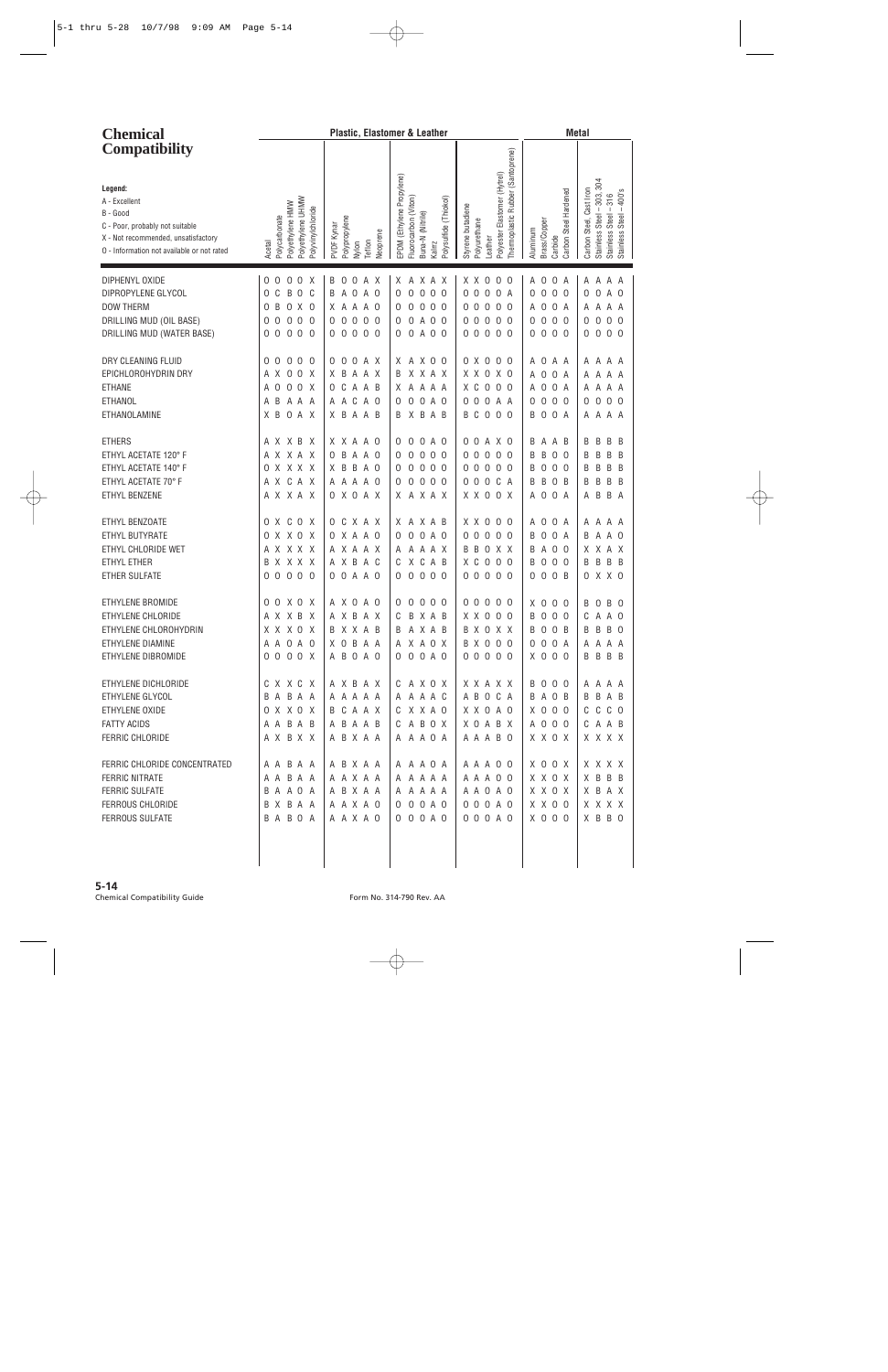| <b>Chemical</b>                                                                                                                                              |                                                                                                                                                            | Plastic, Elastomer & Leather                                                                                                                                                                                                                                                                          | <b>Metal</b>                                                                                                                                                                                                                |
|--------------------------------------------------------------------------------------------------------------------------------------------------------------|------------------------------------------------------------------------------------------------------------------------------------------------------------|-------------------------------------------------------------------------------------------------------------------------------------------------------------------------------------------------------------------------------------------------------------------------------------------------------|-----------------------------------------------------------------------------------------------------------------------------------------------------------------------------------------------------------------------------|
| <b>Compatibility</b>                                                                                                                                         |                                                                                                                                                            |                                                                                                                                                                                                                                                                                                       |                                                                                                                                                                                                                             |
| Legend:<br>A - Excellent<br>B - Good<br>C - Poor, probably not suitable<br>X - Not recommended, unsatisfactory<br>O - Information not available or not rated | Polyethylene UHMW<br>Polyethylene HMW<br>Polyvinylchloride<br>Acetal<br>Polycarbonate                                                                      | Thermoplastic Rubber (Santoprene)<br>Elastomer (Hytrel)<br>EPDM (Ethylene Propylene)<br>Polysulfide (Thiokol)<br>Fluorocarbon (Viton)<br>Styrene butadiene<br>Buna-N (Nitrile)<br>Polypropylene<br>Polyurethane<br>PVDF Kynar<br>Neoprene<br>Polyester<br>Leather<br>Teflon<br>Kalrrz<br>Nylon        | Stainless Steel - 303, 304<br>Carbon Steel, Cast Iron<br>Carbon Steel Hardened<br>Stainless Steel - 316<br>Stainless Steel - 400's<br>Brass/Copper<br>Aluminum<br>Carbide                                                   |
| FLUOBORIC ACID<br>FLUORINE GAS DRY - 300° F<br>FLUORINE GAS DRY - 300° F<br><b>FLUORINE GAS WET</b><br>FLUOSILICIC ACID                                      | 0 0 B A A<br>B C X C X<br>X X X X X<br>OCXCX<br>0 0 C A A                                                                                                  | A A X A A<br>0 A O B<br>A 0 0 X 0<br>A<br>0 0 A 0<br>0 0 0 X 0<br>A X X A O<br>0<br>$\overline{0}$<br>0 0 0 X 0<br>X X X X O<br>0<br>0 <sub>0</sub><br>0<br>AXXAX<br>X O X O X<br>$X$ $X$ $0$ $0$ $0$<br>A A O X<br>$C$ O O B O<br><b>BAXAB</b><br>B                                                  | $\overline{0}$<br>$\mathbf 0$<br>A 0 A 0<br>0<br>A<br>$\mathbf 0$<br>$\mathbf 0$<br>CABA<br>B<br>0<br>B <sub>0</sub><br>$\mathbf 0$<br>X A B A<br>0<br>X <sub>0</sub><br>X X X X<br>$\mathbf 0$<br>0<br>000<br>X A O O<br>0 |
| FORMALDEHYDE<br><b>FORMIC ACID</b><br>FREON BF<br>FREON C316<br>FREON C318                                                                                   | B A A A B<br>X X C A C<br>000<br>0<br>0<br>$\mathbf 0$<br>000<br>0<br>0 <sub>0</sub><br>000                                                                | A X C<br>B X O C A<br>A C<br>B B<br>A B<br>A<br>B X A C<br>C<br>X 0 0<br>A C<br>0 C A<br>A<br>Α<br>0 0 A B<br>B<br>00000<br>X A<br>0 <sub>0</sub><br>0<br>0 0 A A<br>00000<br>A<br>A 0 0<br>0<br>0<br>0 0 0 A A<br>B<br>A 0 0<br>00000<br>A                                                           | B <sub>0</sub><br>$\mathbf 0$<br>X X A X<br>-0<br>X X O<br>X C C X<br>0<br>X O<br>0 A<br>A A A A<br>X <sub>0</sub><br>0 <sub>0</sub><br>000<br>0<br>X O O A<br>A A A A                                                      |
| <b>FREON DRY</b><br>FREON DRY F11<br>FREON DRY F12, F113, F114<br>FREON DRY F21, F22<br>FREON K-142B                                                         | 0<br>0<br>0<br>0<br>- 0<br>C<br>B<br>$\mathsf{X}$<br>0<br>C<br>$\mathbb{C}$<br>$\overline{0}$<br>X<br>B<br>A<br>C O X<br>Χ<br>B<br>$\mathbf 0$<br>000<br>0 | 00000<br>$\overline{0}$<br>00000<br>0<br>0 <sub>0</sub><br>0<br>00000<br>A X 0 0 0<br>0<br>$\mathbf 0$<br>0 <sub>0</sub><br>0<br>$\mathbf 0$<br>00000<br>A X 0 0 0<br>0<br>0 <sub>0</sub><br>0<br>A X 0 0 0<br>$\mathbf 0$<br>00000<br>0<br>0 <sub>0</sub><br>0<br>0 0 0 0 A<br>X A O O<br>00000<br>A | $\overline{0}$<br>0 <sub>0</sub><br>B<br>A<br>AAA<br>X <sub>0</sub><br>$\mathbf 0$<br>0<br>A A A<br>A<br>X A<br>0 <sub>0</sub><br>A A A<br>A<br>X <sub>0</sub><br>0 <sub>0</sub><br>A<br>A A<br>A<br>X O A A<br>A A A A     |
| FREON K-152A<br>FREON K-152K<br><b>FREON MF</b><br>FREON PCA<br>FREON T-P35                                                                                  | 0<br>0<br>0<br>0 <sub>0</sub><br>000<br>$\mathbf 0$<br>0<br>$\mathbf 0$<br>0 <sub>0</sub><br>0<br>0<br>000<br>$\mathbf 0$<br>0<br>0 <sub>0</sub><br>000    | 00000<br>000A<br>X A<br>0 <sub>0</sub><br>0<br>A<br>0000<br>0<br>$\mathbf 0$<br>0 <sub>0</sub><br>00000<br>0<br>0<br>$\, {\sf B}$<br>0 0 0 A B<br>000X<br>B<br>0 <sub>0</sub><br>0<br>X<br>0 0 0 A<br>B<br>A 0 0<br>0 A 0 0 0<br>X<br>0<br>0 0 0 A A<br>A A O O<br>0 A O O O<br>0                     | $\mathbf 0$<br>0 <sub>0</sub><br>0<br>0<br>000<br>X <sub>0</sub><br>A A<br>A A A A<br>$\mathbf 0$<br>A A<br>A A A<br>X.<br>A<br>$\mathsf 0$<br>A A<br>A A A<br>X.<br>А<br>0 <sub>0</sub><br>000<br>X <sub>0</sub><br>0      |
| FREON T-WD602<br><b>FREON TA</b><br>FREON TC<br>FREON TF<br>FREON TMC                                                                                        | $0\quad0\quad0$<br>0<br>- 0<br>00000<br>00000<br>00000<br>00000                                                                                            | $0\,0\,0$<br>- B<br>0 <sub>0</sub><br>0 A O O O<br>A B<br>0<br>A<br>0 0 0 A A<br>X A O O<br>0 A O O O<br>0<br>0 0 0 A A<br>0 A A O O<br>0 A O O O<br>0 0 X A A<br>X B A O O<br>0 A O A X<br>0 0 0 A B<br>0 B O O O<br>0 A B O O                                                                       | X O<br>0<br>0<br>000<br>0<br>$X$ 0 0 0<br>0 0 0 0<br>$X$ 0 0 0<br>0000<br>$X$ 0 0 0<br>0000<br>$X$ 0 0 0<br>0 0 0 0                                                                                                         |
| FREON - WET<br>FREON 11<br><b>FREON 112</b><br>FREON 113<br><b>FREON 114</b>                                                                                 | 00000<br>0000A<br>00000<br>00000<br>00000                                                                                                                  | 00000<br>00000<br>00000<br><b>BBOAX</b><br>X B B O O<br>0 0 0 A B<br>0 0 0 A B<br>X A B B O<br>0 B O O O<br>0 0 0 A A<br>X B A O O<br>0 A O A X<br>0 0 0 A A<br>A A A O O<br>0 0 0 A 0                                                                                                                | <b>BOO0</b><br>X C X A<br>X O O A<br>A A A A<br>X O O A<br>A A A A<br>X O O A<br>A A A A<br>X O O A<br>A A A A                                                                                                              |
| <b>FREON 114B2</b><br><b>FREON 115</b><br>FREON 12<br>FREON 13<br>FREON 13BL                                                                                 | 00000<br>0000A<br>0000A<br>00000<br>00000                                                                                                                  | X B B O O<br>00000<br>0 0 0 A A<br>0 0 0 A A<br>A A A O O<br>00000<br><b>BABAA</b><br><b>B A A O O</b><br>0 A O A X<br>00000<br>0 0 0 A A<br>A A A O O<br>0 0 0 A A<br>00000<br>A A A O O                                                                                                             | X O O A<br>A A A A<br>X O O A<br>A A A A<br>X A A A<br>A A A A<br>X O A A<br>A A A A<br>X O A A<br>A A A A                                                                                                                  |
|                                                                                                                                                              |                                                                                                                                                            |                                                                                                                                                                                                                                                                                                       |                                                                                                                                                                                                                             |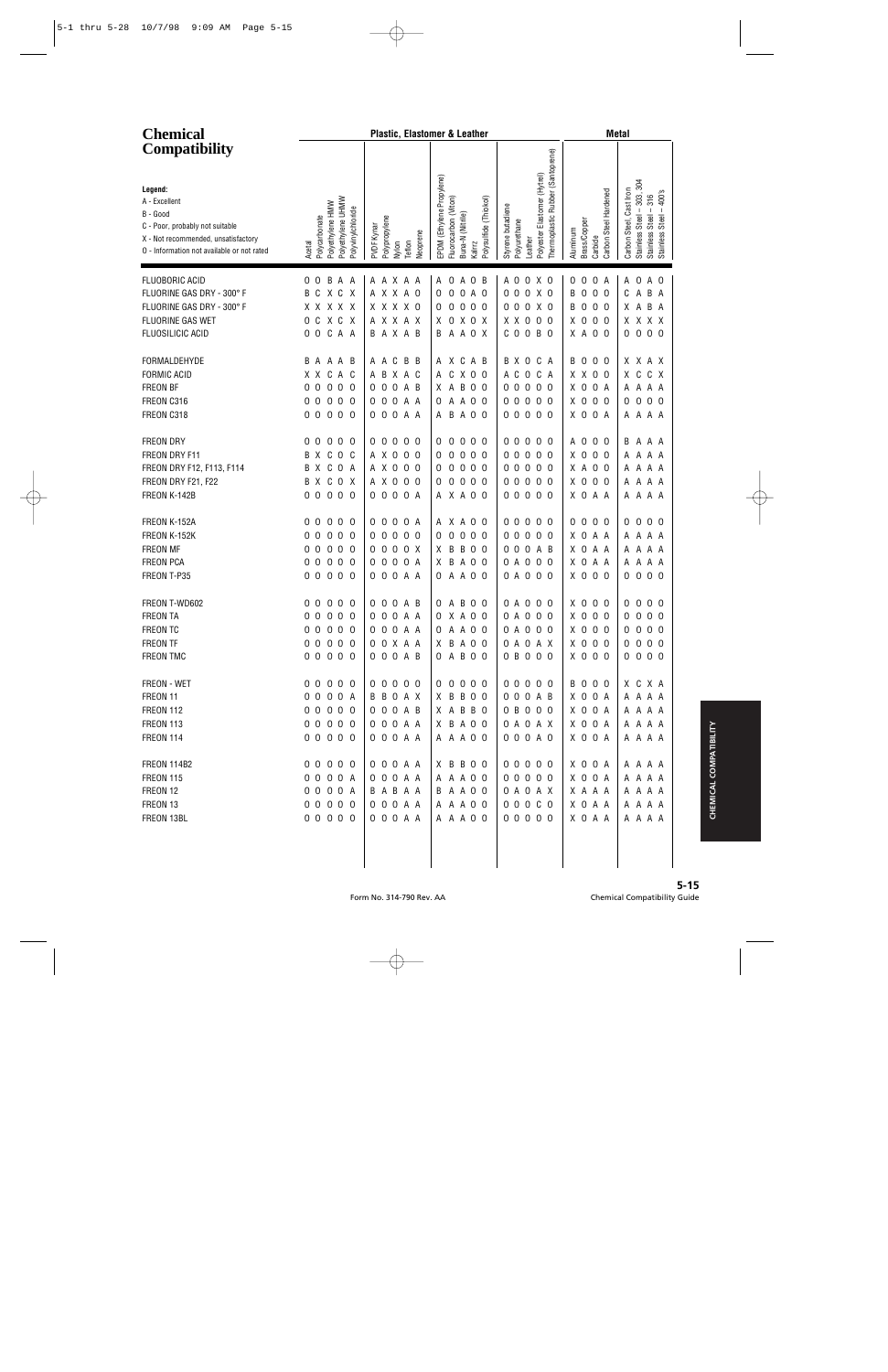| <b>Chemical</b>                                                                                                                                              |                                                                                       | Plastic, Elastomer & Leather                                                                                                                                                                | <b>Metal</b>                                                                                                                                                                                                                                                              |
|--------------------------------------------------------------------------------------------------------------------------------------------------------------|---------------------------------------------------------------------------------------|---------------------------------------------------------------------------------------------------------------------------------------------------------------------------------------------|---------------------------------------------------------------------------------------------------------------------------------------------------------------------------------------------------------------------------------------------------------------------------|
| <b>Compatibility</b>                                                                                                                                         |                                                                                       |                                                                                                                                                                                             |                                                                                                                                                                                                                                                                           |
| Legend:<br>A - Excellent<br>B - Good<br>C - Poor, probably not suitable<br>X - Not recommended, unsatisfactory<br>O - Information not available or not rated | Polyethylene UHMW<br>Polyethylene HMW<br>Polyvinylchloride<br>Polycarbonate<br>Acetal | EPDM (Ethylene Propylene)<br>Fluorocarbon (Viton)<br>Polysulfide (Thiokol)<br>Styrene butadiene<br>Buna-N (Nitrile)<br>Polypropylene<br>PVDF Kynar<br>Neoprene<br>Teflon<br>Kalrrz<br>Nylon | Thermoplastic Rubber (Santoprene)<br>Polyester Elastomer (Hytrel)<br>Stainless Steel - 303, 304<br>Carbon Steel, Cast Iron<br>Carbon Steel Hardened<br>Stainless Steel - 400's<br>Stainless Steel - 316<br>Polyurethane<br>Brass/Copper<br>Aluminum<br>Carbide<br>Leather |
| FREON 14                                                                                                                                                     | $\mathbf 0$<br>0<br>0<br>0<br>0                                                       | 0<br>$\mathbf 0$<br>$\mathsf{A}$<br>0 <sub>0</sub><br>A A<br>Α<br>0<br>A<br>0                                                                                                               | 0 <sub>0</sub><br>$\overline{0}$<br>0<br>0<br>A A<br>A<br>A A<br>X<br>A                                                                                                                                                                                                   |
| FREON 142B                                                                                                                                                   | $\mathbf 0$<br>0<br>0<br>0<br>0                                                       | $\mathbf 0$<br>0<br>$\mathbf 0$<br>X A O<br>0 A<br>0<br>0<br>0                                                                                                                              | $\mathbf 0$<br>$\mathbf 0$<br>0 <sub>0</sub><br>0<br>0<br>0 <sub>0</sub><br>X<br>0<br>0<br>0                                                                                                                                                                              |
| FREON 152A                                                                                                                                                   | $\mathbf 0$<br>$\overline{0}$<br>-0<br>0<br>0                                         | X A<br>$\mathbf 0$<br>$\mathbf 0$<br>0 <sub>0</sub><br>A A<br>0<br>0<br>0                                                                                                                   | $\mathbb O$<br>0 <sub>0</sub><br>0 <sub>0</sub><br>0 <sub>0</sub><br>0<br>0<br>0<br>0<br>0                                                                                                                                                                                |
| FREON 21                                                                                                                                                     | $\mathbf 0$<br>$\overline{0}$<br>0<br>0<br>0                                          | $\mathbf 0$<br>$\mathbf 0$<br>A B<br>X X X A O<br>0<br>0                                                                                                                                    | $\overline{0}$<br>0 <sub>0</sub><br>$\mathbf 0$<br>0<br>0<br>A A<br>X.<br>A<br>Α<br>Α                                                                                                                                                                                     |
| FREON 21B                                                                                                                                                    | 0 <sub>0</sub><br>0<br>0<br>- 0                                                       | O A A<br>A A O O<br>$\mathbf 0$<br>0<br>0                                                                                                                                                   | X <sub>0</sub><br>0 <sub>0</sub><br>00000<br>0<br>0 <sub>0</sub><br>0                                                                                                                                                                                                     |
| FREON 22                                                                                                                                                     | 0<br>0 X<br>0<br>0                                                                    | X B<br>A X X O O<br>A A<br>0<br>B                                                                                                                                                           | $\mathbf 0$<br>X O X X<br>B<br>A A<br>A<br>A A A                                                                                                                                                                                                                          |
| FREON 31                                                                                                                                                     | $\mathbf 0$<br>$\overline{0}$<br>0<br>0<br>0                                          | $\mathbf 0$<br>$\mathbf 0$<br>X X O O<br>A A<br>0<br>A<br>0                                                                                                                                 | $\mathbf 0$<br>0 <sub>0</sub><br>$\mathbf 0$<br>0<br>A A<br>A A<br>X.<br>A<br>A                                                                                                                                                                                           |
| FREON 32                                                                                                                                                     | $\mathbf 0$<br>$\overline{0}$<br>0<br>- 0<br>0                                        | $\mathbf 0$<br>$\mathbf 0$<br>X A O O<br>A A<br>0<br>0<br>A                                                                                                                                 | 0 <sub>0</sub><br>$\mathbf 0$<br>A A<br>0<br>0<br>A A A<br>X.<br>A                                                                                                                                                                                                        |
| <b>FREON 502</b>                                                                                                                                             | 0<br>0 <sub>0</sub><br>0<br>- 0                                                       | <b>BO0</b><br>$\mathbf 0$<br>$\mathbf 0$<br>В<br>A A<br>0<br>A                                                                                                                              | 000<br>0 <sub>0</sub><br>$\mathbf 0$<br>A O<br>X<br>A A A<br>A                                                                                                                                                                                                            |
| FUEL OIL                                                                                                                                                     | C X X X A                                                                             | C<br>A A B<br>X A A O A<br>B                                                                                                                                                                | 0 A<br>X X A B O<br>A<br>A A A<br>B<br>A                                                                                                                                                                                                                                  |
| <b>FURAN</b>                                                                                                                                                 | 0<br>0<br>0<br>0<br>- 0                                                               | 0<br>0<br>A X<br>0 X 0 B<br>X.<br>C                                                                                                                                                         | $X$ 0 0<br>0<br>0<br>A O<br>0 A<br>A<br>- 0<br>Α<br>Α                                                                                                                                                                                                                     |
| <b>FURFURAL</b>                                                                                                                                              | B X X A X                                                                             | X B<br>A C<br>X X A X<br>B<br>B                                                                                                                                                             | X C O<br>0<br>$\mathbf 0$<br>B<br>B<br>B A<br>B<br>- B<br>A<br>B                                                                                                                                                                                                          |
| <b>GALLIC ACID</b>                                                                                                                                           | B A<br>0<br>A<br>0                                                                    | A B<br>$\,$ B<br>A B<br>A<br>0 <sub>0</sub><br>B<br>B                                                                                                                                       | 0 X<br>B B<br>B X A X O<br>$\overline{0}$<br>B<br>X.<br>X.                                                                                                                                                                                                                |
| GAS                                                                                                                                                          | X O<br>0<br>A<br>A                                                                    | B<br>A A C<br>X A<br>A O A<br>A                                                                                                                                                             | $\mathbb O$<br>$\mathsf 0$<br>X B<br>0 <sub>0</sub><br>0<br>0 <sub>0</sub><br>$\,0\,$<br>- 0<br>0<br>0                                                                                                                                                                    |
| <b>GAS NATURAL</b>                                                                                                                                           | A O X O X                                                                             | B<br>A A C<br>X A A O A<br>A                                                                                                                                                                | X B O B X<br>A O<br>0 A<br>A A A A                                                                                                                                                                                                                                        |
| GASOLINE (AVIATION)                                                                                                                                          | 0<br>C<br>0<br>0<br>- 0                                                               | 0<br>0<br>0 A<br>0<br>B 0<br>0<br>0<br>0                                                                                                                                                    | 0 0 A 0 0<br>A A A<br>A<br>A A A<br>A                                                                                                                                                                                                                                     |
| GASOLINE LEADED REFINED                                                                                                                                      | X C<br>C<br>B<br>A                                                                    | C<br>$\mathbf 0$<br>A A O<br>0<br>A O<br>X.<br>0<br>0                                                                                                                                       | $\mathbf 0$<br>0 <sub>0</sub><br>0<br>0<br>A O<br>B<br>A A<br>B<br>A                                                                                                                                                                                                      |
| GASOLIINE (METER)                                                                                                                                            | $\mathbf 0$<br>$\mathbf 0$<br>0<br>0<br>0                                             | $\mathbf 0$<br>$\mathbf 0$<br>0 <sub>0</sub><br>$\mathbf 0$<br>0 <sub>0</sub><br>0<br>0<br>0<br>0                                                                                           | 0 <sub>0</sub><br>0<br>0<br>X A A<br>A A A<br>Α<br>A                                                                                                                                                                                                                      |
| <b>GASOLINE SOUR</b>                                                                                                                                         | $\overline{0}$<br>0<br>0<br>0<br>0                                                    | $\mathbf 0$<br>$\mathbf 0$<br>0 <sub>0</sub><br>$\mathbf 0$<br>$\mathbf 0$<br>0 <sub>0</sub><br>0<br>0<br>0                                                                                 | $\overline{0}$<br>$\mathbf 0$<br>0<br>$\mathbf 0$<br>0 <sub>0</sub><br>A X<br>B<br>B<br>X.<br>Α                                                                                                                                                                           |
| GASOLINE UNLEADED REFINED                                                                                                                                    | X C A<br>B C                                                                          | X C<br>A A O<br>$\mathbf 0$<br>000<br>0                                                                                                                                                     | 0 0 0 A 0<br>A O<br>0 <sub>0</sub><br>В<br>A A A                                                                                                                                                                                                                          |
| GELATIN                                                                                                                                                      | B<br>0<br>A A<br>A                                                                    | A<br>A<br>A A<br>A<br>AOX<br>A<br>A                                                                                                                                                         | B<br>0<br>X A A O<br>A X O<br>B<br>- 0<br>B<br>-0                                                                                                                                                                                                                         |
| GLUCOSE                                                                                                                                                      | AAAAA                                                                                 | AABAA<br>A A A X<br>A                                                                                                                                                                       | A O A<br>A X A B O<br>Β<br>A A A<br>Α                                                                                                                                                                                                                                     |
| GLUE                                                                                                                                                         | BOAAA                                                                                 | O A A A A<br>A A A X<br>A                                                                                                                                                                   | $C$ 0 0 0<br>B B A O<br>BAOBO                                                                                                                                                                                                                                             |
| GLYCERINE                                                                                                                                                    | A A B A A                                                                             | A A C A A<br>A A A A B                                                                                                                                                                      | A X A B X<br>A A O B<br>B A A A                                                                                                                                                                                                                                           |
| GLYCOL                                                                                                                                                       | B A C A A                                                                             | A A C A A<br>A A A A A                                                                                                                                                                      | <b>BOO0</b><br>A X 0 0 0<br><b>BBBB</b>                                                                                                                                                                                                                                   |
| GLYCOLIC ACID                                                                                                                                                | 0 0 A 0 A                                                                             | <b>BAOAO</b><br>00000                                                                                                                                                                       | 00000<br>0000<br>X A A O                                                                                                                                                                                                                                                  |
| <b>GRAPE JUICE</b>                                                                                                                                           | A O A O A                                                                             | 0 0 0 A A<br>0 A A O O                                                                                                                                                                      | <b>BOOX</b><br>00000<br>X A A A                                                                                                                                                                                                                                           |
| <b>GRAPEFRUIT OIL</b>                                                                                                                                        | 00000                                                                                 | 0 0 0 A X<br>0 0 X 0 0                                                                                                                                                                      | 0 0 0 X<br>00000<br>X A A O                                                                                                                                                                                                                                               |
| GREASE (ESTER BASE)                                                                                                                                          | 0000A                                                                                 | 0 A O O O<br>0 A A A O                                                                                                                                                                      | 00000<br>A A O A<br>A A A A                                                                                                                                                                                                                                               |
| GREASE (PETROLEUM BASE)                                                                                                                                      | 0 0 0 0 A                                                                             | O A A A X<br>X A A O O                                                                                                                                                                      | A A O A<br>0 A O A X<br>A A A A                                                                                                                                                                                                                                           |
| GREASE (SILICONE BASE)                                                                                                                                       | 0 0 0 0 A                                                                             | 0 A A A O<br>00000                                                                                                                                                                          | 00000<br>A A O A<br>A A A A                                                                                                                                                                                                                                               |
| <b>HELIUM</b>                                                                                                                                                | A A O O O                                                                             | 0 A A A 0<br>0 0 0 0 0                                                                                                                                                                      | A 0 0 0<br>00000<br>A A A O                                                                                                                                                                                                                                               |
| HEPTANE                                                                                                                                                      | B A C A X                                                                             | 0 0 0 A 0<br>A X A A O                                                                                                                                                                      | 0 0 A B A<br>A A O A<br>A A A A                                                                                                                                                                                                                                           |
| HEXAMINE                                                                                                                                                     | 00000                                                                                 | 0 0 0 A 0<br>0 0 0 A 0                                                                                                                                                                      | 00000<br>X O O A<br>A A A A                                                                                                                                                                                                                                               |
| HEXANE                                                                                                                                                       | C X X C X                                                                             | A C A A B<br>X A A A A                                                                                                                                                                      | X B A A O<br>A A O A<br>A A A A                                                                                                                                                                                                                                           |
|                                                                                                                                                              |                                                                                       |                                                                                                                                                                                             |                                                                                                                                                                                                                                                                           |
|                                                                                                                                                              |                                                                                       |                                                                                                                                                                                             |                                                                                                                                                                                                                                                                           |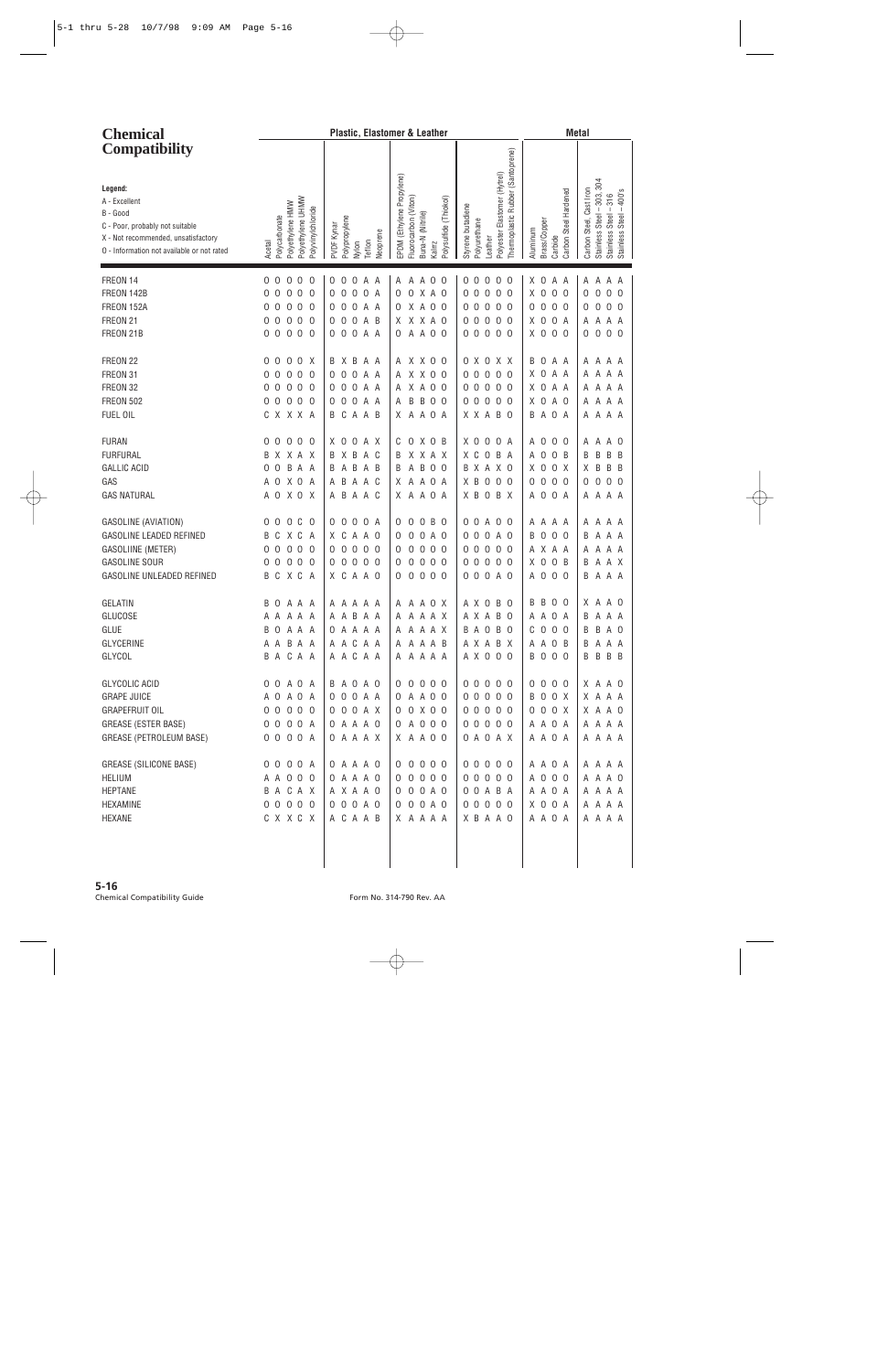| <b>Chemical</b>                                                                                                                                              |                                                                                       | Plastic, Elastomer & Leather                                                                                                                                           | <b>Metal</b>                                                                                                                                                                                                                                                                                                        |
|--------------------------------------------------------------------------------------------------------------------------------------------------------------|---------------------------------------------------------------------------------------|------------------------------------------------------------------------------------------------------------------------------------------------------------------------|---------------------------------------------------------------------------------------------------------------------------------------------------------------------------------------------------------------------------------------------------------------------------------------------------------------------|
| <b>Compatibility</b>                                                                                                                                         |                                                                                       |                                                                                                                                                                        |                                                                                                                                                                                                                                                                                                                     |
| Legend:<br>A - Excellent<br>B - Good<br>C - Poor, probably not suitable<br>X - Not recommended, unsatisfactory<br>0 - Information not available or not rated | Polyethylene UHMW<br>Polyethylene HMW<br>Polyvinylchloride<br>Polycarbonate<br>Acetal | EPDM (Ethylene Propylene)<br>Polysulfide (Thiokol)<br>Fluorocarbon (Viton)<br>Buna-N (Nitrile)<br>Polypropylene<br>PVDF Kynar<br>Neoprene<br>Teflon<br>Kalrrz<br>Nylon | Thermoplastic Rubber (Santoprene)<br>Polyester Elastomer (Hytrel)<br>Stainless Steel - 303, 304<br>Carbon Steel, Cast Iron<br>Carbon Steel Hardened<br>$-400$ 's<br>316<br>Styrene butadiene<br>$\mathsf I$<br>Stainless Steel<br>Stainless Steel<br>Polyurethane<br>Brass/Copper<br>Aluminum<br>Carbide<br>Leather |
| <b>HEXANOL TERTIARY</b>                                                                                                                                      | A O<br>B<br>0<br>B                                                                    | B<br>A A O<br>0<br>$\mathbf 0$<br>0 <sub>0</sub><br>0<br>0                                                                                                             | 000<br>0 <sub>0</sub><br>A A O A<br>A A A O                                                                                                                                                                                                                                                                         |
| <b>HONEY</b>                                                                                                                                                 | 0 <sub>0</sub><br>0<br>0<br>A                                                         | A 0 0 0<br>A A A A<br>0<br>0                                                                                                                                           | 00000<br>$\mathsf{O}$<br>0 A<br>A<br>A A A A                                                                                                                                                                                                                                                                        |
| HYDRAULIC FLUID (PETROLEUM)                                                                                                                                  | C A X A X                                                                             | X A A B<br>A O O A<br>X.<br>0                                                                                                                                          | X A A A X<br>$\mathsf{O}$<br>0 A<br>A A A O<br>A                                                                                                                                                                                                                                                                    |
| HYDRAULIC FLUID (SYNTHETIC)                                                                                                                                  | $\mathbf 0$<br>0<br>$\Omega$<br>0<br>0                                                | $\mathbf 0$<br>$\mathbf 0$<br>0 <sub>0</sub><br>$\mathsf 0$<br>$\overline{0}$<br>0 <sub>0</sub><br>0<br>0                                                              | 000<br>0 <sub>0</sub><br>A A O A<br>A A A A                                                                                                                                                                                                                                                                         |
| HYDRAZINE                                                                                                                                                    | 0 0 X<br>B<br>0                                                                       | C<br>A X B A X<br>0 A B<br>A                                                                                                                                           | A X O X O<br>0 0 X<br>X A A B<br>B                                                                                                                                                                                                                                                                                  |
| <b>HYDROBROMIC ACID</b>                                                                                                                                      | X X B A B                                                                             | A B X A X<br>A A X O B                                                                                                                                                 | $X$ $X$ $0$ $0$ $0$<br>X X O X<br>X X X X                                                                                                                                                                                                                                                                           |
| HYDROCARBONS (SATURATED)                                                                                                                                     | 00<br>$0\ 0\ 0$                                                                       | 000B<br>X A A A O<br>0                                                                                                                                                 | 0 B O O O<br>$0000$<br>$0\quad 0\quad 0$<br>0                                                                                                                                                                                                                                                                       |
| <b>HYDROCHLORIC ACID - 10%</b>                                                                                                                               | X X B A A                                                                             | A B O B<br>AAXAX<br>A                                                                                                                                                  | X X O X A<br>X X O X<br>X X X X                                                                                                                                                                                                                                                                                     |
| HYDROCHLORIC ACID - 20%                                                                                                                                      | X X C A A                                                                             | A B O B<br>A A X A X<br>A                                                                                                                                              | X X O X A<br>000<br>000<br>0<br>0                                                                                                                                                                                                                                                                                   |
| HYDROCHLORIC ACID - 30% (CONC.)                                                                                                                              | X X X C A                                                                             | B C O X<br>A B X A X<br>A                                                                                                                                              | X X O X C<br>000<br>000<br>0<br>0                                                                                                                                                                                                                                                                                   |
| <b>HYDROCYANIC ACID</b>                                                                                                                                      | X O A A A                                                                             | A A X A B<br>A A B O X                                                                                                                                                 | BOOXA<br>0000<br>0000                                                                                                                                                                                                                                                                                               |
| HYDROFLUORIC ACID                                                                                                                                            | X X C A C                                                                             | A X O X<br>A A X A X<br>C                                                                                                                                              | X C O X X<br>X O O X<br>X X X X                                                                                                                                                                                                                                                                                     |
| HYDROFLUORIC ACID (HOT)                                                                                                                                      | X X X X X                                                                             | A X X A X<br>X C X O X                                                                                                                                                 | X X O O O<br>X O O X<br>X X B X                                                                                                                                                                                                                                                                                     |
| HYDROFLUOSILICIC ACID                                                                                                                                        | B A X<br>00                                                                           | A A X A B<br>A B O X<br>B                                                                                                                                              | $C$ O O B O<br>X O O X<br>X X X X                                                                                                                                                                                                                                                                                   |
| HYDROGEN CHLORIDE GAS DRY                                                                                                                                    | A O A<br>0 <sub>0</sub>                                                               | 0000<br>A A O A O<br>0                                                                                                                                                 | 00000<br>$X$ 0 0 0<br>B A A X                                                                                                                                                                                                                                                                                       |
| HYDROGEN CHLORIDE GAS WET                                                                                                                                    | 000<br>0 <sub>0</sub>                                                                 | A A O A O<br>0000<br>0                                                                                                                                                 | 00000<br>$X$ 0 0 0<br>B X B X                                                                                                                                                                                                                                                                                       |
| <b>HYDROGEN CYANIDE</b>                                                                                                                                      | AO A<br>0<br>0                                                                        | 0000<br>A A B A O<br>0                                                                                                                                                 | 0 0 0 X A<br>A 0 0 B<br>B<br>A C<br>B                                                                                                                                                                                                                                                                               |
| HYDROGEN FLUORIDE ANHYDROUS                                                                                                                                  | B<br>B <sub>0</sub><br>0<br>- 0                                                       | 0000<br>A A X A O<br>0                                                                                                                                                 | 00000<br>X B O X<br>B A C<br>X.                                                                                                                                                                                                                                                                                     |
| <b>HYDROGEN GAS</b>                                                                                                                                          | CAAAA                                                                                 | A A A A A<br>A A O C<br>A                                                                                                                                              | A A O O O<br>A A O A<br>A A A A                                                                                                                                                                                                                                                                                     |
| HYDROGEN PEROXIDE - 3%                                                                                                                                       | B A A<br>X A                                                                          | AAXAX<br>A B O X<br>В                                                                                                                                                  | X 0 0 X 0<br>$\mathbf 0$<br>0 <sub>0</sub><br>$\mathbf 0$<br>0 <sub>0</sub><br>0<br>0                                                                                                                                                                                                                               |
| <b>HYDROGEN PEROXIDE - 10%</b>                                                                                                                               | X A B A A                                                                             | A C O X<br>AAXAX<br>B                                                                                                                                                  | X O O X O<br>0000<br>000<br>0                                                                                                                                                                                                                                                                                       |
| HYDROGEN PEROXIDE - 30%                                                                                                                                      | X O O A A                                                                             | <b>BACOX</b><br>A A X A X                                                                                                                                              | $X$ 0 0 $X$ 0<br>$0000$<br>0000                                                                                                                                                                                                                                                                                     |
| HYDROGEN PEROXIDE - 90%                                                                                                                                      | $X$ 0 0 0 0                                                                           | A A X A X<br>C A X O X                                                                                                                                                 | 0000<br>0 0 0 0<br>$X$ 0 0 $X$ 0                                                                                                                                                                                                                                                                                    |
| HYDROGEN SULFIDE DRY                                                                                                                                         | A B A A A                                                                             | A A C A O<br>0 0 0 A 0                                                                                                                                                 | 0 0 A 0 0<br>B C O B<br>B C A O                                                                                                                                                                                                                                                                                     |
| HYDROGEN SULFIDE WET                                                                                                                                         | C B A A A                                                                             | AAXAB<br>A X X O A                                                                                                                                                     | $X$ O O A O<br>A C O A<br>A A A O                                                                                                                                                                                                                                                                                   |
| HYPOCHLOROUS ACID                                                                                                                                            | 0 0 A A A                                                                             | AAXAX<br>B A X O X                                                                                                                                                     | $X$ 0 0 0 0<br>X O O X<br>X X X X                                                                                                                                                                                                                                                                                   |
| INK (PRINTERS)                                                                                                                                               | A O A A O                                                                             | 0 0 A A A<br>A A O O O                                                                                                                                                 | 0 A A O O<br>X A A O<br>$C$ $O$ $O$ $A$                                                                                                                                                                                                                                                                             |
| <b>IODINE</b>                                                                                                                                                | 0 0 X A X                                                                             | 0 0 0 A 0<br>A X X A O                                                                                                                                                 | 000B0<br>X O O X<br>X X X O                                                                                                                                                                                                                                                                                         |
| ISOBUTYL ALCOHOL                                                                                                                                             | A A A A C                                                                             | A A B A A<br>A A B A B                                                                                                                                                 | <b>BOO0</b><br><b>BX000</b><br>BAAA                                                                                                                                                                                                                                                                                 |
| <b>ISOOCTANE</b>                                                                                                                                             | O B O A A                                                                             | AAAAB<br>X A A A A                                                                                                                                                     | X B O A X<br>A A O A<br>A A A O                                                                                                                                                                                                                                                                                     |
| ISOOCTANE AT 120° F                                                                                                                                          | 0 0 0 A 0                                                                             | A A O A B<br>X A A A A                                                                                                                                                 | X B O O O<br>0000<br>0 0 0 0                                                                                                                                                                                                                                                                                        |
| ISOOCTANE AT 150° F                                                                                                                                          | 0 0 0 A 0                                                                             | A X O A B<br>X A A A A                                                                                                                                                 | $X$ B O O O<br>0000<br>0000                                                                                                                                                                                                                                                                                         |
| <b>ISOPROPYL ACETATE</b>                                                                                                                                     | O X C C X                                                                             | O B B A X<br>B X X A B                                                                                                                                                 | <b>BOOB</b><br>X X O C O<br>B B A O                                                                                                                                                                                                                                                                                 |
| ISOPROPYL ACETATE AT 120° F                                                                                                                                  | O X C O X                                                                             | B X X A B<br>O C A A X                                                                                                                                                 | $X$ $X$ $0$ $0$ $0$<br>0 0 0 0<br>0 0 0 0                                                                                                                                                                                                                                                                           |
| ISOPROPYL ACETATE AT 150° F                                                                                                                                  | O X C O X                                                                             | B X X A B<br>0 0 A A X                                                                                                                                                 | $X$ $X$ $0$ $0$ $0$<br>0000<br>0000                                                                                                                                                                                                                                                                                 |
| ISOPROPYL ALCOHOL                                                                                                                                            | A A B A B                                                                             | AAXAB<br>A A B A A                                                                                                                                                     | B C A A O<br>A A O A<br>A A A O                                                                                                                                                                                                                                                                                     |
|                                                                                                                                                              |                                                                                       |                                                                                                                                                                        |                                                                                                                                                                                                                                                                                                                     |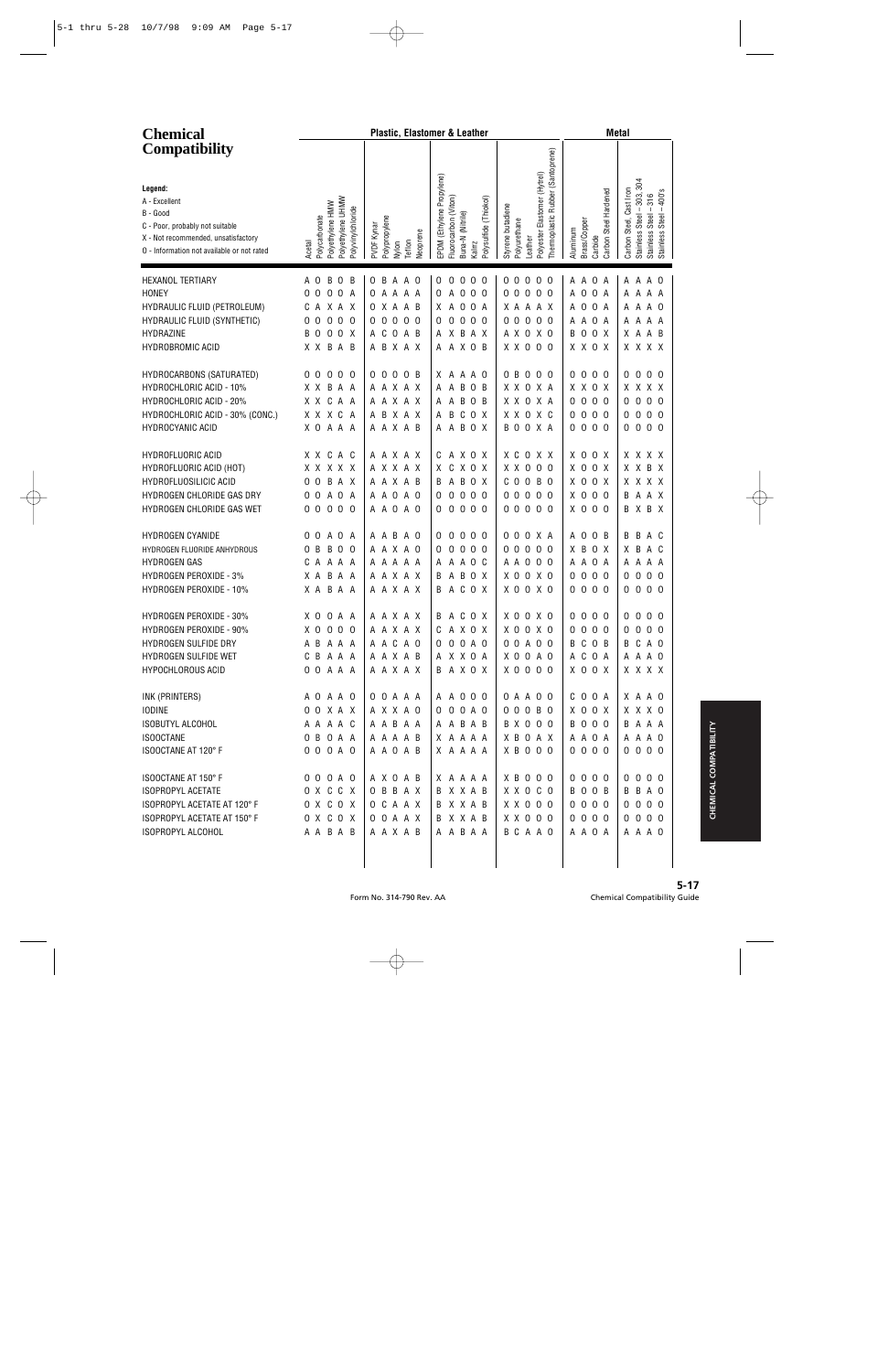| <b>Chemical</b>                                                                                                                                              |                                                                                       | Plastic, Elastomer & Leather                               |                                                                                                                                                                                                                               | <b>Metal</b>                                                                                                                                                              |
|--------------------------------------------------------------------------------------------------------------------------------------------------------------|---------------------------------------------------------------------------------------|------------------------------------------------------------|-------------------------------------------------------------------------------------------------------------------------------------------------------------------------------------------------------------------------------|---------------------------------------------------------------------------------------------------------------------------------------------------------------------------|
| <b>Compatibility</b>                                                                                                                                         |                                                                                       |                                                            |                                                                                                                                                                                                                               |                                                                                                                                                                           |
| Legend:<br>A - Excellent<br>B - Good<br>C - Poor, probably not suitable<br>X - Not recommended, unsatisfactory<br>0 - Information not available or not rated | Polyethylene UHMW<br>Polyethylene HMW<br>Polyvinylchloride<br>Polycarbonate<br>Acetal | Polypropylene<br>PVDF Kynar<br>Neoprene<br>Teflon<br>Nylon | Thermoplastic Rubber (Santoprene)<br>Polyester Elastomer (Hytrel)<br>EPDM (Ethylene Propylene)<br>Fluorocarbon (Viton)<br>Polysulfide (Thiokol)<br>Styrene butadiene<br>Buna-N (Nitrile)<br>Polyurethane<br>Leather<br>Kalrrz | Stainless Steel - 303, 304<br>Carbon Steel, Cast Iron<br>Carbon Steel Hardened<br>Stainless Steel - 400's<br>Stainless Steel - 316<br>Brass/Copper<br>Aluminum<br>Carbide |
| <b>ISOPROPYL ETHER</b>                                                                                                                                       | O A C<br>0<br>$\Omega$                                                                | O X A A C                                                  | X X B<br>A A<br>X B<br>$\Omega$<br>0 <sub>0</sub>                                                                                                                                                                             | A<br>0<br>A<br>A O<br>A<br>A<br>A                                                                                                                                         |
| ISOPROPYL ETHER TO 70° F                                                                                                                                     | 0 A<br>0<br>- C<br>0                                                                  | A A C<br>A<br>0                                            | X X B<br>A A<br>ХB<br>0<br>0 <sub>0</sub>                                                                                                                                                                                     | $\mathbf 0$<br>$\mathbf 0$<br>0<br>0<br>0<br>0 <sub>0</sub><br>0                                                                                                          |
| ISOPROPYL ETHER 120°F - 150°F                                                                                                                                | 0<br>A<br>- C<br>0<br>0                                                               | X O A C<br>0                                               | X X B<br>0 <sub>0</sub><br>A A<br>X B<br>0                                                                                                                                                                                    | $\mathbf 0$<br>$\mathbf 0$<br>$\mathbf 0$<br>0 <sub>0</sub><br>- 0<br>0<br>0                                                                                              |
| <b>JET FUEL</b>                                                                                                                                              | A A X O<br>A                                                                          | A A<br>A A O                                               | $\mathbf 0$<br>0 A 0<br>0 <sub>0</sub><br>$\overline{0}$<br>0 X<br>0                                                                                                                                                          | $\mathbf 0$<br>$\mathbf 0$<br>A A A<br>А<br>A<br>Α                                                                                                                        |
| JET FUEL TO 70° F                                                                                                                                            | A A X O A                                                                             | A A A A O                                                  | $\mathbf 0$<br>0 A 0<br>$00000X$<br>0                                                                                                                                                                                         | 0 <sub>0</sub><br>$\mathbf 0$<br>$\mathbf 0$<br>0 <sub>0</sub><br>0<br>0                                                                                                  |
|                                                                                                                                                              |                                                                                       |                                                            |                                                                                                                                                                                                                               |                                                                                                                                                                           |
| JET FUEL 120° F - 150° F                                                                                                                                     | A A X O<br>A                                                                          | A X A A O                                                  | 0<br>0<br>A O<br>0<br>0 <sub>0</sub><br>0<br>00                                                                                                                                                                               | 0<br>0<br>0<br>0<br>0 <sub>0</sub><br>0<br>- 0                                                                                                                            |
| JP-X                                                                                                                                                         | A O<br>0<br>0<br>A                                                                    | $\overline{0}$<br>$\mathbf 0$<br>A B<br>0                  | X X A O O<br>0<br>0<br>0 <sub>0</sub><br>0                                                                                                                                                                                    | $\mathbf 0$<br>0<br>А<br>A<br>A<br>A<br>A A                                                                                                                               |
| $JP-1$                                                                                                                                                       | A O<br>0<br>0<br>A                                                                    | $\overline{0}$<br>0 A X<br>0                               | X A A 0 0<br>0 <sub>0</sub><br>A O<br>0                                                                                                                                                                                       | $\mathbf 0$<br>$\mathbf 0$<br>A A A<br>А<br>A<br>A                                                                                                                        |
| $JP-2$                                                                                                                                                       | A O<br>0<br>- 0<br>A                                                                  | $\overline{0}$<br>0 A X<br>0                               | X A A 0 0<br>0 <sub>0</sub><br>0 A O                                                                                                                                                                                          | $\mathbf 0$<br>$\mathbf 0$<br>A A A<br>А<br>A<br>A                                                                                                                        |
| $JP-3$                                                                                                                                                       | A O<br>A O<br>- 0                                                                     | 0 A X<br>0 <sub>0</sub>                                    | X A A O O<br>0 A O O O                                                                                                                                                                                                        | $\overline{0}$<br>0 A<br>A A A A<br>A                                                                                                                                     |
| $JP-4$                                                                                                                                                       | 0<br>Α<br>0<br>A<br>B                                                                 | 0<br>0<br>A X<br>0                                         | X A A O O<br>A O<br>0<br>A X                                                                                                                                                                                                  | 0<br>0<br>A<br>A<br>A A A<br>A                                                                                                                                            |
| $JP-5$                                                                                                                                                       | A O<br>A O<br>B                                                                       | $\overline{0}$<br>0 A X<br>0                               | X A A O O<br>0 <sub>0</sub><br>A O<br>0                                                                                                                                                                                       | $\mathbf 0$<br>$\mathbf 0$<br>А<br>A<br>A<br>A A A                                                                                                                        |
| $JP-6$                                                                                                                                                       | A O<br>0<br>0<br>A                                                                    | $\overline{0}$<br>0 A X<br>0                               | X A A O O<br>0 A O O O                                                                                                                                                                                                        | $\mathbf 0$<br>$\mathbf 0$<br>A A A<br>А<br>A<br>A                                                                                                                        |
| <b>KEROSENE</b>                                                                                                                                              | C<br>C<br>A<br>A<br>A                                                                 | A X A A X                                                  | X A A A B<br>X A A A X                                                                                                                                                                                                        | $\mathbf 0$<br>A<br>A A A<br>А<br>A<br>Α                                                                                                                                  |
| KEROSENE TO 70° F                                                                                                                                            | B <sub>0</sub><br>A A<br>A                                                            | AAAAB                                                      | X A A A B<br>X A A B X                                                                                                                                                                                                        | 0 <sub>0</sub><br>000<br>$\mathbf 0$<br>0<br>0                                                                                                                            |
| KEROSENE 120°F - 150°F                                                                                                                                       | C<br>0<br>A C<br>A                                                                    | A X A A B                                                  | X A A A B<br>X A A O O                                                                                                                                                                                                        | 0<br>0<br>0<br>0<br>0 <sub>0</sub><br>0<br>- 0                                                                                                                            |
| <b>KETCHUP</b>                                                                                                                                               | A O<br>A O<br>- 0                                                                     | $\overline{0}$<br>A A A<br>0                               | A A O O<br>0 A A O O<br>A                                                                                                                                                                                                     | $\mathbf 0$<br>$\mathbf 0$<br>A A A<br>0<br>- 0<br>0                                                                                                                      |
| <b>KETONES</b>                                                                                                                                               | C<br>C<br>A X<br>X                                                                    | X X A A O                                                  | 000<br>$\mathbf 0$<br>0 0 A X X<br>0                                                                                                                                                                                          | $\mathbf 0$<br>$\mathbf 0$<br>A A A<br>B<br>A<br>Α                                                                                                                        |
| <b>LACQUER SOLVENTS</b>                                                                                                                                      | A O<br>0<br>0<br>A                                                                    | $\overline{0}$<br>0 A X<br>0                               | 0 X B X 0<br>X X X O O                                                                                                                                                                                                        | A<br>A<br>B<br>A A A<br>А<br>- B                                                                                                                                          |
| LACQUERS                                                                                                                                                     | B O X<br>BX.                                                                          | 0 X A A X                                                  | X X X A A<br>X X O X O                                                                                                                                                                                                        | 0 <sub>0</sub><br>C<br>A A A<br>A<br>A                                                                                                                                    |
| LACTIC ACID                                                                                                                                                  | C<br>C<br>B<br>A<br>C                                                                 | B<br>X A A<br>C                                            | A O A X O<br>A A A O C                                                                                                                                                                                                        | X O<br>0<br>B X<br>X<br>X.<br>B                                                                                                                                           |
| LARD                                                                                                                                                         | B A B A A                                                                             | A B<br>A A B                                               | A A O X<br>X A A B A<br>B                                                                                                                                                                                                     | 0 <sub>0</sub><br>$\overline{0}$<br>000<br>0<br>0                                                                                                                         |
| LARD OIL (COLD)                                                                                                                                              | A 0 A 0 O                                                                             | 0 0 0 A B                                                  | X A A O O<br>0 B A O O                                                                                                                                                                                                        | A 0 0 A<br>A A A A                                                                                                                                                        |
| LARD OIL (HOT)                                                                                                                                               | A 0 A 0 0                                                                             | 0 0 0 A B                                                  | X A A O O<br>0 B A O O                                                                                                                                                                                                        | A 0 0 A<br>A A A A                                                                                                                                                        |
| LATEX                                                                                                                                                        | $C$ O B O O                                                                           | 0 A A A 0                                                  | 0 0 0 0 0<br>00000                                                                                                                                                                                                            | A 0 0 0<br>0 A A O                                                                                                                                                        |
| LAUREL ALCOHOL (N-DODECANOL)                                                                                                                                 | 00000                                                                                 | 0 0 0 A 0                                                  | 0 B A O O<br>00000                                                                                                                                                                                                            | A 0 0 A<br>A A A O                                                                                                                                                        |
| <b>LEAD ACETATE</b>                                                                                                                                          | A O A A A                                                                             | AABAB                                                      | A X B A X<br>X X A O O                                                                                                                                                                                                        | X O O X<br>X B B B                                                                                                                                                        |
| <b>LEAD MOLTEN</b>                                                                                                                                           | X X X X X                                                                             | X X X X O                                                  | 00000<br>00000                                                                                                                                                                                                                | <b>B 0 0 0</b><br>0 B B B                                                                                                                                                 |
| <b>LEAD NITRATE</b>                                                                                                                                          | O A A A A                                                                             | A A O A O                                                  | 0 0 0 A 0<br>00000                                                                                                                                                                                                            | X 0 0 0<br>0 B B O                                                                                                                                                        |
| <b>LEAD SULFAMATE</b>                                                                                                                                        | 0 A A O A                                                                             | O A B A A                                                  | <b>BOOOO</b><br>A A B O X                                                                                                                                                                                                     | $C$ 0 0 0<br>C C C O                                                                                                                                                      |
| LIME (CALCIUM OXIDE)                                                                                                                                         | X O B O A                                                                             | A A A A O                                                  | 0 0 0 0 0<br>0 0 0 B 0                                                                                                                                                                                                        | $X$ 0 0 0<br>A A A A                                                                                                                                                      |
| LIME SULFUR                                                                                                                                                  | 0 0 A A A                                                                             | <b>BABAA</b>                                               | A A X O X<br>$X$ 0 0 0 0                                                                                                                                                                                                      | X 0 0 0<br>CAAB                                                                                                                                                           |
| LINEOLEIC ACID                                                                                                                                               | 0 0 X 0 A                                                                             | A B O A X                                                  | X B B O X<br>$X$ 0 0 0 0                                                                                                                                                                                                      | A 0 0 X<br>X B A B                                                                                                                                                        |
| LINSEED OIL                                                                                                                                                  | A A X A A                                                                             | AAAAB                                                      | CAAOA<br>X B A B O                                                                                                                                                                                                            | B B O A<br>A A A A                                                                                                                                                        |
| LITHIUM CHLORIDE                                                                                                                                             | A C A X A                                                                             | 0 0 0 A 0                                                  | 0 0 0 A 0<br>00000                                                                                                                                                                                                            | X 0 0 0<br>B A A X                                                                                                                                                        |
|                                                                                                                                                              |                                                                                       |                                                            |                                                                                                                                                                                                                               |                                                                                                                                                                           |
|                                                                                                                                                              |                                                                                       |                                                            |                                                                                                                                                                                                                               |                                                                                                                                                                           |
|                                                                                                                                                              |                                                                                       |                                                            |                                                                                                                                                                                                                               |                                                                                                                                                                           |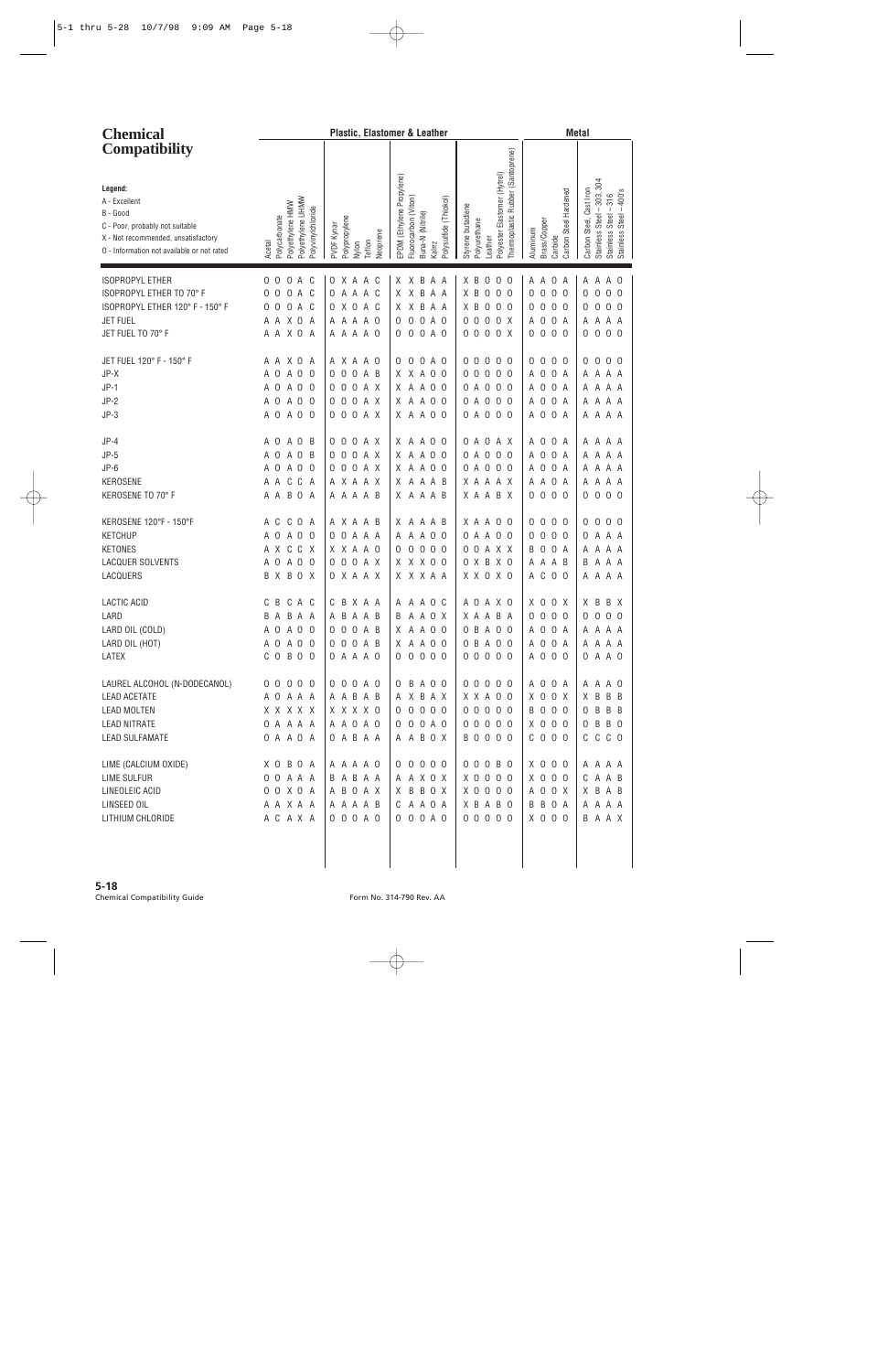| <b>Chemical</b>                                                                                                                                              |                                                                                       | Plastic, Elastomer & Leather                                                                                                                                                                                | <b>Metal</b>                                                                                                                                                                                                                                                                      |
|--------------------------------------------------------------------------------------------------------------------------------------------------------------|---------------------------------------------------------------------------------------|-------------------------------------------------------------------------------------------------------------------------------------------------------------------------------------------------------------|-----------------------------------------------------------------------------------------------------------------------------------------------------------------------------------------------------------------------------------------------------------------------------------|
| <b>Compatibility</b>                                                                                                                                         |                                                                                       |                                                                                                                                                                                                             |                                                                                                                                                                                                                                                                                   |
| Legend:<br>A - Excellent<br>B - Good<br>C - Poor, probably not suitable<br>X - Not recommended, unsatisfactory<br>O - Information not available or not rated | Polyethylene UHMW<br>Polyethylene HMW<br>Polyvinylchloride<br>Polycarbonate<br>Acetal | EPDM (Ethylene Propylene)<br>Polysulfide (Thiokol)<br>Fluorocarbon (Viton)<br>Styrene butadiene<br>Buna-N (Nitrile)<br>Polypropylene<br>Polyurethane<br>PVDF Kynar<br>Neoprene<br>Teflon<br>Kalrrz<br>Nylon | Thermoplastic Rubber (Santoprene)<br>Polyester Elastomer (Hytrel)<br>Stainless Steel - 303, 304<br>Carbon Steel, Cast Iron<br>Carbon Steel Hardened<br>$-400's$<br>316<br>$\mathbf I$<br>Stainless Steel -<br>Stainless Steel -<br>Brass/Copper<br>Aluminum<br>Carbide<br>Leather |
| LITHIUM HYDROXIDE                                                                                                                                            | X X X X A                                                                             | 0 A O A O<br>0 0 A 0<br>0                                                                                                                                                                                   | 00000<br>X O<br>0 <sub>0</sub><br>B B<br>B B                                                                                                                                                                                                                                      |
| LPG (PROPANE)                                                                                                                                                | C<br>A O<br>0<br>A                                                                    | AABAB<br>X A A A A                                                                                                                                                                                          | $\mathbf 0$<br>X C O O O<br>0<br>0<br>0 <sub>0</sub><br>0<br>0<br>0                                                                                                                                                                                                               |
| LUBRICATING OIL                                                                                                                                              | A A X A B                                                                             | A A A B<br>X A<br>A<br>0 <sub>c</sub><br>A                                                                                                                                                                  | X B A A O<br>$\mathbf 0$<br>0 A<br>A A A A<br>A                                                                                                                                                                                                                                   |
| LUBRICATING OIL DI-ESTER                                                                                                                                     | $\mathsf 0$<br>0 <sub>0</sub><br>$\overline{0}$<br>0                                  | $\mathbf 0$<br>0 0 X<br>B<br>X A<br>0 <sub>0</sub><br>0                                                                                                                                                     | 000X0<br>$\pmb{0}$<br>0<br>A A<br>A A<br>A<br>A                                                                                                                                                                                                                                   |
| LYE (SODIUM HYDROXIDE)                                                                                                                                       | X X B A B                                                                             | A A C A B<br>B A C<br>B<br>A                                                                                                                                                                                | B X O C A<br>0 <sub>0</sub><br>0 <sub>0</sub><br>$\mathbf 0$<br>0 <sub>0</sub><br>0                                                                                                                                                                                               |
| LYE CONCENTRATED                                                                                                                                             | X O<br>0<br>0 <sub>B</sub>                                                            | B<br>A X A B<br>B<br>A C<br>A<br>0                                                                                                                                                                          | <b>BX000</b><br>X O<br>0 <sub>0</sub><br>B<br>C<br>ΧA                                                                                                                                                                                                                             |
| LYE 10%                                                                                                                                                      | A C<br>$\mathbf 0$<br>0 <sub>0</sub>                                                  | 0 A A O<br>0<br>$\mathbf 0$<br>0 <sub>0</sub><br>0<br>0                                                                                                                                                     | 00000<br>X <sub>0</sub><br>0<br>C<br>B<br>A A<br>- 0                                                                                                                                                                                                                              |
| LYE 50%                                                                                                                                                      | C X B A A                                                                             | 000<br>0 X A O<br>0<br>A<br>0                                                                                                                                                                               | 00000<br>X O<br>B<br>B A<br>0 <sub>0</sub><br>C                                                                                                                                                                                                                                   |
| <b>M CRESOL</b>                                                                                                                                              | X X X A X                                                                             | <b>B</b> X X A C<br>X A X O X                                                                                                                                                                               | $\mathbf 0$<br>0 <sub>0</sub><br>$\boldsymbol{0}$<br>0 <sub>0</sub><br>X X 0 0 0<br>0<br>0                                                                                                                                                                                        |
| <b>MAGNESIUM BISULFATE</b>                                                                                                                                   | 0 <sub>B</sub><br>0 0 A                                                               | $\mathbf 0$<br>000<br>0 A A A O<br>0                                                                                                                                                                        | 00000<br>X O<br>0 <sub>0</sub><br>0 A B O                                                                                                                                                                                                                                         |
| MAGNESIUM CARBONATE                                                                                                                                          | A B A<br>0 A                                                                          | $0000$<br>A A A A O<br>0                                                                                                                                                                                    | B <sub>0</sub><br>0 <sub>B</sub><br>00000<br>B<br>A<br>A A                                                                                                                                                                                                                        |
| MAGNESIUM CHLORIDE                                                                                                                                           | B A A A A                                                                             | A A A A<br>А<br>A O C<br>A<br>A                                                                                                                                                                             | X X O B<br>A A A B O<br>B<br>X B O                                                                                                                                                                                                                                                |
| MAGNESIUM HYDROXIDE                                                                                                                                          | B<br>A A A<br>A                                                                       | A B A A<br>A<br>B<br>A C<br>A<br>A                                                                                                                                                                          | X X O A<br>B X A C O<br>A A<br>A A                                                                                                                                                                                                                                                |
| MAGNESIUM NITRATE                                                                                                                                            | B<br>Α<br>A A<br>0                                                                    | A A A O<br>0<br>0<br>0 <sub>0</sub><br>0<br>A                                                                                                                                                               | X <sub>0</sub><br>0 <sub>B</sub><br>B B<br>00000<br>В<br>B                                                                                                                                                                                                                        |
| <b>MAGNESIUM SULFATE</b>                                                                                                                                     | A B<br>A O A                                                                          | A A A A A<br>A A A A B                                                                                                                                                                                      | B <sub>0</sub><br>0 <sub>B</sub><br>BOABO<br>B A<br>B B                                                                                                                                                                                                                           |
| MALEIC ACID                                                                                                                                                  | 0<br>B<br>AA<br>0                                                                     | A X O B<br>AAXAC<br>B                                                                                                                                                                                       | $\mathbf 0$<br>$C$ O A O O<br>0 <sub>0</sub><br>X A A A<br>B                                                                                                                                                                                                                      |
| <b>MALIC ACID</b>                                                                                                                                            | $\mathbf 0$<br>B<br>0 A<br>0                                                          | AAXAC<br>X A<br>A 0 0                                                                                                                                                                                       | B<br>$C$ O A O O<br>$\mathbf 0$<br>X A<br>A B<br>B<br>0                                                                                                                                                                                                                           |
| <b>MALT BEVERAGES</b>                                                                                                                                        | $\mathbf 0$<br>A<br>0 <sub>0</sub><br>A                                               | 0 0 A A<br>A<br>A 0 0<br>A<br>0                                                                                                                                                                             | $0 \times 0 0 0$<br>X A<br>$\mathbf 0$<br>0 <sub>x</sub><br>A 0<br>A                                                                                                                                                                                                              |
| MANGANESE CHLORIDE                                                                                                                                           | $\mathbf 0$<br>A A A<br>0                                                             | 000<br>A A A O<br>0<br>0<br>0                                                                                                                                                                               | 00000<br>$\mathsf 0$<br>0 <sub>0</sub><br>$\mathbf 0$<br>0 <sub>0</sub><br>0<br>0                                                                                                                                                                                                 |
| MANGANESE SULFATE                                                                                                                                            | A A A O B                                                                             | B A A O<br>0<br>000<br>0<br>0                                                                                                                                                                               | 0 <sub>0</sub><br>0 <sub>0</sub><br>$\mathbf 0$<br>00000<br>B<br>0 <sub>0</sub>                                                                                                                                                                                                   |
| <b>MASH</b>                                                                                                                                                  | 0<br>A<br>0<br>0<br>- 0                                                               | 000<br>0 A<br>A A<br>0 <sub>0</sub><br>0                                                                                                                                                                    | 00000<br>A O<br>0<br>0<br>0<br>- 0<br>A A                                                                                                                                                                                                                                         |
| MAYONNAISE                                                                                                                                                   | A 0 X 0 0                                                                             | $0$ $0$ $A$ $A$ $X$<br>X A A O O                                                                                                                                                                            | 000X<br>X B<br>0 0 A 0 0<br>A B                                                                                                                                                                                                                                                   |
| MERCURIC CHLORIDE                                                                                                                                            | B A A A A                                                                             | A A X A O<br>00000                                                                                                                                                                                          | X X X X<br>00000<br>X X O X                                                                                                                                                                                                                                                       |
| MERCURIC CYANIDE                                                                                                                                             | 0 0 A 0 B                                                                             | 00000<br>A A O A O                                                                                                                                                                                          | 00000<br>X X O X<br>X B B X                                                                                                                                                                                                                                                       |
| MERCURIOUS NITRATE                                                                                                                                           | 0 A A O B                                                                             | A A O A O<br>00000                                                                                                                                                                                          | 00000<br>X X O O<br>B B B B                                                                                                                                                                                                                                                       |
| <b>MERCURY</b>                                                                                                                                               | C O A A A                                                                             | A A A A A<br>A A A A A                                                                                                                                                                                      | X X O O<br>A A A O O<br>B A A A                                                                                                                                                                                                                                                   |
| <b>METHANE</b>                                                                                                                                               | A O C O A                                                                             | AAAAB<br>X B A A A                                                                                                                                                                                          | A 0 0 0<br>X C O B X<br>X A A A                                                                                                                                                                                                                                                   |
| METHYL ACETATE                                                                                                                                               | B O B O X                                                                             | O A A A B<br>A X X A B                                                                                                                                                                                      | C X O C O<br><b>BOOB</b><br>BAAA                                                                                                                                                                                                                                                  |
| METHYL ACETONE                                                                                                                                               | 0000X                                                                                 | 00000<br>0 0 A A 0                                                                                                                                                                                          | 00000<br>A A O A<br>A A A O                                                                                                                                                                                                                                                       |
| METHYL ALCOHOL                                                                                                                                               | A C B A C                                                                             | A A X A A<br>A X A A B                                                                                                                                                                                      | A X A A A<br>A A O A<br>A A A B                                                                                                                                                                                                                                                   |
| METHYL AMINE                                                                                                                                                 | 0000X                                                                                 | 0 A O A O<br>00000                                                                                                                                                                                          | 00000<br>A X O A<br>A A A O                                                                                                                                                                                                                                                       |
| METHYL BROMIDE                                                                                                                                               | 00XCX                                                                                 | X A B A O<br>A X X A X                                                                                                                                                                                      | X O O A<br>X O O X X<br>A A A O                                                                                                                                                                                                                                                   |
| METHYL CELLOSOLVE                                                                                                                                            | 0000X                                                                                 | A B A A C<br>B X C O O                                                                                                                                                                                      | X X O O A<br>B B O B<br><b>BBBB</b>                                                                                                                                                                                                                                               |
| METHYL CHLORIDE DRY                                                                                                                                          | B X X O X                                                                             | A X X A X<br>C B X O C                                                                                                                                                                                      | X X O X X<br>X A O X<br>X A A B                                                                                                                                                                                                                                                   |
| METHYL CHLORIDE WET                                                                                                                                          | B X X O X                                                                             | C B X O C<br>AXXAX                                                                                                                                                                                          | X X 0 0 0<br>X A O X<br>X A A B                                                                                                                                                                                                                                                   |
|                                                                                                                                                              |                                                                                       |                                                                                                                                                                                                             |                                                                                                                                                                                                                                                                                   |
|                                                                                                                                                              |                                                                                       |                                                                                                                                                                                                             |                                                                                                                                                                                                                                                                                   |
|                                                                                                                                                              |                                                                                       |                                                                                                                                                                                                             |                                                                                                                                                                                                                                                                                   |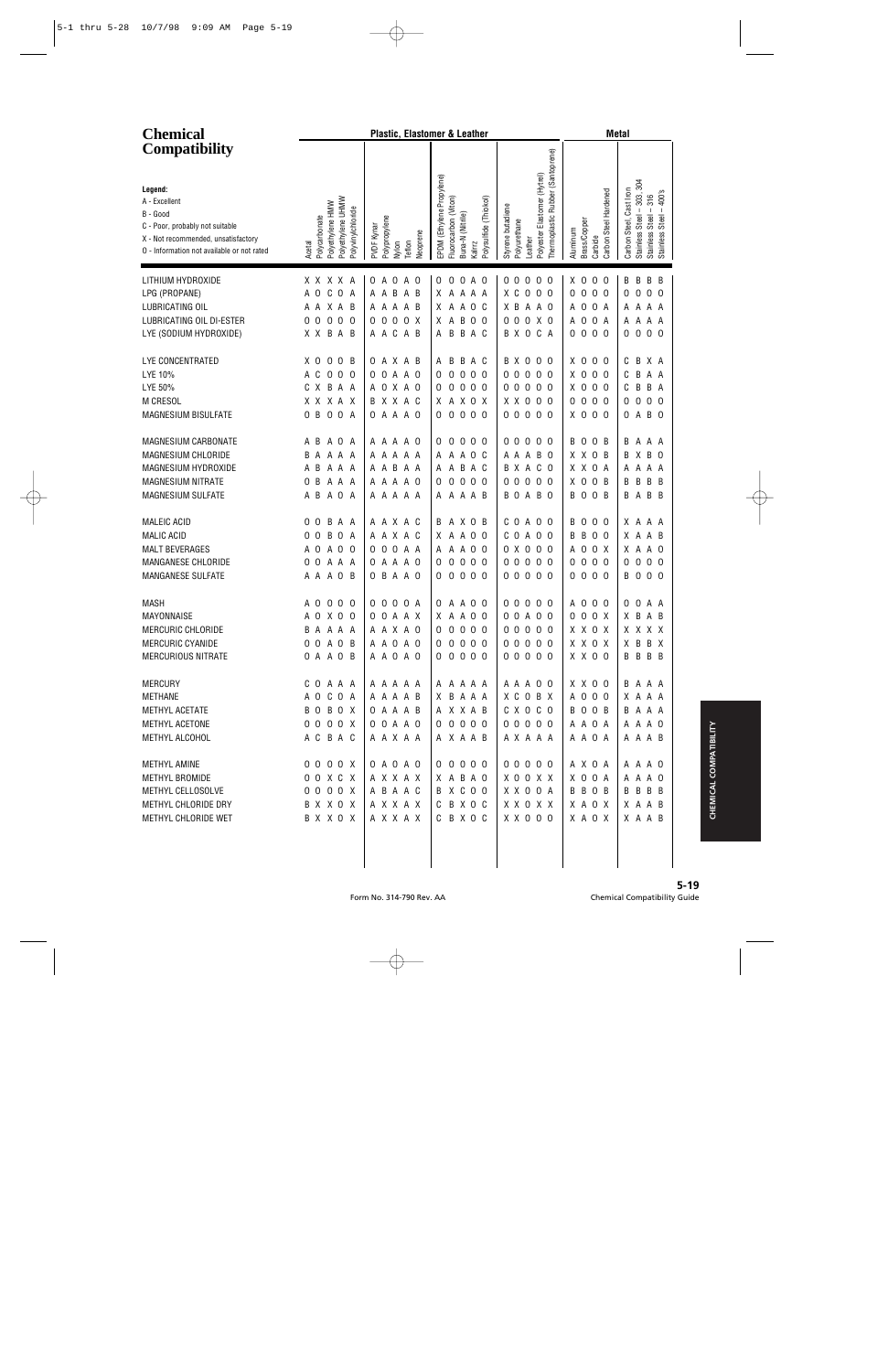| <b>Chemical</b>                                                                                                                                              |                                                                                       | Plastic, Elastomer & Leather                                                                                                                                                                                                                           | <b>Metal</b>                                                                                                                                                                                                        |
|--------------------------------------------------------------------------------------------------------------------------------------------------------------|---------------------------------------------------------------------------------------|--------------------------------------------------------------------------------------------------------------------------------------------------------------------------------------------------------------------------------------------------------|---------------------------------------------------------------------------------------------------------------------------------------------------------------------------------------------------------------------|
| <b>Compatibility</b>                                                                                                                                         |                                                                                       |                                                                                                                                                                                                                                                        |                                                                                                                                                                                                                     |
| Legend:<br>A - Excellent<br>B - Good<br>C - Poor, probably not suitable<br>X - Not recommended, unsatisfactory<br>O - Information not available or not rated | Polyethylene UHMW<br>Polyethylene HMW<br>Polyvinylchloride<br>Polycarbonate<br>Acetal | Polyester Elastomer (Hytrel)<br>EPDM (Ethylene Propylene)<br>Fluorocarbon (Viton)<br>Polysulfide (Thiokol)<br>Styrene butadiene<br>Buna-N (Nitrile)<br>Polypropylene<br>Polyurethane<br>PVDF Kynar<br>Neoprene<br>Leather<br>Teflon<br>Kalrrz<br>Nylon | Thermoplastic Rubber (Santoprene)<br>Stainless Steel - 303, 304<br>Carbon Steel, Cast Iron<br>Carbon Steel Hardened<br>$-400$ 's<br>Stainless Steel - 316<br>Stainless Steel<br>Brass/Copper<br>Aluminum<br>Carbide |
| METHYL ETHYL KETONE                                                                                                                                          | B X X A X                                                                             | C<br>C<br>A X X O B<br>X X O A X<br>C<br>A X                                                                                                                                                                                                           | $\overline{A}$<br>$\mathbf 0$<br>B<br>A<br>Α<br>A A<br>A                                                                                                                                                            |
| METHYL ISOBUTYL KETONE                                                                                                                                       | 0 X<br>B <sub>0</sub><br>X                                                            | X C A X<br>X X A B<br>X X 0 0 0<br>B<br>B                                                                                                                                                                                                              | $\mathbf 0$<br>$\overline{0}$<br>Α<br>A O<br>0<br>А<br>A                                                                                                                                                            |
| METHYLENE CHLORIDE                                                                                                                                           | B<br>X X<br>C<br>X                                                                    | X X A X<br>B<br>X O X<br>X X O X X<br>B<br>C                                                                                                                                                                                                           | X B<br>$\mathbf 0$<br>B B<br>B<br>B<br>B                                                                                                                                                                            |
| <b>MILK</b>                                                                                                                                                  | A A<br>A A<br>A                                                                       | A A O B<br>A X A B O<br>A<br>A A A<br>A<br>A                                                                                                                                                                                                           | A X O X<br>A B<br>X.<br>A                                                                                                                                                                                           |
| MINERAL OIL                                                                                                                                                  | $\mathbb{C}$<br>C<br>A B<br>$\overline{B}$                                            | A C A A B<br>A A O B<br>X A A A X<br>C                                                                                                                                                                                                                 | 0 A<br>A A<br>A A A A                                                                                                                                                                                               |
| MIXED ACIDS                                                                                                                                                  | 0<br>C<br>0 X<br>0                                                                    | A X X A O<br>$\mathbf{0}$<br>0 <sup>0</sup><br>000<br>0<br>0                                                                                                                                                                                           | 0 <sub>0</sub><br>X X O X<br>x x x x                                                                                                                                                                                |
| <b>MOLASSES</b>                                                                                                                                              | BO.<br>AAA                                                                            | A A A A<br>A<br>A 0 0<br>0 A A B O<br>B<br>A                                                                                                                                                                                                           | B<br>$\mathbf 0$<br>A B<br>B<br>B<br>A<br>A                                                                                                                                                                         |
| MONOCHLOROACETIC ACID                                                                                                                                        | X X X X C                                                                             | A X X A<br>$\mathbf 0$<br>000<br>00X<br>B<br>0<br>0                                                                                                                                                                                                    | $\overline{0}$<br>$\overline{0}$<br>C<br>B X<br>0<br>X.<br>X                                                                                                                                                        |
| MONOCHLOROBENZENE                                                                                                                                            | A X X B X                                                                             | X C A X<br>X X O C X<br>X A X O X<br>B                                                                                                                                                                                                                 | $\mathbb O$<br>B<br>$\mathbf 0$<br>B<br>B<br>B<br>0<br>0                                                                                                                                                            |
| MONOCHLORODIFLUOROMETHANE                                                                                                                                    | 0 0 X<br>0 <sub>0</sub>                                                               | $\mathbf 0$<br>000<br>0 0 0 X X<br>A X A O<br>0<br>B                                                                                                                                                                                                   | X 0 0 0<br>X A A A                                                                                                                                                                                                  |
| MONOETHANOLAMINE                                                                                                                                             | XX.<br>0 0 X                                                                          | X B<br>A A X<br>A X X A X<br>B X O                                                                                                                                                                                                                     | 0 <sub>0</sub><br>0<br>0<br>A B A<br>B<br>B<br>B                                                                                                                                                                    |
| MORPHOLINE                                                                                                                                                   | 0 X<br>0 <sub>0</sub><br>- 0                                                          | X B<br>$\mathbf 0$<br>000<br>A A O<br>0<br>0<br>0<br>0                                                                                                                                                                                                 | $\mathbf 0$<br>$\overline{0}$<br>0 <sub>0</sub><br>0<br>A O<br>A<br>0<br>А                                                                                                                                          |
| MOTOR OIL                                                                                                                                                    | C<br>$\mathbf 0$<br>A<br>A<br>A                                                       | C<br>$\mathsf{O}$<br>0 <sub>0</sub><br>A A O<br>0<br>00<br>0<br>A<br>0                                                                                                                                                                                 | <b>B</b> 0<br>$\mathbf 0$<br>$\overline{0}$<br>A A A<br>A<br>А<br>A                                                                                                                                                 |
| <b>MURIATIC ACID</b>                                                                                                                                         | X X<br>B<br>AA                                                                        | B X A X<br>B<br>X O B<br>X X O X A<br>C<br>A                                                                                                                                                                                                           | X X O X<br>X X X X                                                                                                                                                                                                  |
| <b>MUSTARD</b>                                                                                                                                               | 000<br>A A                                                                            | 000<br>$0$ A A A $0$<br>0<br>0 0 0 B A<br>0                                                                                                                                                                                                            | 0 X<br>X X X X<br>$\overline{0}$<br>B                                                                                                                                                                               |
| N-OCTANE                                                                                                                                                     | C<br>B<br>0<br>0<br>- C                                                               | A A A X<br>X A B<br>0 B<br>XX 0<br>A                                                                                                                                                                                                                   | 0 B<br>0<br>0<br>0<br>0 <sub>0</sub><br>0<br>- 0<br>0                                                                                                                                                               |
| <b>NAPHTHA</b>                                                                                                                                               | X C<br>A O<br>C                                                                       | C<br>X A B<br>X B<br>A A C<br>A B<br>A A X<br>A                                                                                                                                                                                                        | $\overline{0}$<br>A<br>A A<br>A<br>B<br>B<br>A                                                                                                                                                                      |
| NAPHTHALENE                                                                                                                                                  | X A X<br>0<br>A                                                                       | B<br>A A X<br>X A X A B<br>X B<br>0<br>A                                                                                                                                                                                                               | C X<br>$\overline{0}$<br>$\overline{A}$<br>B<br>A<br>A A<br>Α<br>A                                                                                                                                                  |
| NICKEL CHLORIDE                                                                                                                                              | B<br>Α<br>A<br>B<br>A                                                                 | A X A A<br>A X O<br>А<br>A A A<br>A C<br>A<br>A                                                                                                                                                                                                        | X X O X<br>B X<br>X.<br>X                                                                                                                                                                                           |
| NICKEL NITRATE                                                                                                                                               | B A A<br>0 A                                                                          | A A A A O<br>0<br>$000$<br>00000<br>0                                                                                                                                                                                                                  | X X O O<br>B B<br>C<br>B                                                                                                                                                                                            |
| NICKEL SULFATE                                                                                                                                               | B<br>A<br>B<br>A<br>A                                                                 | A<br>AAA<br>A A A C<br>всахо<br>A<br>A                                                                                                                                                                                                                 | X C<br>0 X<br>B<br>B<br>X.<br>- B                                                                                                                                                                                   |
| NITRIC ACID - 10%                                                                                                                                            | X C<br>C X B                                                                          | AXXAB<br>A X O X<br>X X O X X<br>Β                                                                                                                                                                                                                     | X X O X<br>X A A X                                                                                                                                                                                                  |
| NITRIC ACID - 25%                                                                                                                                            | X C C X C                                                                             | X X O X X<br>A X X A C<br>B A X O X                                                                                                                                                                                                                    | B X O X<br>X A A X                                                                                                                                                                                                  |
| NITRIC ACID - 35%                                                                                                                                            | X C O X C                                                                             | C A X O X<br>A X X A X<br>X X O X X                                                                                                                                                                                                                    | A X O X<br>X A A A                                                                                                                                                                                                  |
| NITRIC ACID - 50%                                                                                                                                            | X 0 0 X C                                                                             | A X X A X<br>X A X O X<br>X X O X X                                                                                                                                                                                                                    | <b>BOOB</b><br>B B A B                                                                                                                                                                                              |
| NITRIC ACID - 70%                                                                                                                                            | X O O X X                                                                             | X B X O X<br>X X O X X<br>AXXAX                                                                                                                                                                                                                        | A 0 0 0<br>A A A A                                                                                                                                                                                                  |
| NITRIC ACID CONCENTRATED                                                                                                                                     | X O X X X                                                                             | A O O A X<br>X B X O X<br>X X O X X                                                                                                                                                                                                                    | <b>BOOA</b><br>B A A A                                                                                                                                                                                              |
| NITRIC ACID - RED FUMING                                                                                                                                     | X X X X X                                                                             | C X X A X<br>X B X O X<br>X X O X X                                                                                                                                                                                                                    | X X O X<br>X B B B                                                                                                                                                                                                  |
| NITRIC ACID DILUTE                                                                                                                                           | X A B A A                                                                             | A 0 0 A B<br><b>B A X 0 0</b><br>X X O O O                                                                                                                                                                                                             | A X O X<br>X A A A                                                                                                                                                                                                  |
| NITROBENZENE                                                                                                                                                 | B X C A X                                                                             | B X C A X<br>B B X A X<br>X X O X O                                                                                                                                                                                                                    | <b>BOOB</b><br>B B A B                                                                                                                                                                                              |
| <b>NITROGEN</b>                                                                                                                                              | A 0 0 0 A                                                                             | A O A A A<br>A A A A A<br>A A O B O                                                                                                                                                                                                                    | A 0 0 0<br>A A A A                                                                                                                                                                                                  |
| NITROMETHANE                                                                                                                                                 | 0 X 0 0 B                                                                             | A B B A B<br>B X X A C<br>B X O X O                                                                                                                                                                                                                    | <b>BOOA</b><br>B A A A                                                                                                                                                                                              |
| NITROUS ACID                                                                                                                                                 | 00000c                                                                                | A X X A O<br>00000<br>00000                                                                                                                                                                                                                            | X X O X<br>X B B B                                                                                                                                                                                                  |
| NITROUS OXIDE                                                                                                                                                | 0 0 X 0 C                                                                             | X A C A O<br>00000<br>00000                                                                                                                                                                                                                            | <b>BOOB</b><br><b>BBBB</b>                                                                                                                                                                                          |
| OILS ANIMAL                                                                                                                                                  | 0 0 X 0 B                                                                             | 00000<br>00000<br>0 A A A O                                                                                                                                                                                                                            | A A O A<br>A A A O                                                                                                                                                                                                  |
|                                                                                                                                                              |                                                                                       |                                                                                                                                                                                                                                                        |                                                                                                                                                                                                                     |
|                                                                                                                                                              |                                                                                       |                                                                                                                                                                                                                                                        |                                                                                                                                                                                                                     |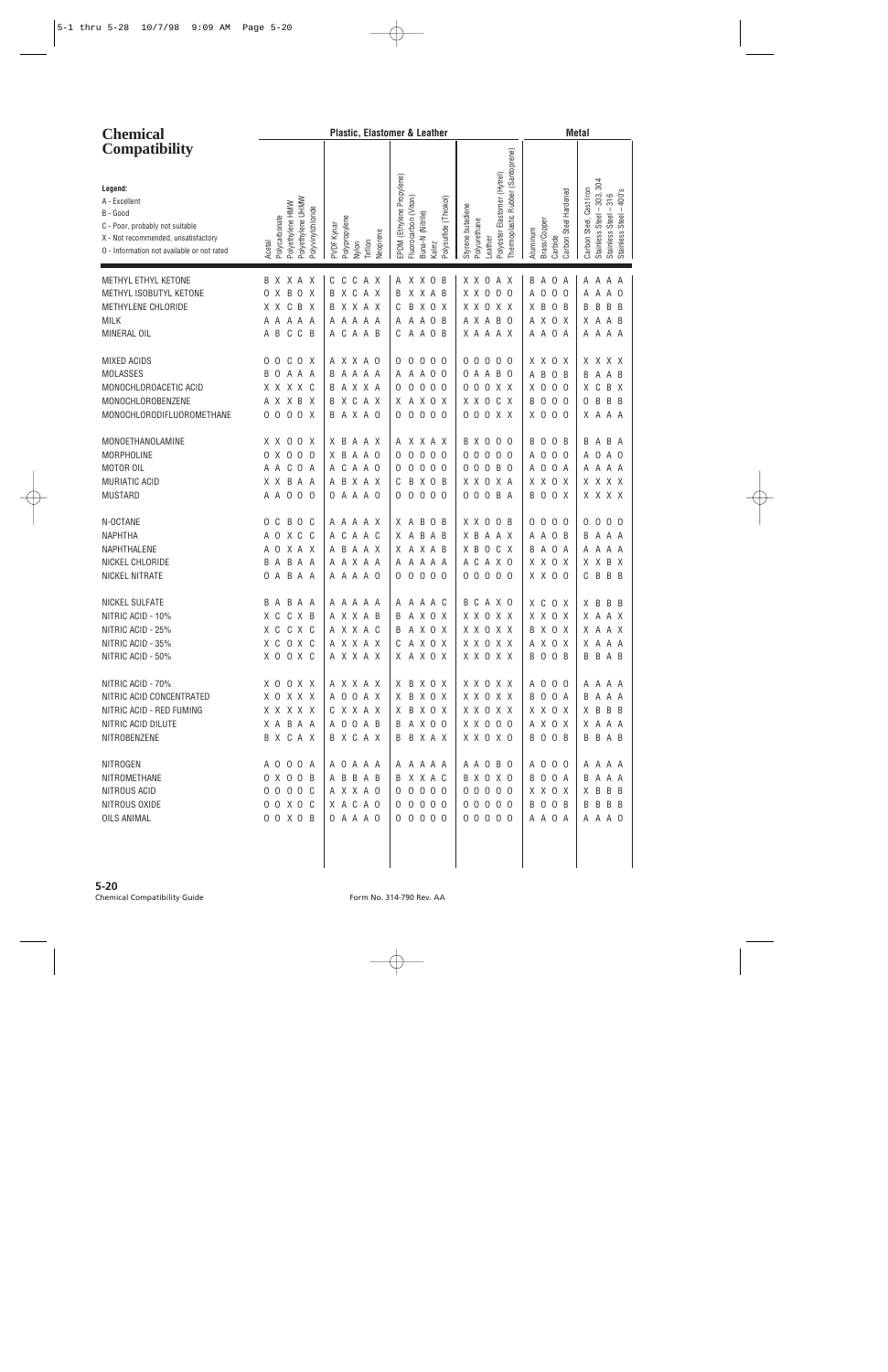| <b>Chemical</b>                                                                                                                                              |                                                                                       | Plastic, Elastomer & Leather                                                                                                                                                                                                                                                                | <b>Metal</b>                                                                                                                                                                 |
|--------------------------------------------------------------------------------------------------------------------------------------------------------------|---------------------------------------------------------------------------------------|---------------------------------------------------------------------------------------------------------------------------------------------------------------------------------------------------------------------------------------------------------------------------------------------|------------------------------------------------------------------------------------------------------------------------------------------------------------------------------|
| <b>Compatibility</b>                                                                                                                                         |                                                                                       |                                                                                                                                                                                                                                                                                             |                                                                                                                                                                              |
| Legend:<br>A - Excellent<br>B - Good<br>C - Poor, probably not suitable<br>X - Not recommended, unsatisfactory<br>O - Information not available or not rated | Polyethylene UHMW<br>Polyethylene HMW<br>Polyvinylchloride<br>Polycarbonate<br>Acetal | Thermoplastic Rubber (Santoprene)<br>Polyester Elastomer (Hytrel)<br>EPDM (Ethylene Propylene)<br>Polysulfide (Thiokol)<br>Fluorocarbon (Viton)<br>Styrene butadiene<br>Buna-N (Nitrile)<br>Polypropylene<br>Polyurethane<br>PVDF Kynar<br>Neoprene<br>Leather<br>Teflon<br>Kalrrz<br>Nylon | 304<br>Carbon Steel, Cast Iron<br>Carbon Steel Hardened<br>Stainless Steel - 400's<br>Stainless Steel - 303,<br>Stainless Steel - 316<br>Brass/Copper<br>Aluminum<br>Carbide |
| OILS CRUDE                                                                                                                                                   | X O A<br>A O                                                                          | $000$<br>0 <sub>0</sub><br>A X A A O<br>0<br>$\mathbf 0$<br>0 <sub>0</sub><br>0                                                                                                                                                                                                             | 0 <sub>0</sub><br>0<br>B A<br>A A<br>-0                                                                                                                                      |
| OILS MINERAL                                                                                                                                                 | A A X A C                                                                             | $\mathsf 0$<br>0 0 0 X X<br>A<br>A A O<br>0<br>0 <sub>0</sub><br>A<br>0                                                                                                                                                                                                                     | 0 A<br>A A<br>A<br>A A<br>A                                                                                                                                                  |
| OILS VEGETABLE                                                                                                                                               | B A C<br>Α<br>0                                                                       | $\mathsf 0$<br>00000<br>A A O<br>0<br>0 <sub>0</sub><br>A<br>A<br>0                                                                                                                                                                                                                         | 0 A<br>$\overline{A}$<br>A B<br>A<br>В<br>B                                                                                                                                  |
| <b>OILS WASTE</b>                                                                                                                                            | XX 0<br>0<br>В                                                                        | $\mathbf 0$<br>$\mathbf 0$<br>A O<br>0<br>$\mathbf 0$<br>0 <sub>0</sub><br>00000<br>Χ<br>0                                                                                                                                                                                                  | 0<br>0 <sub>0</sub><br>$\boldsymbol{0}$<br>0 <sub>0</sub><br>0<br>0                                                                                                          |
| OLEIC ACID                                                                                                                                                   | B<br>X A C<br>C                                                                       | A B<br>B<br>$\, {\sf B}$<br>C<br>X B A A O<br>A C<br>0 <sup>c</sup><br>X                                                                                                                                                                                                                    | B C<br>0 <sub>B</sub><br>$\mathsf A$<br>B<br>A B                                                                                                                             |
| OLIVE OIL                                                                                                                                                    | A O<br>A O O                                                                          | 0<br>0<br>A X<br>A<br>0 <sub>0</sub><br>0 B O O O<br>0<br>B<br>A                                                                                                                                                                                                                            | A O<br>0 A<br>A O<br>A A                                                                                                                                                     |
| OXALIC ACID                                                                                                                                                  | X B<br>A A C                                                                          | A<br>B<br>B<br>0 X<br><b>BOAXA</b><br>A B<br>Α<br>A<br>Α                                                                                                                                                                                                                                    | X X X O<br>X X O X                                                                                                                                                           |
| <b>OXYGEN</b>                                                                                                                                                | A A X A A                                                                             | A A B<br>B<br>A X<br><b>XAABA</b><br>A A<br>Α<br>Α                                                                                                                                                                                                                                          | A A O B<br>A<br>A A<br>B                                                                                                                                                     |
| <b>OZONE</b>                                                                                                                                                 | C B X<br>C X                                                                          | XAOCO<br>A X X A C<br>A X O A<br>Α                                                                                                                                                                                                                                                          | $\overline{0}$<br>0 X<br>B<br><b>B</b> 0<br>C<br>B                                                                                                                           |
| P DIOXANE                                                                                                                                                    | A X X A X                                                                             | X B A A X<br>B X A X<br>$X$ $X$ $0$ $0$ $0$<br>B                                                                                                                                                                                                                                            | 0 <sub>0</sub><br>0 <sub>0</sub><br>000<br>0                                                                                                                                 |
| PAINT THINNER, DUCO                                                                                                                                          | A O<br>0 0 A                                                                          | X A X O B<br>X X A O O<br>0 A A X<br>0                                                                                                                                                                                                                                                      | B X O B<br>B B<br>A B                                                                                                                                                        |
| PAINTS & SOLVENTS                                                                                                                                            | 0 <sub>0</sub><br>0<br>0<br>- 0                                                       | 0 A X<br>0 X 0 0<br>00000<br>$\mathbf 0$<br>0<br>0                                                                                                                                                                                                                                          | A O<br>0 <sub>0</sub><br>A A O<br>0                                                                                                                                          |
| PALM OIL                                                                                                                                                     | A 0 0<br>ΑO                                                                           | $\mathbf 0$<br>0 A 0<br>A A O O<br>0 A O O O<br>0<br>Α                                                                                                                                                                                                                                      | A O<br>0 A<br>A A A A                                                                                                                                                        |
| PALMITIC ACID                                                                                                                                                | B O X<br>$\mathbf 0$<br>0                                                             | B<br>C<br>A B<br>A A O X<br><b>BAAAA</b><br>A<br>B                                                                                                                                                                                                                                          | <b>B X 0 0</b><br>B<br>A B<br>C                                                                                                                                              |
| <b>PARAFFIN</b>                                                                                                                                              | A A X A A                                                                             | 0 A A A 0<br>0 0 A 0<br>00A00<br>0                                                                                                                                                                                                                                                          | A A O A<br>A A A A                                                                                                                                                           |
| PEANUT OIL                                                                                                                                                   | A O<br>A O O                                                                          | 0 0 A X<br>A 0 0<br>$0\quad 0\quad 0$<br>А<br>0 B<br>0<br>C                                                                                                                                                                                                                                 | A O<br>A A<br>A A<br>A A                                                                                                                                                     |
| PENTANE                                                                                                                                                      | 0 A X O<br>C                                                                          | 0 A A O<br>$\mathsf 0$<br>0 <sub>0</sub><br>000B0<br>0<br>0<br>0                                                                                                                                                                                                                            | A O<br>0 <sub>0</sub><br>C<br>$C$ $O$<br>C                                                                                                                                   |
| PERCHLORIC ACID                                                                                                                                              | C X X C X                                                                             | $X$ $X$ $0$ $0$ $0$<br>A X X X B<br>A X O C<br>B                                                                                                                                                                                                                                            | X X O X<br>X X X X                                                                                                                                                           |
| PERCHLOROETHYLENE                                                                                                                                            | A X X B X                                                                             | AXXAX<br>A B<br>X X O X X<br>A B<br>Χ                                                                                                                                                                                                                                                       | X <sub>0</sub><br>0 A<br>B<br>A O<br>A                                                                                                                                       |
| PETROLEUM                                                                                                                                                    | C C C<br>A O                                                                          | A B<br>X B O B C<br>A A O<br>A O X X<br>А                                                                                                                                                                                                                                                   | 0 <sub>0</sub><br>0 <sub>0</sub><br>C A A O                                                                                                                                  |
| PETROLEUM ETHER                                                                                                                                              | 0<br>A<br>AA<br>- 0                                                                   | 0<br>00000<br>A<br>A<br>A O<br>0<br>0<br>A O<br>B                                                                                                                                                                                                                                           | B O<br>0<br>B<br>- 0<br>A<br>AA                                                                                                                                              |
| PHENOL SULFONIC ACID                                                                                                                                         | 0 <sub>0</sub><br>0 <sub>0</sub><br>B                                                 | 0 0 A 0<br>00000<br>$0000$<br>B<br>0                                                                                                                                                                                                                                                        | $X$ 0 0 0<br>X O B O                                                                                                                                                         |
| PHOSPHORIC ACID AERATED                                                                                                                                      | X B O A O                                                                             | A B X A O<br>00000<br>00000                                                                                                                                                                                                                                                                 | 0000<br>0 0 0 0                                                                                                                                                              |
| PHOSPHORIC ACID AIR FREE                                                                                                                                     | X B O A O                                                                             | 00000<br>A B X A O<br>0 0 0 X A<br>A A X A O                                                                                                                                                                                                                                                | 0000<br>0000                                                                                                                                                                 |
| PHOSPHORIC ACID BOILING                                                                                                                                      | X X X X X                                                                             | 00000<br>00000                                                                                                                                                                                                                                                                              | 0 0 0 0<br>0 0 0 0                                                                                                                                                           |
| <b>PHOSPHORUS</b>                                                                                                                                            | 0 0 C A C                                                                             | 0 B O A O<br>00000<br>$0000A0$                                                                                                                                                                                                                                                              | <b>BOOA</b><br>A A A A                                                                                                                                                       |
| PHOSPHORUS PENTACHLORIDE                                                                                                                                     | O A C O X                                                                             | 00000<br>00000<br>A B O A O                                                                                                                                                                                                                                                                 | 0 0 0 0<br>0 0 B 0                                                                                                                                                           |
| PHOSPHORUS TRICHLORIDE                                                                                                                                       | O A C A X                                                                             | A X O A X<br>A A X A O<br>$X$ 0 0 0 0                                                                                                                                                                                                                                                       | $X$ 0 0 0<br>B A A O                                                                                                                                                         |
| PHOSPHORIC ACID AERATED                                                                                                                                      | 00000                                                                                 | 00000<br>00000<br>00000                                                                                                                                                                                                                                                                     | X O O X<br>X A B B                                                                                                                                                           |
| PHOSPHORIC ACID AIR FREE                                                                                                                                     | 00000                                                                                 | 00000<br>00000<br>00000                                                                                                                                                                                                                                                                     | X O O X<br>X X A X                                                                                                                                                           |
| PHOSPHORIC ACID BOILING                                                                                                                                      | 00000                                                                                 | 00000<br>$00000$<br>00000                                                                                                                                                                                                                                                                   | X X O X<br>X X X X                                                                                                                                                           |
| PHOTOGRAPHIC SOLUTIONS                                                                                                                                       | C A A A A                                                                             | B A A A O<br>0 0 0 A 0<br>0 0 0 X 0                                                                                                                                                                                                                                                         | A 0 0 X<br>X B A C                                                                                                                                                           |
| PHTHALIC ACID                                                                                                                                                | 0 0 0 A 0                                                                             | 00000<br>00000<br>A B B A O                                                                                                                                                                                                                                                                 | <b>B 0 0 0</b><br>A B B B                                                                                                                                                    |
| PHTHALIC ANHYDRIDE                                                                                                                                           | 0 A O O O                                                                             | 0 A O A O<br>0 0 0 A 0<br>00000                                                                                                                                                                                                                                                             | A 0 0 A<br>A A A A                                                                                                                                                           |
| PICRIC ACID                                                                                                                                                  | 0 0 B 0 X                                                                             | <b>BBA00</b><br>A X X A A<br><b>BABOX</b>                                                                                                                                                                                                                                                   | X O O X<br>X B B B                                                                                                                                                           |
|                                                                                                                                                              |                                                                                       |                                                                                                                                                                                                                                                                                             |                                                                                                                                                                              |
|                                                                                                                                                              |                                                                                       |                                                                                                                                                                                                                                                                                             |                                                                                                                                                                              |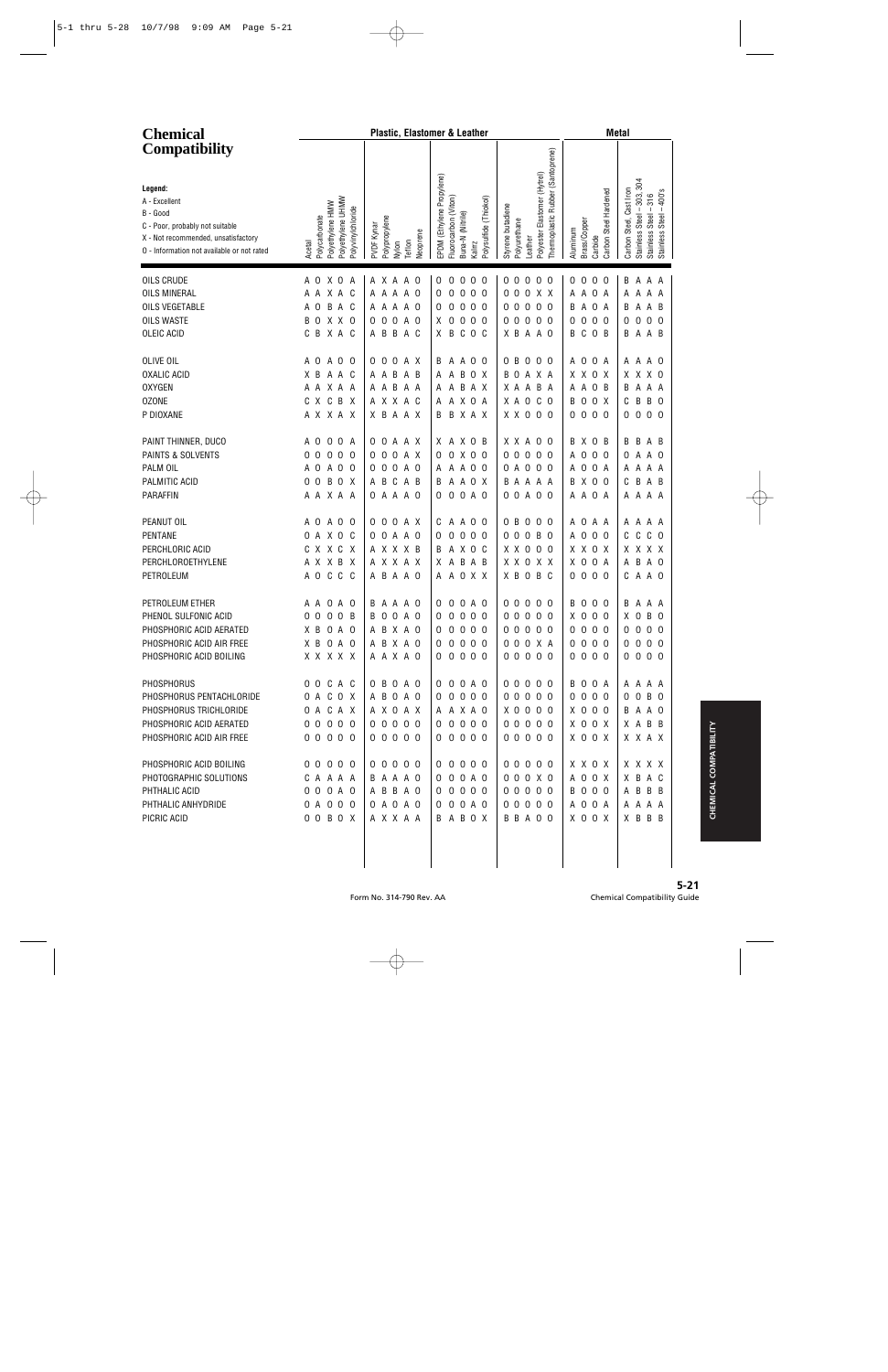| <b>Compatibility</b><br>Thermoplastic Rubber (Santoprene)<br>Polyester Elastomer (Hytrel)<br>EPDM (Ethylene Propylene)<br>Stainless Steel - 303, 304<br>Legend:<br>Carbon Steel, Cast Iron<br>Carbon Steel Hardened<br>Stainless Steel - 400's<br>316<br>Polysulfide (Thiokol)<br>Polyethylene UHMW<br>Fluorocarbon (Viton)<br>A - Excellent<br>Polyethylene HMW<br>Styrene butadiene<br>Polyvinylchloride<br>$\mathsf I$<br>B - Good<br>Buna-N (Nitrile)<br>Stainless Steel<br>Polycarbonate<br>Polypropylene<br>Polyurethane<br>Brass/Copper<br>PVDF Kynar<br>C - Poor, probably not suitable<br>Aluminum<br>Neoprene<br>X - Not recommended, unsatisfactory<br>Carbide<br>Leather<br>Teflon<br>Acetal<br>Kalrrz<br>Nylon<br>O - Information not available or not rated<br>PINE OIL<br>B<br>0 <sub>0</sub><br>A B<br>B<br>0<br>0<br>X A A X<br>X A<br>0<br>B<br>0<br>$\overline{0}$<br>A<br>A<br>0<br>0<br>B<br>B<br>A<br>A O<br>B<br>PLATING SOLUTIONS BRASS<br>B<br>$\overline{A}$<br>0<br>$\mathbf 0$<br>0 <sub>0</sub><br>0 <sub>0</sub><br>0 <sub>0</sub><br>0<br>$\mathbf 0$<br>0<br>A<br>A<br>A O<br>0<br>0<br>0<br>0<br>A O<br>0<br>0<br>A<br>B<br>0<br>$\mathbf 0$<br>PLATING SOLUTIONS CADMIUM<br>B<br>$\mathbf 0$<br>$\mathbf 0$<br>0 <sub>0</sub><br>0 <sub>0</sub><br>0<br>0<br>A<br>- B<br>A<br>A O<br>0<br>0 <sub>0</sub><br>0<br>0<br>A O<br>0<br>0<br>B<br>0<br>0<br>A<br>PLATING SOLUTIONS CHROME<br>X<br>X A X<br>$X$ 0 0<br>0 <sub>0</sub><br>0<br>0<br>0<br>A<br>- B<br>A<br>0<br>A X<br>X<br>0<br>X.<br>A<br>A A<br>0<br>B<br>A<br>A<br>$\mathbf 0$<br>$\mathbf 0$<br>PLATING SOLUTIONS COPPER<br>B A<br>A A<br>$\mathbf 0$<br>0<br>0 <sub>0</sub><br>00000<br>$\mathbf 0$<br>A<br>0 <sub>0</sub><br>0<br>A<br>0<br>0<br>- 0<br>0<br>A<br>B<br>A |
|--------------------------------------------------------------------------------------------------------------------------------------------------------------------------------------------------------------------------------------------------------------------------------------------------------------------------------------------------------------------------------------------------------------------------------------------------------------------------------------------------------------------------------------------------------------------------------------------------------------------------------------------------------------------------------------------------------------------------------------------------------------------------------------------------------------------------------------------------------------------------------------------------------------------------------------------------------------------------------------------------------------------------------------------------------------------------------------------------------------------------------------------------------------------------------------------------------------------------------------------------------------------------------------------------------------------------------------------------------------------------------------------------------------------------------------------------------------------------------------------------------------------------------------------------------------------------------------------------------------------------------------------------------------------------------------------------------------------------------------------------------------------------|
|                                                                                                                                                                                                                                                                                                                                                                                                                                                                                                                                                                                                                                                                                                                                                                                                                                                                                                                                                                                                                                                                                                                                                                                                                                                                                                                                                                                                                                                                                                                                                                                                                                                                                                                                                                          |
|                                                                                                                                                                                                                                                                                                                                                                                                                                                                                                                                                                                                                                                                                                                                                                                                                                                                                                                                                                                                                                                                                                                                                                                                                                                                                                                                                                                                                                                                                                                                                                                                                                                                                                                                                                          |
|                                                                                                                                                                                                                                                                                                                                                                                                                                                                                                                                                                                                                                                                                                                                                                                                                                                                                                                                                                                                                                                                                                                                                                                                                                                                                                                                                                                                                                                                                                                                                                                                                                                                                                                                                                          |
|                                                                                                                                                                                                                                                                                                                                                                                                                                                                                                                                                                                                                                                                                                                                                                                                                                                                                                                                                                                                                                                                                                                                                                                                                                                                                                                                                                                                                                                                                                                                                                                                                                                                                                                                                                          |
|                                                                                                                                                                                                                                                                                                                                                                                                                                                                                                                                                                                                                                                                                                                                                                                                                                                                                                                                                                                                                                                                                                                                                                                                                                                                                                                                                                                                                                                                                                                                                                                                                                                                                                                                                                          |
|                                                                                                                                                                                                                                                                                                                                                                                                                                                                                                                                                                                                                                                                                                                                                                                                                                                                                                                                                                                                                                                                                                                                                                                                                                                                                                                                                                                                                                                                                                                                                                                                                                                                                                                                                                          |
|                                                                                                                                                                                                                                                                                                                                                                                                                                                                                                                                                                                                                                                                                                                                                                                                                                                                                                                                                                                                                                                                                                                                                                                                                                                                                                                                                                                                                                                                                                                                                                                                                                                                                                                                                                          |
| PLATING SOLUTIONS GOLD<br>B<br>A A O<br>0<br>0 <sub>0</sub><br>0 <sub>0</sub><br>0 <sub>0</sub><br>0<br>0<br>0<br>0 X 0<br>0<br>0<br>A O<br>A<br>0<br>0<br>0<br>0<br>-0<br>B                                                                                                                                                                                                                                                                                                                                                                                                                                                                                                                                                                                                                                                                                                                                                                                                                                                                                                                                                                                                                                                                                                                                                                                                                                                                                                                                                                                                                                                                                                                                                                                             |
| PLATING SOLUTIONS LEAD<br>A X A O<br>0<br>$\mathbf 0$<br>B<br>A<br>0<br>0<br>0 <sub>0</sub><br>0 <sub>0</sub><br>0 <sub>0</sub><br>0<br>A A O<br>0<br>0<br>A<br>B<br>0<br>0<br>0<br>-0                                                                                                                                                                                                                                                                                                                                                                                                                                                                                                                                                                                                                                                                                                                                                                                                                                                                                                                                                                                                                                                                                                                                                                                                                                                                                                                                                                                                                                                                                                                                                                                   |
| PLATING SOLUTIONS NICKEL<br>B<br>0<br>0 <sub>0</sub><br>0 <sub>0</sub><br>0 <sub>0</sub><br>$\mathbf 0$<br>$\mathbf 0$<br>A<br>- 0<br>A<br>A A O<br>0<br>0<br>-0<br>0<br>A A O<br>0<br>0<br>A<br>0<br>0                                                                                                                                                                                                                                                                                                                                                                                                                                                                                                                                                                                                                                                                                                                                                                                                                                                                                                                                                                                                                                                                                                                                                                                                                                                                                                                                                                                                                                                                                                                                                                  |
| PLATING SOLUTIONS SILVER<br>$\mathbf 0$<br>0 <sub>0</sub><br>0 <sub>0</sub><br>0<br>$\mathbf 0$<br>A<br>A<br>A<br>A<br>A 0<br>0<br>0 <sub>0</sub><br>0<br>0<br>0<br>A<br>A O<br>0<br>0<br>A<br>Α<br>0<br>0                                                                                                                                                                                                                                                                                                                                                                                                                                                                                                                                                                                                                                                                                                                                                                                                                                                                                                                                                                                                                                                                                                                                                                                                                                                                                                                                                                                                                                                                                                                                                               |
| $\mathbf 0$<br>B<br>PLATING SOLUTIONS TIN<br>B<br>A X A O<br>0<br>0 <sub>0</sub><br>00000<br>$\mathbf 0$<br>0<br>A<br>0<br>0<br>- 0<br>0<br>A O<br>0<br>A<br>B<br>0                                                                                                                                                                                                                                                                                                                                                                                                                                                                                                                                                                                                                                                                                                                                                                                                                                                                                                                                                                                                                                                                                                                                                                                                                                                                                                                                                                                                                                                                                                                                                                                                      |
| PLATING SOLUTIONS ZINC<br>A A<br>0<br>0<br>0 <sub>0</sub><br>000<br>0 <sub>0</sub><br>0<br>0<br>0<br>0<br>0<br>A<br>A<br>A O<br>0<br>0<br>-0<br>0<br>A O<br>A<br>B                                                                                                                                                                                                                                                                                                                                                                                                                                                                                                                                                                                                                                                                                                                                                                                                                                                                                                                                                                                                                                                                                                                                                                                                                                                                                                                                                                                                                                                                                                                                                                                                       |
| POTASSIUM ACETATE<br>0<br>B<br>XX O<br>0<br>0<br>0 <sub>0</sub><br>A<br>A<br>A B<br>X B<br>A X<br>0 <sub>0</sub><br>Χ<br>B<br>B<br>B<br>- B<br>0<br>Α<br>B<br>- 0                                                                                                                                                                                                                                                                                                                                                                                                                                                                                                                                                                                                                                                                                                                                                                                                                                                                                                                                                                                                                                                                                                                                                                                                                                                                                                                                                                                                                                                                                                                                                                                                        |
| POTASSIUM ALUMINUM SULFATE<br>0<br>A O<br>000<br>0 <sub>0</sub><br>$\mathbf 0$<br>$\mathbf 0$<br>X X B X<br>A A<br>A X A O<br>0<br>C<br>0<br>ΑA<br>- B<br>A<br>0                                                                                                                                                                                                                                                                                                                                                                                                                                                                                                                                                                                                                                                                                                                                                                                                                                                                                                                                                                                                                                                                                                                                                                                                                                                                                                                                                                                                                                                                                                                                                                                                         |
| POTASSIUM BICARBONATE<br>A A O<br>0<br>0 0 A 0 0<br>$\mathbf 0$<br>$\mathbf 0$<br>B<br>B<br>0 <sub>0</sub><br>A A<br>A<br>0<br>A O<br>C<br>B<br>B<br>B<br>A<br>B<br>0                                                                                                                                                                                                                                                                                                                                                                                                                                                                                                                                                                                                                                                                                                                                                                                                                                                                                                                                                                                                                                                                                                                                                                                                                                                                                                                                                                                                                                                                                                                                                                                                    |
| POTASSIUM BICHROMATE<br>A X A O<br>0<br>0 <sub>0</sub><br>000B0<br>$\mathbf 0$<br>0<br>B<br>B B<br>CAAAA<br>0<br>B<br>-0<br>B<br>B<br>0                                                                                                                                                                                                                                                                                                                                                                                                                                                                                                                                                                                                                                                                                                                                                                                                                                                                                                                                                                                                                                                                                                                                                                                                                                                                                                                                                                                                                                                                                                                                                                                                                                  |
| POTASSIUM BROMIDE<br>0<br>0 0 A<br>0 <sub>0</sub><br>Χ<br>0<br>0<br>X.<br>B<br>B<br>0<br>A<br>A<br>A<br>A<br>A<br>A O<br>0<br>0<br>A O<br>-0<br>X<br>A<br>A                                                                                                                                                                                                                                                                                                                                                                                                                                                                                                                                                                                                                                                                                                                                                                                                                                                                                                                                                                                                                                                                                                                                                                                                                                                                                                                                                                                                                                                                                                                                                                                                              |
| POTASSIUM CARBONATE<br>0<br>0 <sub>0</sub><br>0 0 X 0<br>$\mathbf 0$<br>$\mathbf 0$<br>B<br>B<br>A<br>A<br>A<br>A<br>A 0<br>0<br>Χ<br>B<br>B<br>B<br>B<br>0<br>A<br>A<br>0<br>0                                                                                                                                                                                                                                                                                                                                                                                                                                                                                                                                                                                                                                                                                                                                                                                                                                                                                                                                                                                                                                                                                                                                                                                                                                                                                                                                                                                                                                                                                                                                                                                          |
| POTASSIUM CHLORATE<br>A A X A O<br>0 0 A 0 0<br>$\mathbf 0$<br>$\mathbf 0$<br>B<br>A<br>A<br>0<br>0<br>A O<br>B<br>B<br>B<br>B<br>B<br>B<br>0<br>A<br>0                                                                                                                                                                                                                                                                                                                                                                                                                                                                                                                                                                                                                                                                                                                                                                                                                                                                                                                                                                                                                                                                                                                                                                                                                                                                                                                                                                                                                                                                                                                                                                                                                  |
| POTASSIUM CHLORIDE<br>B<br>X X<br>$\overline{0}$<br>A A<br>A<br>A A<br>$\mathsf A$<br>A A<br>A A A B O<br>X<br>Χ<br>B<br>B C<br>B<br>A<br>A<br>A<br>A<br>A                                                                                                                                                                                                                                                                                                                                                                                                                                                                                                                                                                                                                                                                                                                                                                                                                                                                                                                                                                                                                                                                                                                                                                                                                                                                                                                                                                                                                                                                                                                                                                                                               |
| $\mathbf 0$<br>POTASSIUM CHROMATE<br>A O A<br>0<br>$\overline{0}$<br>A O<br>00A00<br>$\mathbf 0$<br>B<br>B B<br>0 <sub>0</sub><br>B A A A O<br>B<br>-B<br>B<br>0                                                                                                                                                                                                                                                                                                                                                                                                                                                                                                                                                                                                                                                                                                                                                                                                                                                                                                                                                                                                                                                                                                                                                                                                                                                                                                                                                                                                                                                                                                                                                                                                         |
| POTASSIUM CYANIDE<br>0<br>B<br>B<br>C<br>0<br>A<br>0<br>A<br>A<br>AA<br>A<br>A A<br>B<br>- 0<br>x x<br>B<br>B<br>B<br>A<br>A<br>A<br>A<br>ΑA<br>A                                                                                                                                                                                                                                                                                                                                                                                                                                                                                                                                                                                                                                                                                                                                                                                                                                                                                                                                                                                                                                                                                                                                                                                                                                                                                                                                                                                                                                                                                                                                                                                                                        |
| B<br>$\mathbf 0$<br>$\mathbf 0$<br>POTASSIUM DICHROMATE<br>A A<br>A A X A A<br>A A<br>B<br>$\overline{0}$<br>B<br>- 0<br>B<br>B<br>B<br>B<br>B<br>B<br>C<br>A<br>Α<br>A<br>A<br>A                                                                                                                                                                                                                                                                                                                                                                                                                                                                                                                                                                                                                                                                                                                                                                                                                                                                                                                                                                                                                                                                                                                                                                                                                                                                                                                                                                                                                                                                                                                                                                                        |
| <b>BOAOA</b><br>A A B A O<br>0 0 A 0<br>00000<br><b>BOO0</b><br>С<br>B B B<br>POTASSIUM FERRICYANIDE<br>0                                                                                                                                                                                                                                                                                                                                                                                                                                                                                                                                                                                                                                                                                                                                                                                                                                                                                                                                                                                                                                                                                                                                                                                                                                                                                                                                                                                                                                                                                                                                                                                                                                                                |
| BOAOA<br>A A B A O<br>000A0<br>00000<br><b>BOOO</b><br>C B B O<br>POTASSIUM FERROCYANIDE<br>0 0 0 A 0                                                                                                                                                                                                                                                                                                                                                                                                                                                                                                                                                                                                                                                                                                                                                                                                                                                                                                                                                                                                                                                                                                                                                                                                                                                                                                                                                                                                                                                                                                                                                                                                                                                                    |
| 0000B<br>00000<br>00000<br>POTASSIUM HYDRATE<br>$X$ 0 0 0<br>B A B A                                                                                                                                                                                                                                                                                                                                                                                                                                                                                                                                                                                                                                                                                                                                                                                                                                                                                                                                                                                                                                                                                                                                                                                                                                                                                                                                                                                                                                                                                                                                                                                                                                                                                                     |
| POTASSIUM HYDROXIDE<br>C X B A A<br><b>BX000</b><br>X X O O<br>CBAB<br>AAXAB<br>A X B A B                                                                                                                                                                                                                                                                                                                                                                                                                                                                                                                                                                                                                                                                                                                                                                                                                                                                                                                                                                                                                                                                                                                                                                                                                                                                                                                                                                                                                                                                                                                                                                                                                                                                                |
| 00000<br><b>B X O A O</b><br>0 0 0 A 0<br>00000<br>X 0 0 0<br>POTASSIUM HYPOCHLORITE<br>X X B X                                                                                                                                                                                                                                                                                                                                                                                                                                                                                                                                                                                                                                                                                                                                                                                                                                                                                                                                                                                                                                                                                                                                                                                                                                                                                                                                                                                                                                                                                                                                                                                                                                                                          |
| POTASSIUM IODIDE<br>O O B B A<br>A A A A O<br>0000A0<br>00000<br><b>BOOA</b><br>A A A A                                                                                                                                                                                                                                                                                                                                                                                                                                                                                                                                                                                                                                                                                                                                                                                                                                                                                                                                                                                                                                                                                                                                                                                                                                                                                                                                                                                                                                                                                                                                                                                                                                                                                  |
| POTASSIUM NITRATE<br>B A A A A<br>A A X A A<br>A A A A A<br>A A A B P<br>A A O A<br>A B B B                                                                                                                                                                                                                                                                                                                                                                                                                                                                                                                                                                                                                                                                                                                                                                                                                                                                                                                                                                                                                                                                                                                                                                                                                                                                                                                                                                                                                                                                                                                                                                                                                                                                              |
| 00000<br>0 0 0 A 0<br>00000<br>00000<br><b>BOO0</b><br>POTASSIUM OXOLATE<br>O B B B                                                                                                                                                                                                                                                                                                                                                                                                                                                                                                                                                                                                                                                                                                                                                                                                                                                                                                                                                                                                                                                                                                                                                                                                                                                                                                                                                                                                                                                                                                                                                                                                                                                                                      |
| 0 0 0 0 0<br>0 0 0 X 0<br><b>BOOB</b><br>POTASSIUM PERMANGANATE<br>CAAAA<br>A B X A O<br><b>BBBB</b>                                                                                                                                                                                                                                                                                                                                                                                                                                                                                                                                                                                                                                                                                                                                                                                                                                                                                                                                                                                                                                                                                                                                                                                                                                                                                                                                                                                                                                                                                                                                                                                                                                                                     |
| 00000<br>0 0 0 A 0<br>00000<br>0 0 0 0<br>POTASSIUM SILICIDE<br>00000<br>0000                                                                                                                                                                                                                                                                                                                                                                                                                                                                                                                                                                                                                                                                                                                                                                                                                                                                                                                                                                                                                                                                                                                                                                                                                                                                                                                                                                                                                                                                                                                                                                                                                                                                                            |
| POTASSIUM SULFATE<br>A A O B O<br><b>BOO0</b><br>B B A B<br>B A A A A<br>AABAA<br>AAAAB                                                                                                                                                                                                                                                                                                                                                                                                                                                                                                                                                                                                                                                                                                                                                                                                                                                                                                                                                                                                                                                                                                                                                                                                                                                                                                                                                                                                                                                                                                                                                                                                                                                                                  |
| 0 0 A 0 A<br>0 0 0 A 0<br>00000<br>X O O B<br>POTASSIUM SULFIDE<br>A A A A O<br><b>BBBB</b>                                                                                                                                                                                                                                                                                                                                                                                                                                                                                                                                                                                                                                                                                                                                                                                                                                                                                                                                                                                                                                                                                                                                                                                                                                                                                                                                                                                                                                                                                                                                                                                                                                                                              |
| 0 0 A 0 B<br>A A O A O<br>0 0 0 A 0<br>00000<br>POTASSIUM SULFITE<br>A 0 0 A<br>A A A O                                                                                                                                                                                                                                                                                                                                                                                                                                                                                                                                                                                                                                                                                                                                                                                                                                                                                                                                                                                                                                                                                                                                                                                                                                                                                                                                                                                                                                                                                                                                                                                                                                                                                  |
|                                                                                                                                                                                                                                                                                                                                                                                                                                                                                                                                                                                                                                                                                                                                                                                                                                                                                                                                                                                                                                                                                                                                                                                                                                                                                                                                                                                                                                                                                                                                                                                                                                                                                                                                                                          |
|                                                                                                                                                                                                                                                                                                                                                                                                                                                                                                                                                                                                                                                                                                                                                                                                                                                                                                                                                                                                                                                                                                                                                                                                                                                                                                                                                                                                                                                                                                                                                                                                                                                                                                                                                                          |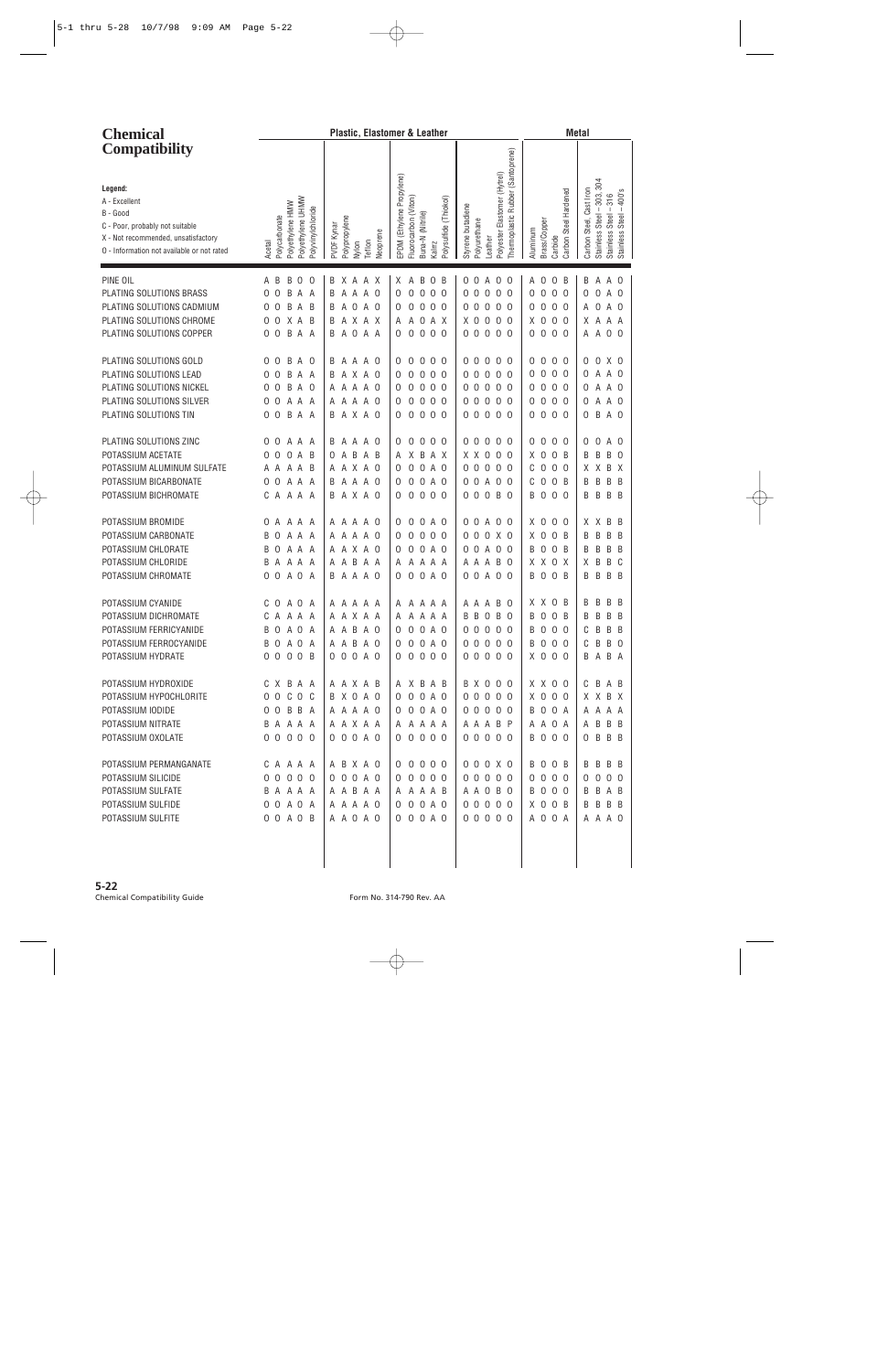| <b>Chemical</b>                                                                                                                                              |                                                                                       | Plastic, Elastomer & Leather                                                                                                                                                                                                                                                                     | <b>Metal</b>                                                                                                                                                                 |
|--------------------------------------------------------------------------------------------------------------------------------------------------------------|---------------------------------------------------------------------------------------|--------------------------------------------------------------------------------------------------------------------------------------------------------------------------------------------------------------------------------------------------------------------------------------------------|------------------------------------------------------------------------------------------------------------------------------------------------------------------------------|
| <b>Compatibility</b>                                                                                                                                         |                                                                                       |                                                                                                                                                                                                                                                                                                  |                                                                                                                                                                              |
| Legend:<br>A - Excellent<br>B - Good<br>C - Poor, probably not suitable<br>X - Not recommended, unsatisfactory<br>O - Information not available or not rated | Polyethylene UHMW<br>Polyethylene HMW<br>Polyvinylchloride<br>Polycarbonate<br>Acetal | Thermoplastic Rubber (Santoprene)<br>Elastomer (Hytrel)<br>EPDM (Ethylene Propylene)<br>Polysulfide (Thiokol)<br>Fluorocarbon (Viton)<br>Styrene butadiene<br>Buna-N (Nitrile)<br>Polypropylene<br>Polyurethane<br>PVDF Kynar<br>Polyester E<br>Neoprene<br>Leather<br>Teflon<br>Kalrrz<br>Nylon | 304<br>Carbon Steel Hardened<br>Carbon Steel, Cast Iron<br>Stainless Steel - 400's<br>Stainless Steel - 303,<br>Stainless Steel - 316<br>Brass/Copper<br>Aluminum<br>Carbide |
| PROPANE                                                                                                                                                      | A X X A B                                                                             | AXAAB<br>X A A A A<br>хc<br>0<br>B<br>0                                                                                                                                                                                                                                                          | A 0 0 A<br>A A A A                                                                                                                                                           |
| PROPYL ACETATE                                                                                                                                               | $\mathbf 0$<br>$\mathbf 0$<br>0 <sub>0</sub><br>- 0                                   | 0 0 A X<br>$X$ $X$ $0$ $0$ $0$<br>X X A B<br>B<br>0                                                                                                                                                                                                                                              | 0 0 0 A<br>A A O<br>А                                                                                                                                                        |
| PROPYL ALCOHOL                                                                                                                                               | B A B<br>A A                                                                          | A X O O A<br>A X A A<br>A A A A A<br>B                                                                                                                                                                                                                                                           | A A O A<br>A A A<br>А                                                                                                                                                        |
| PROPYLENE                                                                                                                                                    | $\mathbf 0$<br>0<br>$\mathbf 0$<br>0<br>- 0                                           | 0 0 A X<br>$X$ $X$ $0$ $0$ $0$<br>X A X A B<br>0                                                                                                                                                                                                                                                 | 0<br>0 A<br>B A A<br>A<br>A                                                                                                                                                  |
| PROPYLENE CHLOROHYDRIN                                                                                                                                       | 000<br>0 <sub>0</sub>                                                                 | A 0 0 A 0<br>$\mathbf 0$<br>000<br>00000<br>0                                                                                                                                                                                                                                                    | 0000<br>000<br>0                                                                                                                                                             |
| PROPYLENE GLYCOL                                                                                                                                             | A B<br>B<br>BX                                                                        | $\overline{0}$<br>00000<br>A A A O<br>0<br>0 <sub>0</sub><br>0<br>0                                                                                                                                                                                                                              | <b>B</b> 0<br>B<br>0<br>0 <sub>0</sub><br>В<br>B                                                                                                                             |
| PROPYLENE OXIDE                                                                                                                                              | 0 X<br>C<br>B<br>0                                                                    | X B O A X<br>X X A O<br>X X O O A<br>В                                                                                                                                                                                                                                                           | 00B<br>B<br>B<br>A A A                                                                                                                                                       |
| PYDRAUL                                                                                                                                                      | 0 X X 0<br>- 0                                                                        | 0 C A 0<br>$\overline{0}$<br>000B<br>0<br>0 <sub>0</sub><br>- 0<br>0<br>0                                                                                                                                                                                                                        | 0<br>0 <sub>0</sub><br>A A O<br>A<br>А                                                                                                                                       |
| PYRIDINE                                                                                                                                                     | B A X<br>X<br>C                                                                       | X O O C A<br>A X A X<br>X X A X<br>C<br>В                                                                                                                                                                                                                                                        | 00B<br>A A B<br>B<br>B                                                                                                                                                       |
| PYROGALLIC ACID                                                                                                                                              | 00C<br>$\mathbf 0$<br>C                                                               | A 0 A 0<br>$\mathbf 0$<br>$\overline{0}$<br>0 <sub>0</sub><br>00000<br>0<br>B                                                                                                                                                                                                                    | A 0 0 0<br>X X A C                                                                                                                                                           |
| PYROLIGNEOUS ACID                                                                                                                                            | X B X X C                                                                             | B X A X<br>X X O B<br>$X$ $X$ $0$ $0$ $0$<br>B<br>B                                                                                                                                                                                                                                              | X B<br>0<br>0 <sub>0</sub><br>A B<br>A                                                                                                                                       |
| <b>QUININE BISULFATE</b>                                                                                                                                     | $\mathbf 0$<br>$\mathsf 0$<br>0<br>0<br>- 0                                           | 0 0 A 0<br>$\mathbf 0$<br>00000<br>0<br>0 <sub>0</sub><br>0<br>0                                                                                                                                                                                                                                 | $\mathsf{O}$<br>0 <sub>0</sub><br>B<br><b>B</b> 0<br>0<br>0                                                                                                                  |
| QUININE SULFATE                                                                                                                                              | $\mathsf 0$<br>0<br>$\mathbf 0$<br>0<br>- 0                                           | A 0 A 0<br>$\mathbf 0$<br>00000<br>0<br>0 <sub>0</sub><br>0<br>0                                                                                                                                                                                                                                 | $\mathsf{O}$<br>B B<br>0 <sub>0</sub><br>В<br>0<br>0                                                                                                                         |
| RESORCINOL                                                                                                                                                   | $\mathbf 0$<br>C<br>B<br>0<br>A                                                       | 0 0 0 X X<br>A X A O<br>0<br>0<br>0 <sub>0</sub><br>0<br>0                                                                                                                                                                                                                                       | 0 <sub>0</sub><br>0<br>0 <sub>0</sub><br>0<br>0<br>0                                                                                                                         |
| <b>ROSIN</b>                                                                                                                                                 | B<br>В<br>$\mathbf 0$<br>A X                                                          | $\overline{0}$<br>00000<br>A A A O<br>0<br>0 <sub>0</sub><br>0<br>0                                                                                                                                                                                                                              | B<br>0 <sub>0</sub><br>B<br>B B<br>B<br>C                                                                                                                                    |
| <b>RUM</b>                                                                                                                                                   | 0<br>0<br>0<br>A<br>- 0                                                               | Α<br>B<br>A<br>0 <sub>0</sub><br>000<br>00<br>AAA<br>Α<br>0                                                                                                                                                                                                                                      | 0<br>0 <sub>0</sub><br>0 A A A<br>0                                                                                                                                          |
| SALAD DRESSING                                                                                                                                               | $\mathbf 0$<br>$\mathbf 0$<br>$\mathbf 0$<br>- 0<br>Α                                 | $\overline{A}$<br>$\mathbf 0$<br>A<br>0 <sub>0</sub><br>0 <sub>0</sub><br>00000<br>Α<br>0<br>0                                                                                                                                                                                                   | 0 0 X<br>B<br>X A A A                                                                                                                                                        |
| SALICYLALDEHYDE                                                                                                                                              | $\mathsf 0$<br>C<br>B<br>X<br>0                                                       | $\mathbf 0$<br>00000<br>B<br>0 A O<br>0<br>0 <sub>0</sub><br>0<br>A                                                                                                                                                                                                                              | 000<br>0 <sub>0</sub><br>0<br>0<br>0                                                                                                                                         |
| SALICYLIC ACID                                                                                                                                               | В<br>B<br>0<br>0<br>X                                                                 | B<br>B A A A<br>0 <sub>0</sub><br><b>BOOOO</b><br>Α<br>A<br>А                                                                                                                                                                                                                                    | 000<br>B<br>B B<br>X.<br>0                                                                                                                                                   |
| <b>SALT BRINE</b>                                                                                                                                            | В<br>B<br>A<br>A A                                                                    | $\mathbf 0$<br>00000<br>A A A A O<br>0<br>0 <sub>0</sub><br>0                                                                                                                                                                                                                                    | $0\ 0\ 0$<br>X B X C<br>C                                                                                                                                                    |
| <b>SALT WATER</b>                                                                                                                                            | ΑA<br>A<br>A<br>A                                                                     | A X A A A<br>A<br>A<br>A B<br>A A X<br>A<br>A<br>A                                                                                                                                                                                                                                               | B X<br>X C<br>0 X<br>X B                                                                                                                                                     |
| <b>SEA WATER</b>                                                                                                                                             | A A A A A                                                                             | A X A A A<br>AAAAB<br>0 A A X<br>Α                                                                                                                                                                                                                                                               | X C C X<br><b>BBOX</b>                                                                                                                                                       |
| SEWAGE                                                                                                                                                       | 0 0 A 0 A                                                                             | B A A O X<br>B X O B O<br>A A O A B                                                                                                                                                                                                                                                              | $X$ 0 0 $X$<br>X A A O                                                                                                                                                       |
| SHELLAC                                                                                                                                                      | <b>BOOXO</b>                                                                          | 0000A0<br>00000<br>0 A A A O                                                                                                                                                                                                                                                                     | A 0 0 A<br>A A A A                                                                                                                                                           |
| SHELLAC (BLEACHED)                                                                                                                                           | A 0 X 0 0                                                                             | 0 0 A A B<br>0 X 0 0 0<br>X A A O O                                                                                                                                                                                                                                                              | A B O A<br>A A A A                                                                                                                                                           |
| SHELLAC (ORANGE)                                                                                                                                             | A 0 X 0 0                                                                             | $0 \times 0 0 0$<br>0 0 A A B<br>X A A O O                                                                                                                                                                                                                                                       | A B O A<br>A A A A                                                                                                                                                           |
| SILICONE OIL                                                                                                                                                 | 0 A O O X                                                                             | A A A O A<br>O A A A A<br>A A O B O                                                                                                                                                                                                                                                              | A 0 0 A<br>A A A A                                                                                                                                                           |
| SILVER BROMIDE                                                                                                                                               | 00000                                                                                 | 0 0 0 A 0<br>00000<br>00000                                                                                                                                                                                                                                                                      | X O O X<br>X X B X                                                                                                                                                           |
| SILVER CHLORIDE                                                                                                                                              | 0 A B O B                                                                             | 00000<br>00000<br>0 B O A O                                                                                                                                                                                                                                                                      | X O O X<br>X X X X                                                                                                                                                           |
| SILVER CYANIDE                                                                                                                                               | 0 0 B A A                                                                             | 00000<br>00000<br>A A O A A                                                                                                                                                                                                                                                                      | $X$ 0 0 0<br>OAAA                                                                                                                                                            |
| SILVER NITRATE                                                                                                                                               | A A B A B                                                                             | A A B O B<br>A B A A A<br>A A O O O                                                                                                                                                                                                                                                              | $X$ 0 0 0<br>X B B B                                                                                                                                                         |
| SKYDROL                                                                                                                                                      | 0 0 X 0 C                                                                             | 0 0 C A X<br>A X X O X<br>X X O B A                                                                                                                                                                                                                                                              | 0 0 0 0<br>0 0 0 0                                                                                                                                                           |
| SKYDROL 500                                                                                                                                                  | 00000                                                                                 | A X X 0 0<br>O X O C A<br>0000X                                                                                                                                                                                                                                                                  | 0000<br>0000                                                                                                                                                                 |
| SKYDROL 7000                                                                                                                                                 | 00000                                                                                 | A B X 0 0<br>0000X<br>$0 \times 0 \times 0$                                                                                                                                                                                                                                                      | 0 0 0 0<br>0000                                                                                                                                                              |
| SOAP SOLUTIONS                                                                                                                                               | A A C A A                                                                             | A C O A A<br>AAAAB<br>A A A O X                                                                                                                                                                                                                                                                  | X B O O<br>A A A A                                                                                                                                                           |
|                                                                                                                                                              |                                                                                       |                                                                                                                                                                                                                                                                                                  |                                                                                                                                                                              |
|                                                                                                                                                              |                                                                                       |                                                                                                                                                                                                                                                                                                  |                                                                                                                                                                              |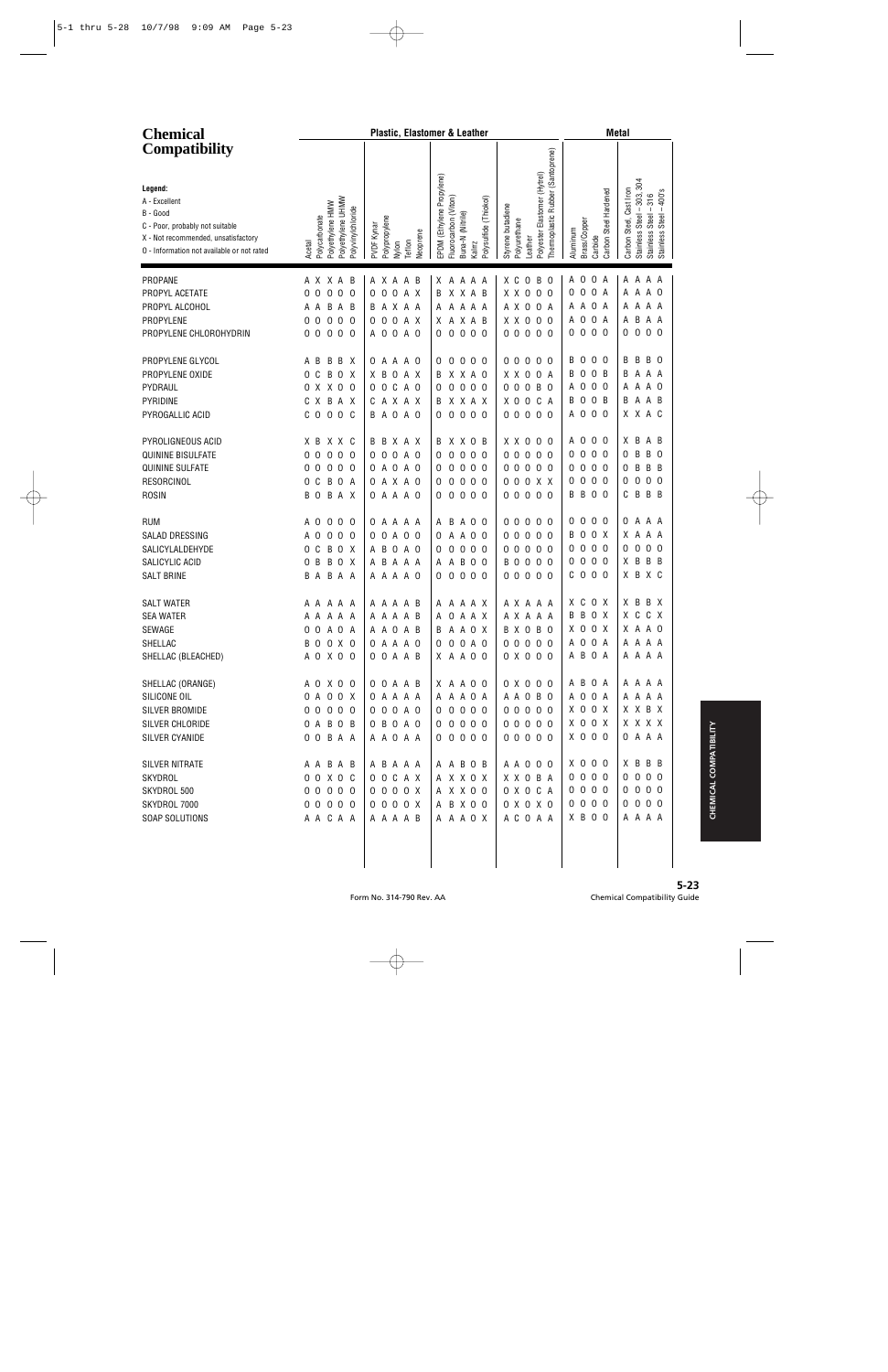| <b>Chemical</b>                                                                                                                                              |                                             |                    |                   |            |               |                 |           | Plastic, Elastomer & Leather |                      |                     |                                 |                                   |                     | <b>Metal</b>                 |                                   |          |              |                          |                       |                         |                            |                                                              |          |
|--------------------------------------------------------------------------------------------------------------------------------------------------------------|---------------------------------------------|--------------------|-------------------|------------|---------------|-----------------|-----------|------------------------------|----------------------|---------------------|---------------------------------|-----------------------------------|---------------------|------------------------------|-----------------------------------|----------|--------------|--------------------------|-----------------------|-------------------------|----------------------------|--------------------------------------------------------------|----------|
| <b>Compatibility</b>                                                                                                                                         |                                             |                    |                   |            |               |                 |           |                              |                      |                     |                                 |                                   |                     |                              |                                   |          |              |                          |                       |                         |                            |                                                              |          |
| Legend:<br>A - Excellent<br>B - Good<br>C - Poor, probably not suitable<br>X - Not recommended, unsatisfactory<br>0 - Information not available or not rated | Polyethylene HMW<br>Polycarbonate<br>Acetal | Polyethylene UHMW  | Polyvinylchloride | PVDF Kynar | Polypropylene | Teflon<br>Nylon | Neoprene  | EPDM (Ethylene Propylene)    | Fluorocarbon (Viton) | Buna-N (Nitrile)    | Polysulfide (Thiokol)<br>Kalrrz | Styrene butadiene<br>Polyurethane | Leather             | Polyester Elastomer (Hytrel) | Thermoplastic Rubber (Santoprene) | Aluminum | Brass/Copper | Carbide                  | Carbon Steel Hardened | Carbon Steel, Cast Iron | Stainless Steel - 303, 304 | 316<br>$\mathsf I$<br>Stainless Steel -<br>Stainless Steel - | $-400's$ |
| SODIUM ACETATE                                                                                                                                               | A B                                         | B A B              |                   |            |               | A A B A B       |           |                              |                      |                     | A X B O X                       |                                   | $X$ $X$ $0$ $0$ $0$ |                              |                                   |          |              | <b>BA00</b>              |                       |                         | X B                        | B B                                                          |          |
| SODIUM ACID SULFATE                                                                                                                                          | 0<br>0                                      | A O A              |                   |            | 0 A O         |                 | A 0       | 0                            | 0                    | $\mathsf{O}\xspace$ | 0 <sub>0</sub>                  | 0 <sub>0</sub>                    | $\overline{0}$      | 0 <sub>0</sub>               |                                   |          |              | X 0 0 0                  |                       | C.                      |                            | X B X                                                        |          |
| SODIUM ALUMINATE                                                                                                                                             | 0<br>0                                      | $\mathbf 0$<br>0 A |                   |            |               | 0 0 A A 0       |           | 0                            | $\mathsf 0$          |                     | 000                             |                                   | 00000               |                              |                                   |          |              | A 0 0 A                  |                       | A                       | A                          | A A                                                          |          |
| SODIUM ALUMINUM SULFATE                                                                                                                                      | 0<br>0                                      | B<br>O B           |                   |            | 000           |                 | A 0       | 0                            | $\mathsf 0$          |                     | 000                             | 0 <sub>0</sub>                    |                     | $0\quad 0\quad 0$            |                                   |          |              | X 0 0 0                  |                       |                         | X X A X                    |                                                              |          |
| SODIUM BENZOATE                                                                                                                                              | 0                                           | A B A A            |                   |            |               | A A A A O       |           | 0                            | $\mathbf 0$          |                     | 000                             |                                   | 00000               |                              |                                   |          |              | A 0 0 0                  |                       | 0                       | $\mathbf 0$                | 0 <sub>0</sub>                                               |          |
| SODIUM BICARBONATE                                                                                                                                           | X A A A A                                   |                    |                   |            |               | A A A A A       |           | A                            | Α                    | A                   | o c                             | A O                               | 0                   | B <sub>0</sub>               |                                   |          |              | X B O O                  |                       | C                       | Α                          | B                                                            | A        |
| SODIUM BICHROMATE                                                                                                                                            | $\overline{0}$<br>0                         | A A B              |                   |            |               | A A X A O       |           | 0                            | $\mathsf 0$          | $\mathsf{O}\xspace$ | 0 <sub>0</sub>                  |                                   | 00000               |                              |                                   |          |              | <b>BOO0</b>              |                       | C                       | B                          | B                                                            | B        |
| SODIUM BISULFATE                                                                                                                                             | B<br>A                                      | A A A              |                   |            |               | A A C A O       |           | 0                            | $\mathbf 0$          |                     | 000                             |                                   | 000X0               |                              |                                   |          |              | X C O O                  |                       |                         | X X B X                    |                                                              |          |
| SODIUM BISULFITE                                                                                                                                             | X A A A A                                   |                    |                   |            |               | A A X A A       |           | A                            | A                    |                     | A O C                           |                                   | <b>BOOXO</b>        |                              |                                   |          |              | X O O X                  |                       | X                       | C                          | B X                                                          |          |
| SODIUM BORATE                                                                                                                                                | C                                           | A A A A            |                   |            |               | A A A A A       |           |                              | A A                  |                     | A O A                           | A O                               |                     | 0 B 0                        |                                   |          |              | $C$ 0 0 0                |                       | C                       | C                          | B B                                                          |          |
| SODIUM BROMIDE                                                                                                                                               | $\overline{0}$<br>0                         | A O A              |                   |            |               | A A A A O       |           | 0                            | 0                    | 0                   | 0 <sub>0</sub>                  |                                   | 000                 | 0 <sub>0</sub>               |                                   |          |              | 0000                     |                       | 0                       | 0                          | 0 <sub>0</sub>                                               |          |
| SODIUM CARBONATE                                                                                                                                             | B<br>A<br>Α                                 | A A                |                   |            |               | A A A A O       |           | 0                            | $\mathsf 0$          |                     | 000                             |                                   | 000                 | <b>B</b> 0                   |                                   |          |              | 0000                     |                       | 0                       | $\mathbf 0$                | 0 <sub>0</sub>                                               |          |
| SODIUM CHLORATE                                                                                                                                              | B<br>A                                      | B<br>A A           |                   |            |               | A A X A O       |           | 0                            | 0                    |                     | 000                             |                                   | $0\quad 0\quad 0$   | 0 <sub>0</sub>               |                                   |          |              | 0000                     |                       | 0                       | $\mathbf 0$                | 0 <sub>0</sub>                                               |          |
| SODIUM CHLORIDE                                                                                                                                              | B<br>Α                                      | AAA                |                   |            |               | A A A A A       |           | A                            | Α                    |                     | A O C                           |                                   | A A O A A           |                              |                                   |          |              | 0000                     |                       | 0                       | 0                          | 0 <sub>0</sub>                                               |          |
| SODIUM CHROMATE                                                                                                                                              | 0                                           | A 0 0 0            |                   |            |               | 0 A A A O       |           | 0                            | $\mathsf 0$          |                     | 000                             |                                   | 00000               |                              |                                   |          |              | 0000                     |                       | 0                       | $\mathsf 0$                | 0 <sub>0</sub>                                               |          |
| SODIUM CITRATE                                                                                                                                               | 0<br>$\overline{0}$                         | $0\quad 0\quad 0$  |                   |            |               | 0 0 0 A 0       |           | 0                            | 0                    | 0                   | 0 <sub>0</sub>                  |                                   | 000                 | 0 <sub>0</sub>               |                                   |          |              | 0000                     |                       | 0                       | 0                          | 0 <sub>0</sub>                                               |          |
| SODIUM CYANIDE                                                                                                                                               | 0<br>C                                      | A A A              |                   |            |               | A A A A A       |           | A                            | A                    |                     | A O A                           | A O                               | $\overline{0}$      | <b>B</b> 0                   |                                   |          |              | 0000                     |                       | 0                       | $\mathbf 0$                | 0 <sub>0</sub>                                               |          |
| SODIUM DICHROMATE                                                                                                                                            | 0<br>0                                      | Α<br>A B           |                   |            |               | A A X A O       |           | 0                            | 0                    | $\mathsf{O}\xspace$ | 0 <sub>0</sub>                  | 0 <sub>0</sub>                    | $\mathbf 0$         | <b>B</b> 0                   |                                   |          |              | 0000                     |                       | 0                       | 0                          | 0 <sub>0</sub>                                               |          |
| SODIUM FERRICYANIDE                                                                                                                                          | 0<br>0                                      | A O A              |                   |            |               | A A O A O       |           | 0                            | $\mathsf 0$          |                     | 000                             | 0 <sub>0</sub>                    |                     | $0\quad 0\quad 0$            |                                   |          |              | 0000                     |                       | 0                       | 0                          | 0 <sub>0</sub>                                               |          |
| SODIUM FLUORIDE                                                                                                                                              | 0 0 A A X                                   |                    |                   |            |               | A A A A O       |           | 0                            | 0                    |                     | 000                             |                                   | 00000               |                              |                                   |          |              | 0000                     |                       | 0                       | $\mathbf 0$                | 0 <sub>0</sub>                                               |          |
| SODIUM HYDROXIDE (CAUSTIC SODA-LYE)                                                                                                                          | X X B A B                                   |                    |                   |            | ХАC           |                 | A A       | A                            | B                    | B                   | 0 X                             |                                   | A B O               | 0 <sub>0</sub>               |                                   |          |              | $X$ 0 0 0                |                       |                         | $B^* A^* A^* A^*$          |                                                              |          |
| SODIUM HYPOCHLORITE                                                                                                                                          | X C B A B                                   |                    |                   |            |               | <b>BBXAA</b>    |           |                              |                      |                     | B X B O X                       |                                   | $X$ $X$ $0$ $0$ $0$ |                              |                                   |          |              | 0000                     |                       | 0                       | $\mathbf 0$                | 0 <sub>0</sub>                                               |          |
| SODIUM HYPOSULFITE                                                                                                                                           | 0000B                                       |                    |                   |            |               |                 | A 0 0 A 0 |                              |                      |                     | 00000                           |                                   | 00000               |                              |                                   |          |              | $0\quad 0\quad 0\quad 0$ |                       |                         | $0\quad 0\quad 0\quad 0$   |                                                              |          |
| SODIUM METAPHOSPHATE                                                                                                                                         | BOAAB<br><b>BOOOO</b>                       |                    |                   |            |               | O X A A B       |           |                              |                      |                     | A A A O O                       |                                   | A 0 0 0 0           |                              |                                   |          |              | 0 0 0 0                  |                       |                         | 0 0 0 0                    |                                                              |          |
| SODIUM METASILICATE                                                                                                                                          |                                             |                    |                   |            |               |                 | 0 0 0 A 0 |                              |                      |                     | 0 0 0 0 0                       |                                   | 00000               |                              |                                   |          |              | 0000                     |                       |                         | 0 0 0 0                    |                                                              |          |
| SODIUM NITRATE                                                                                                                                               | A O A A A                                   |                    |                   |            |               | AAAAB           |           |                              |                      |                     | A 0 B 0 0                       |                                   | A 0 0 B 0           |                              |                                   |          |              | 0000                     |                       |                         | 0000                       |                                                              |          |
| SODIUM NITRATE MOTEN                                                                                                                                         | X X X X X                                   |                    |                   |            |               | X X X X O       |           |                              |                      |                     | $000000$                        |                                   | 00000               |                              |                                   |          |              | 0 0 0 0                  |                       |                         | 0 0 0 0                    |                                                              |          |
| SODIUM PERBORATE                                                                                                                                             | BOAAA                                       |                    |                   |            |               | O A B A B       |           |                              |                      |                     | A A B O B                       |                                   | <b>BOOBO</b>        |                              |                                   |          |              | 0 0 0 0                  |                       |                         | 0 0 0 0                    |                                                              |          |
| SODIUM PEROXIDE                                                                                                                                              | X A B A B                                   |                    |                   |            |               | ABXAB           |           |                              |                      |                     | A A B O O                       |                                   | B X O B O           |                              |                                   |          |              | 0 0 0 0                  |                       |                         | 0 0 0 0                    |                                                              |          |
| SODIUM PHOSPHATES                                                                                                                                            | 0 0 A A B                                   |                    |                   |            |               | AAAAB           |           |                              |                      |                     | A A A O O                       |                                   | A A O C O           |                              |                                   |          |              | 0 0 0 0                  |                       |                         | 0 0 0 0                    |                                                              |          |
| SODIUM SILICATE                                                                                                                                              | O O A A A                                   |                    |                   |            |               |                 | A A A A A |                              |                      |                     | A A A O O                       |                                   | A 0 0 B 0           |                              |                                   |          |              | 0000                     |                       |                         | 0000                       |                                                              |          |
| SODIUM SULFATE                                                                                                                                               | O A A A A                                   |                    |                   |            |               |                 | AAAAA     |                              |                      |                     | A A A O B                       |                                   | BAOBO               |                              |                                   |          |              | 0000                     |                       |                         | 0 0 0 0                    |                                                              |          |
| SODIUM SULFIDE                                                                                                                                               | A X A A A                                   |                    |                   |            |               | A A C A O       |           |                              |                      |                     | 0 0 0 0 0                       |                                   | 000B0               |                              |                                   |          |              | 0000                     |                       |                         | 0 0 0 0                    |                                                              |          |
| SODIUM SULFITE                                                                                                                                               | A O B A A                                   |                    |                   |            |               | A A X A O       |           |                              |                      |                     | 0 0 0 0 0                       |                                   | 000B0               |                              |                                   |          |              | 0 0 0 0                  |                       |                         | 0 0 0 0                    |                                                              |          |
| SODIUM TETRABORATE                                                                                                                                           | CAAAA                                       |                    |                   |            |               | A A B A O       |           |                              |                      |                     | 00000                           |                                   | 000B0               |                              |                                   |          |              | 0000                     |                       |                         | 0000                       |                                                              |          |
|                                                                                                                                                              |                                             |                    |                   |            |               |                 |           |                              |                      |                     |                                 |                                   |                     |                              |                                   |          |              |                          |                       |                         |                            |                                                              |          |
|                                                                                                                                                              |                                             |                    |                   |            |               |                 |           |                              |                      |                     |                                 |                                   |                     |                              |                                   |          |              |                          |                       |                         |                            |                                                              |          |
|                                                                                                                                                              |                                             |                    |                   |            |               |                 |           |                              |                      |                     |                                 |                                   |                     |                              |                                   |          |              |                          |                       |                         |                            |                                                              |          |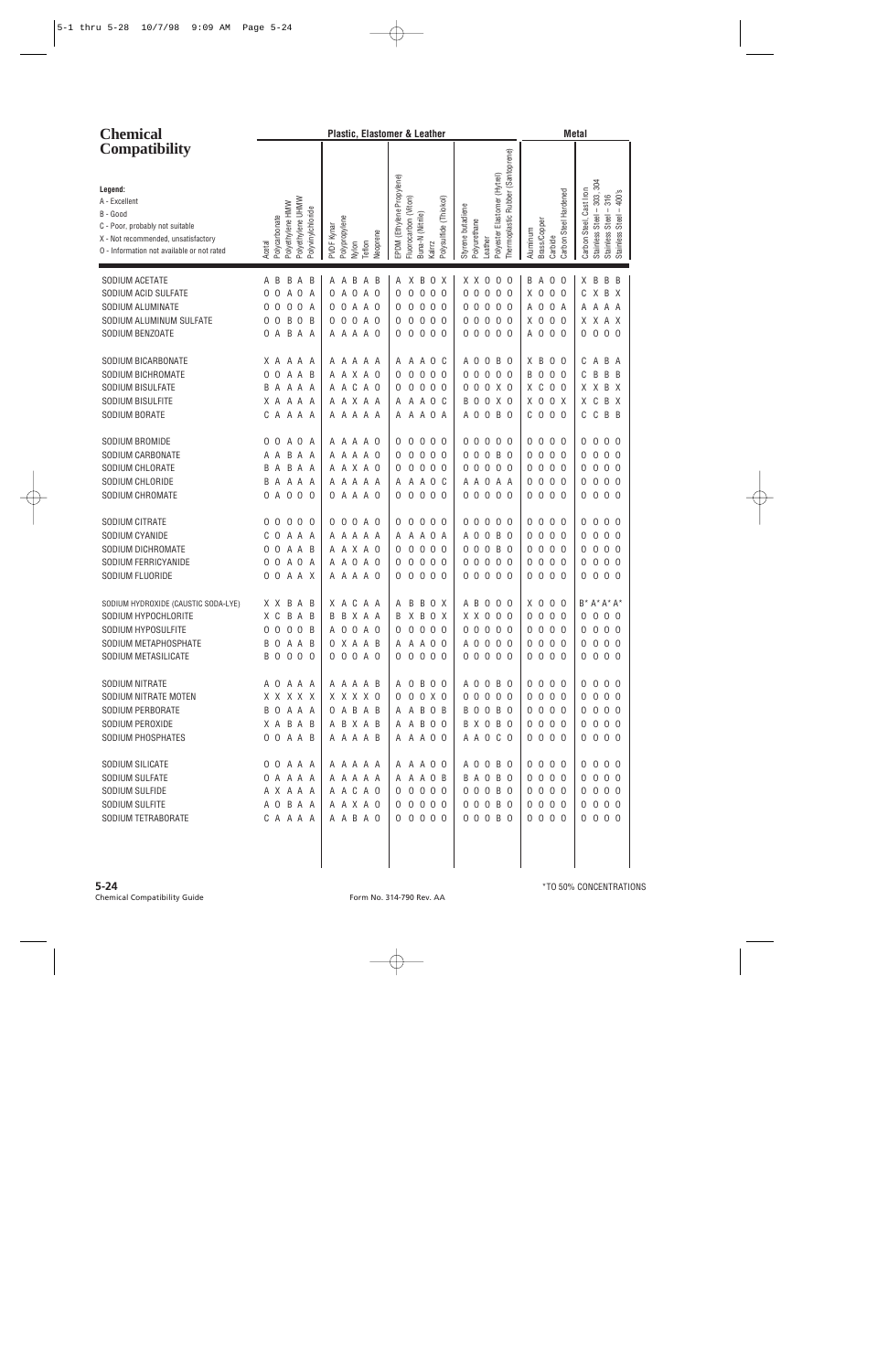| <b>Chemical</b>                                                                                                                                              |                                                                                       | Plastic, Elastomer & Leather                                                                                                                                                                                                                                                                            | <b>Metal</b>                                                                                                                                                                              |
|--------------------------------------------------------------------------------------------------------------------------------------------------------------|---------------------------------------------------------------------------------------|---------------------------------------------------------------------------------------------------------------------------------------------------------------------------------------------------------------------------------------------------------------------------------------------------------|-------------------------------------------------------------------------------------------------------------------------------------------------------------------------------------------|
| <b>Compatibility</b>                                                                                                                                         |                                                                                       |                                                                                                                                                                                                                                                                                                         |                                                                                                                                                                                           |
| Legend:<br>A - Excellent<br>B - Good<br>C - Poor, probably not suitable<br>X - Not recommended, unsatisfactory<br>0 - Information not available or not rated | Polyethylene UHMW<br>Polyethylene HMW<br>Polyvinylchloride<br>Acetal<br>Polycarbonate | Thermoplastic Rubber (Santoprene)<br>Elastomer (Hytrel)<br>EPDM (Ethylene Propylene)<br>Fluorocarbon (Viton)<br>Polysulfide (Thiokol)<br>Styrene butadiene<br>Buna-N (Nitrile)<br>Polypropylene<br>Polyurethane<br>PVDF Kynar<br>Neoprene<br>Polyester <b>F</b><br>Leather<br>Teflon<br>Kalrrz<br>Nylon | 304<br>Carbon Steel, Cast Iron<br>Carbon Steel Hardened<br>400's<br>303,<br>316<br>Stainless Steel -<br>Stainless Steel – 3<br>Stainless Steel – 4<br>Brass/Copper<br>Aluminum<br>Carbide |
| SODIUM THIOSULFATE                                                                                                                                           | CAAAA                                                                                 | A A A A A<br>A A B O B<br><b>BAOOO</b>                                                                                                                                                                                                                                                                  | 0000<br>0000                                                                                                                                                                              |
| SOYBEAN OIL                                                                                                                                                  | A<br>0 0 A<br>B                                                                       | O A B A X<br>X A A O X<br>X B O B O                                                                                                                                                                                                                                                                     | A 0 0 0<br>0 A A A                                                                                                                                                                        |
| <b>SOY SAUCE</b>                                                                                                                                             | $\mathbf 0$<br>000<br>Α                                                               | 00000<br>0 0 A A A<br>A A O O<br>0                                                                                                                                                                                                                                                                      | A 0 0 X<br>X A A O                                                                                                                                                                        |
| <b>STANNIC CHLORIDE</b>                                                                                                                                      | 0 <sub>0</sub><br>A O A                                                               | A A X A X<br>A A A O O<br>A 0 0 B 0                                                                                                                                                                                                                                                                     | X X X X<br>X X X X                                                                                                                                                                        |
| STANNOUS CHLORIDE                                                                                                                                            | 0 A B O B                                                                             | A 0 0 B 0<br>A A X A A<br>A A A O O                                                                                                                                                                                                                                                                     | X X X X<br>x x x x                                                                                                                                                                        |
| <b>STARCH</b>                                                                                                                                                | B <sub>0</sub><br>B<br>0 A                                                            | 0 0 A 0<br>0 0 A B 0<br>0 A A A O<br>0                                                                                                                                                                                                                                                                  | A 0 0 0<br>A A A O                                                                                                                                                                        |
| <b>STEAM</b>                                                                                                                                                 | A A X A X                                                                             | A A A A C<br>A X X O X<br>X X O X O                                                                                                                                                                                                                                                                     | <b>BOO0</b><br>A A A A                                                                                                                                                                    |
| <b>STEARIC ACID</b>                                                                                                                                          | B A B<br>A<br>C                                                                       | 0 B<br><b>BAOBA</b><br>B A A B<br>0 <sub>0</sub><br>B<br>A                                                                                                                                                                                                                                              | <b>BCO0</b><br>X B A B                                                                                                                                                                    |
| STODDARD SOLVENT                                                                                                                                             | C O X<br>A A                                                                          | CAAX<br>X A A A B<br>X A A A X<br>A                                                                                                                                                                                                                                                                     | A A O A<br>A A A A                                                                                                                                                                        |
| <b>STYRENE</b>                                                                                                                                               | 0 X 0 0 X                                                                             | 0 0 B A X<br>X C O X O<br>X B X O X                                                                                                                                                                                                                                                                     | A O<br>0 <sub>0</sub><br>C A A O                                                                                                                                                          |
| SUCROSE SOLUTIONS                                                                                                                                            | A O<br>A<br>$\mathbf 0$<br>- 0                                                        | 0 X 0 B 0<br>0 0 0 A B<br>A A O O<br>Α                                                                                                                                                                                                                                                                  | 0 <sub>0</sub><br>0 <sub>0</sub><br>0<br>000                                                                                                                                              |
| SUGAR JUICE                                                                                                                                                  | $\mathbf 0$<br>0 <sub>0</sub><br>B<br>- B                                             | A A A O<br>0<br>$\mathbf 0$<br>0 <sub>0</sub><br>00000<br>0<br>0                                                                                                                                                                                                                                        | A O<br>0 <sub>0</sub><br>A A A A                                                                                                                                                          |
| <b>SUGAR LIQUIDS</b>                                                                                                                                         | $\mathbf 0$<br>A O<br>A<br>- 0                                                        | O A A A<br>A 0 0<br>0 X A 0 0<br>Α<br>0<br>Α                                                                                                                                                                                                                                                            | A O<br>0 <sub>0</sub><br>A<br>A A<br>0                                                                                                                                                    |
| SULFATE LIQUOR BLACK                                                                                                                                         | 0 <sub>0</sub><br>A A X                                                               | 0 0 0 X 0<br>A C<br>A 0<br>0<br>$\mathbf 0$<br>0 <sub>0</sub><br>0<br>A                                                                                                                                                                                                                                 | X O<br>X B<br>B A<br>0 <sub>0</sub>                                                                                                                                                       |
| SULFATE LIQUOR GREEN                                                                                                                                         | 0 <sub>0</sub><br>A A B                                                               | 0 A B A O<br>0000<br>000X0<br>0                                                                                                                                                                                                                                                                         | $X$ 0 0 0<br>X B<br>B A                                                                                                                                                                   |
| SULFINOL                                                                                                                                                     | 0 <sub>0</sub><br>00<br>0                                                             | $0000$<br>00000<br>0 0 A 0<br>A<br>0                                                                                                                                                                                                                                                                    | 0000<br>A A A O                                                                                                                                                                           |
| SULFITE LIQUOR                                                                                                                                               | $\mathbf 0$<br>000<br>0                                                               | B O A B<br>A B<br>0 X<br><b>BOOOO</b><br>0<br>В                                                                                                                                                                                                                                                         | $X$ 0 0 0<br>X B B X                                                                                                                                                                      |
| SULFOLANE                                                                                                                                                    | 0 X<br>000                                                                            | 0000<br>00000<br>0 A A O<br>0<br>0                                                                                                                                                                                                                                                                      | 0000<br>0 0 A 0                                                                                                                                                                           |
| <b>SULFUR</b>                                                                                                                                                | A A A A B                                                                             | $X$ 0 0 0 0<br>A A A A A<br>A X O X<br>A                                                                                                                                                                                                                                                                | A O<br>0 <sub>0</sub><br>C X X X                                                                                                                                                          |
| <b>SULFUR CHLORIDE</b>                                                                                                                                       | C C X<br>0 <sub>c</sub>                                                               | X A C O X<br>A X A A C<br>$X$ 0 0 $C$ 0                                                                                                                                                                                                                                                                 | X X O O<br>X X B X                                                                                                                                                                        |
| SULFUR DIOXIDE GAS DRY                                                                                                                                       | BAAAA                                                                                 | A C B<br>A A X O X<br>B 0 0 X 0<br>AX                                                                                                                                                                                                                                                                   | BO.<br>0 A<br>A A<br>A A                                                                                                                                                                  |
| SULFUR DIOXIDE GAS WET                                                                                                                                       | C C B A X                                                                             | AXCAB<br>A A X O X<br>X 0 0 X 0                                                                                                                                                                                                                                                                         | <b>BOO0</b><br>X B B B                                                                                                                                                                    |
| <b>SULFUR MOLTEN</b>                                                                                                                                         | X X X X X                                                                             | 0 X X A 0<br>00000<br>00000                                                                                                                                                                                                                                                                             | 0000<br>$0\quad 0\quad 0\quad 0$                                                                                                                                                          |
| SULFUR TRIOXIDE                                                                                                                                              | 00 X 0 B                                                                              | B A X O X<br><b>BOOXO</b><br>X X X A X                                                                                                                                                                                                                                                                  | <b>BOO0</b><br><b>BBBB</b>                                                                                                                                                                |
| SULFURIC ACID - 10%                                                                                                                                          | X X B X X                                                                             | A A X A A<br>A A B O O<br>0 0 0 X 0                                                                                                                                                                                                                                                                     | 0000<br>0000                                                                                                                                                                              |
| SULFURIC ACID - 25%                                                                                                                                          | X X B X X                                                                             | 0 0 0 X A<br>AAXAB<br>B A C O O                                                                                                                                                                                                                                                                         | 0000<br>0000                                                                                                                                                                              |
| SULFURIC ACID - 50%                                                                                                                                          | X X B X X                                                                             | AAXAB<br><b>BAC00</b><br>0 0 0 X A                                                                                                                                                                                                                                                                      | 0000<br>0000                                                                                                                                                                              |
| SULFURIC ACID - 60%                                                                                                                                          | X X C X X                                                                             | AAXAC<br>0 0 0 X A<br>C A X O O                                                                                                                                                                                                                                                                         | 0000<br>0000                                                                                                                                                                              |
| SULFURIC ACID - 75%                                                                                                                                          | X X C X X                                                                             | A A X A X<br>C A X O O<br>0 0 0 X C                                                                                                                                                                                                                                                                     | 0000<br>0 0 0 0                                                                                                                                                                           |
| SULFURIC ACID - 95%                                                                                                                                          | X X C X X                                                                             | ACXAX<br>C A X O O<br>0 0 0 X C                                                                                                                                                                                                                                                                         | 0000<br>B B B O                                                                                                                                                                           |
| SULFURIC ACID - CONCENTRATED                                                                                                                                 | X X C X X                                                                             | ABXAX<br>X A X O O<br>000XX                                                                                                                                                                                                                                                                             | 0000<br>0000                                                                                                                                                                              |
| SULFURIC ACID - FUMING                                                                                                                                       | X X C X X                                                                             | X A X O O<br>000XX<br>A X X A X                                                                                                                                                                                                                                                                         | 0000<br>0000                                                                                                                                                                              |
| SULFURIC ACID AERATED                                                                                                                                        | X X C X X                                                                             | X C X A O<br>00000<br>00000                                                                                                                                                                                                                                                                             | $X$ 0 0 0<br>X B B X                                                                                                                                                                      |
| SULFURIC ACID AIR FREE                                                                                                                                       | X X B X X                                                                             | X C X A O<br>00000<br>0 0 0 X A                                                                                                                                                                                                                                                                         | X O O X<br>X X B X                                                                                                                                                                        |
| SULFURIC ACID BOILING                                                                                                                                        | X X X X X                                                                             | 00000<br>X X X A O<br>00000                                                                                                                                                                                                                                                                             | X O O X<br>X X X X                                                                                                                                                                        |
|                                                                                                                                                              |                                                                                       |                                                                                                                                                                                                                                                                                                         |                                                                                                                                                                                           |
|                                                                                                                                                              |                                                                                       |                                                                                                                                                                                                                                                                                                         |                                                                                                                                                                                           |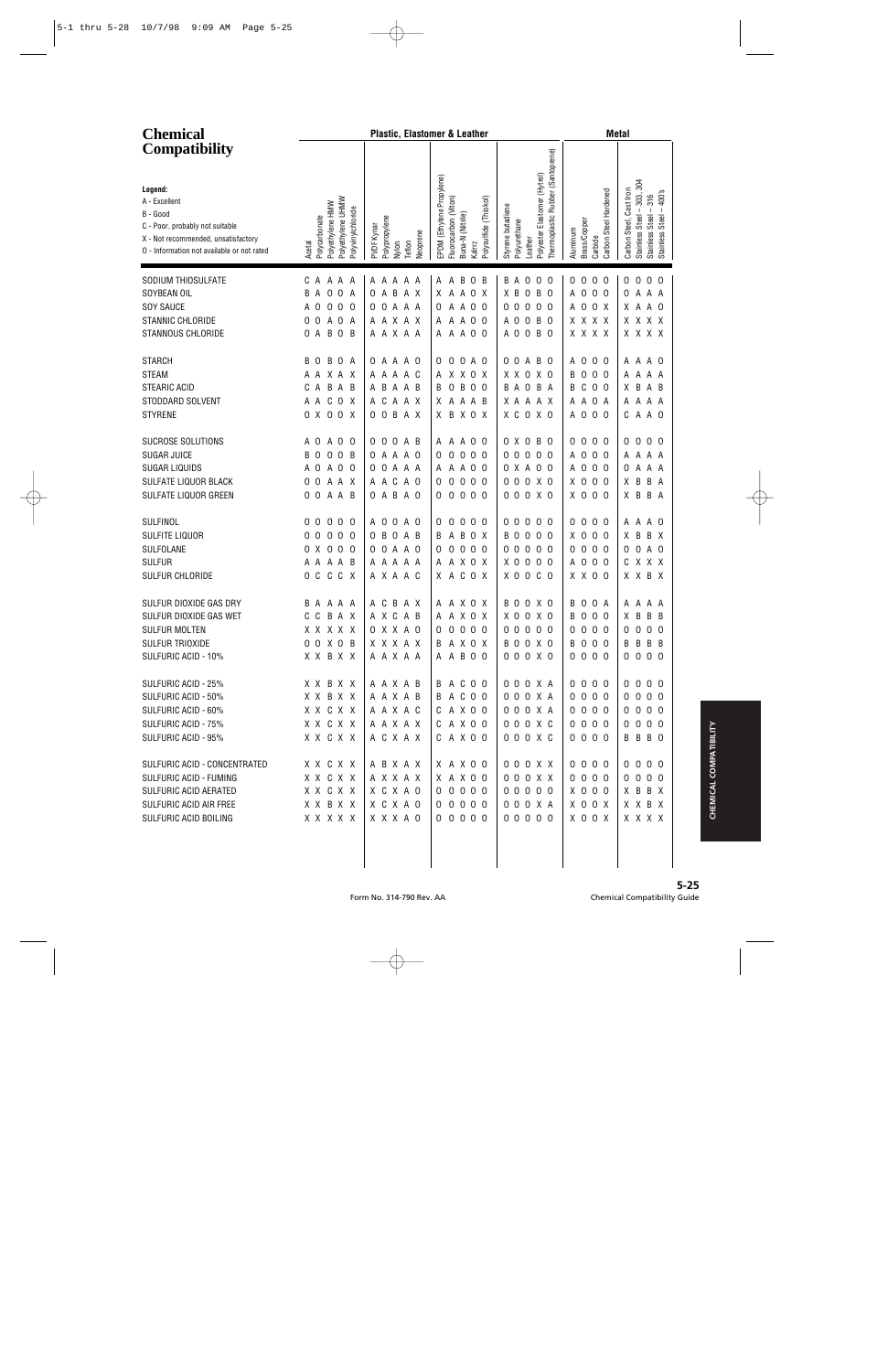| <b>Chemical</b>                                                                                                                                                                                                        |                                                                                                                                                       | <b>Metal</b>                                                                                                                                                                                                                                                                                                                                                            |                                                                                                                                                                                                                                                                                                                                                              |
|------------------------------------------------------------------------------------------------------------------------------------------------------------------------------------------------------------------------|-------------------------------------------------------------------------------------------------------------------------------------------------------|-------------------------------------------------------------------------------------------------------------------------------------------------------------------------------------------------------------------------------------------------------------------------------------------------------------------------------------------------------------------------|--------------------------------------------------------------------------------------------------------------------------------------------------------------------------------------------------------------------------------------------------------------------------------------------------------------------------------------------------------------|
| <b>Compatibility</b>                                                                                                                                                                                                   |                                                                                                                                                       |                                                                                                                                                                                                                                                                                                                                                                         |                                                                                                                                                                                                                                                                                                                                                              |
| Legend:<br>A - Excellent<br>B - Good<br>C - Poor, probably not suitable<br>X - Not recommended, unsatisfactory<br>0 - Information not available or not rated                                                           | Polyethylene UHMW<br>Polyethylene HMW<br>Polyvinylchloride<br>Polycarbonate<br>Acetal                                                                 | Polyester Elastomer (Hytrel)<br>EPDM (Ethylene Propylene)<br>Polysulfide (Thiokol)<br>Fluorocarbon (Viton)<br>Styrene butadiene<br>Buna-N (Nitrile)<br>Polypropylene<br>Polyurethane<br>PVDF Kynar<br>Neoprene<br>Leather<br>Teflon<br>Kalrrz<br>Nylon                                                                                                                  | Thermoplastic Rubber (Santoprene)<br>Stainless Steel - 303, 304<br>Carbon Steel Hardened<br>Carbon Steel, Cast Iron<br>$-400's$<br>316<br>Stainless Steel -<br>Stainless Steel<br>Brass/Copper<br>Aluminum<br>Carbide                                                                                                                                        |
|                                                                                                                                                                                                                        |                                                                                                                                                       |                                                                                                                                                                                                                                                                                                                                                                         |                                                                                                                                                                                                                                                                                                                                                              |
| SULFURIC ACID FUMING OLEUM<br>SULFUROUS ACID<br><b>TALL OIL</b><br><b>TALLOW</b><br><b>TANNIC ACID</b>                                                                                                                 | X X X X X<br>B<br>X <sub>0</sub><br>A A<br>0<br>В<br>0 A<br>0<br>C<br>0<br>A A A<br>C<br>B<br>Χ<br>A A                                                | X X X A X<br>X A X O X<br>X X O X O<br>A A X A B<br>B<br>C<br>$\overline{0}$<br>A<br>0 X<br>B<br>B<br>A A O A O<br>$\mathsf{O}\xspace$<br>0 <sub>0</sub><br>$\mathbf 0$<br>$\overline{0}$<br>$\overline{0}$<br>0<br>0<br>$\mathsf 0$<br>0 A A A 0<br>$\mathsf{O}$<br>0 <sub>0</sub><br>$\overline{0}$<br>$\overline{0}$<br>0<br>0<br>A A X A A<br>A A A O A<br>A O<br>B | $\mathbf 0$<br>$\mathsf{O}$<br>X<br>B<br>B<br>B<br>X<br>- B<br>X X B X<br>C <sub>0</sub><br>$\mathbf 0$<br>$\overline{0}$<br>X<br>B<br>$\overline{0}$<br>B<br>B X<br>0 <sub>0</sub><br>$\mathbf 0$<br>C<br>0<br>B<br>$\overline{0}$<br>0 <sub>0</sub><br>$\mathbf 0$<br>C<br>Α<br>A 0<br>Α<br>0<br>X <sub>0</sub><br>0 <sub>0</sub><br>B<br>B A<br>X.<br>A B |
| <b>TANNIN</b><br><b>TANNING LIQUOR</b><br>TAR AND TAR OIL<br>TAR, BITUMINOUS<br><b>TARTARIC ACID</b>                                                                                                                   | 0<br>A<br>0<br>0 <sub>0</sub><br>$\mathbf 0$<br>B<br>0<br>X<br>A<br>0<br>В<br>0 X<br>А<br>$\mathbf 0$<br>$\mathbf 0$<br>0<br>0<br>- 0<br>X B<br>B A B | 00A A A<br>0<br>A O O<br>- 0<br>0<br>0<br>0<br>$\mathbf 0$<br>O B A<br>A 0<br>$\mathbf 0$<br>0 <sub>0</sub><br>$\overline{0}$<br>$\overline{0}$<br>0<br>0<br>O A C<br>A C<br>$\mathsf{O}$<br>0 <sub>0</sub><br>$X$ 0 0<br>C<br>Α<br>0 0 0 A X<br>X A B O O<br>0 <sub>0</sub><br>$\overline{0}$<br><b>BABAB</b><br>A A O C<br>A O B A<br>B<br>B                          | 0 <sub>0</sub><br>0<br>0<br>0 <sub>0</sub><br>0<br>0<br>0<br>0<br>$\mathbf 0$<br>$\mathbf 0$<br>0 <sub>0</sub><br>A<br>A O<br>А<br>0<br>0<br>$\mathbf 0$<br><b>B</b> 0<br>B<br>A B<br>A<br>Α<br>A<br>A<br>$\overline{0}$<br><b>B</b> 0<br>$\mathbf 0$<br>A<br>A A<br>A<br>A<br>A<br>X C<br>0 X<br>B<br>B X<br>X.                                             |
| TETRA ETHYL LEAD<br>TETRACHLOROACETIC ACID<br>TETRACHLOROETHANE<br><b>TETRACHLOROETHYLENE</b><br><b>TETRAHYDROFURAN</b>                                                                                                | 0<br>X O X<br>0<br>0<br>$\mathbf 0$<br>0 X<br>0<br>0<br>$\mathbf 0$<br>0 X<br>А<br>X X B X<br>0<br>A X X B X                                          | A X O A B<br>$X$ 0 0<br>X A B O O<br><b>BOOAO</b><br>$\mathsf 0$<br>000<br>$\overline{0}$<br>$\overline{0}$<br>0<br>0<br>A A C A O<br>$\mathsf 0$<br>000<br>$\overline{0}$<br>$\overline{0}$<br>0<br>0<br>A X X A X<br>X A X O C<br>X X O<br>CCAAX<br>X C O C X<br>B X X O A                                                                                            | $\overline{0}$<br>0 <sub>0</sub><br>0<br>A A O<br>A<br>- 0<br>A<br>X O<br>$\overline{0}$<br>X X X X<br>0 <sub>0</sub><br>0<br>$X$ 0<br>$\overline{0}$<br>B<br>A O<br>0 X<br>B<br>0<br>$\mathsf{O}$<br>$\overline{0}$<br><b>B</b> 0<br>0 <sub>0</sub><br>0<br>B<br>- 0<br>Α<br>X 0 0 0<br>A A A O                                                             |
| TETRAHYDRONAPHTHALENE<br>TETRAPHOSPHORIC ACID<br>THIONYL CHLORIDE<br>TIN MOLTEN<br>TIN TETRACHLORIDE                                                                                                                   | X X A O<br>0<br>X X 0 0 0<br>X X C X<br>B<br>X X X X X<br>0 A O B<br>0                                                                                | 0 X A A O<br>0<br>0<br>0 <sub>0</sub><br>00<br>0<br>0<br>A O B A O<br>$\mathsf 0$<br>000<br>000<br>0<br>X X X A X<br><b>B X 0 0</b><br>$X$ $X$ $0$ $0$ $0$<br>C<br>X X X X X<br>X X X X X<br>X X X O O<br>A A X A O<br>0000<br>00000<br>0                                                                                                                               | 0 <sub>0</sub><br>0 <sub>0</sub><br>0<br>0<br>A<br>0<br>0<br>0<br>X <sub>0</sub><br>$\sf B$<br>B X<br>0 <sub>0</sub><br>$\overline{0}$<br>X.<br>0<br>$X$ 0 0<br>0 X 0<br>0<br>X.<br>X <sub>0</sub><br>$\overline{0}$<br>C<br>$C$ $C$<br>- 0<br>0<br>X 0 0 0<br>X X X X                                                                                       |
| TITANIUM TETRACHLORIDE<br>TOLUENE AT 70°<br><b>TOMATO JUICE</b><br>TOMATO PULP AND JUICE<br>TRANSFORMER OIL                                                                                                            | 0 A X O X<br>C X X C <sup>1</sup> X<br>OAAAA<br><b>BOOOA</b><br>CAOAX                                                                                 | X A B O C<br>$X$ $X$ $0$ $0$ $0$<br>B X A A X<br>B X A A X<br>X A X O C<br>X X O C X<br>00000<br>00000<br>A A A A O<br>0 A B A O<br>0 0 A 0 0<br>00000<br>O X A A B<br>X A A O A<br>X A 0 0 0                                                                                                                                                                           | $X$ 0 0 0<br>B B<br>B<br>B<br>A 0 0 0<br>A A A A<br>A 0 0 0<br>X A A X<br><b>BOO0</b><br>O A A B<br>A 0 0 0<br>B A A O                                                                                                                                                                                                                                       |
| TRANSMISSION FLUID, TYPE A<br>TRIBUTYL CITRATE<br>TRIBUTYL PHOSPHATE<br>TRICHLOROACETIC ACID<br>TRICHLOROETHANE                                                                                                        | 00000<br>0 X C O X<br>00X0X<br>O A C O X<br>0 X X O X                                                                                                 | 0 0 0 A A<br>X A A O O<br>000B0<br>0 C O A O<br>00000<br>00000<br>B X X O B<br>A X A A X<br>X X O C O<br>B C B O O<br>BBXAX<br>B X O X O<br>B X X A X<br>X A X O X<br>X X O X X                                                                                                                                                                                         | A 0 0 A<br>A A A A<br>0 0 0 0<br>0000<br>0000<br>B A A O<br>X O O X<br>X X X X<br>X 0 0 0<br><b>BOA0</b>                                                                                                                                                                                                                                                     |
| TRICHLOROETHYLENE<br>TRICHLOROMONOFLUOROETHANE<br><b>TRICHLOROPROPANE</b><br>TRICHLOROTRIFLUOROETHANE<br>TRICRESYL PHOSPHATE<br>TRIETHANOLAMINE<br><sup>1</sup> Suitable for use where some swelling can be tolerated. | B X X C <sup>1</sup> B<br>00000<br>00000<br>0 X 0 0 X<br>0000X<br>BOCAX                                                                               | X X X A X<br>$X$ 0 $X$ 0 0<br>0 X 0 X X<br>00000<br>00000<br>0 0 A A 0<br>0 0 0 A 0<br>00000<br>00000<br>00000<br>000AX<br>A A A A O<br>X B A A C<br>X X O C O<br>A A X A B<br>A X B O X<br>X X A A A<br>B X O X O                                                                                                                                                      | $X$ 0 0 0<br>B B B B<br>A 0 0 0<br>OAAA<br>0000<br>A A A A<br>A 0 0 0<br>X A A A<br>$X$ 0 0 0<br>A B B O<br><b>BOO0</b><br>A A A O                                                                                                                                                                                                                           |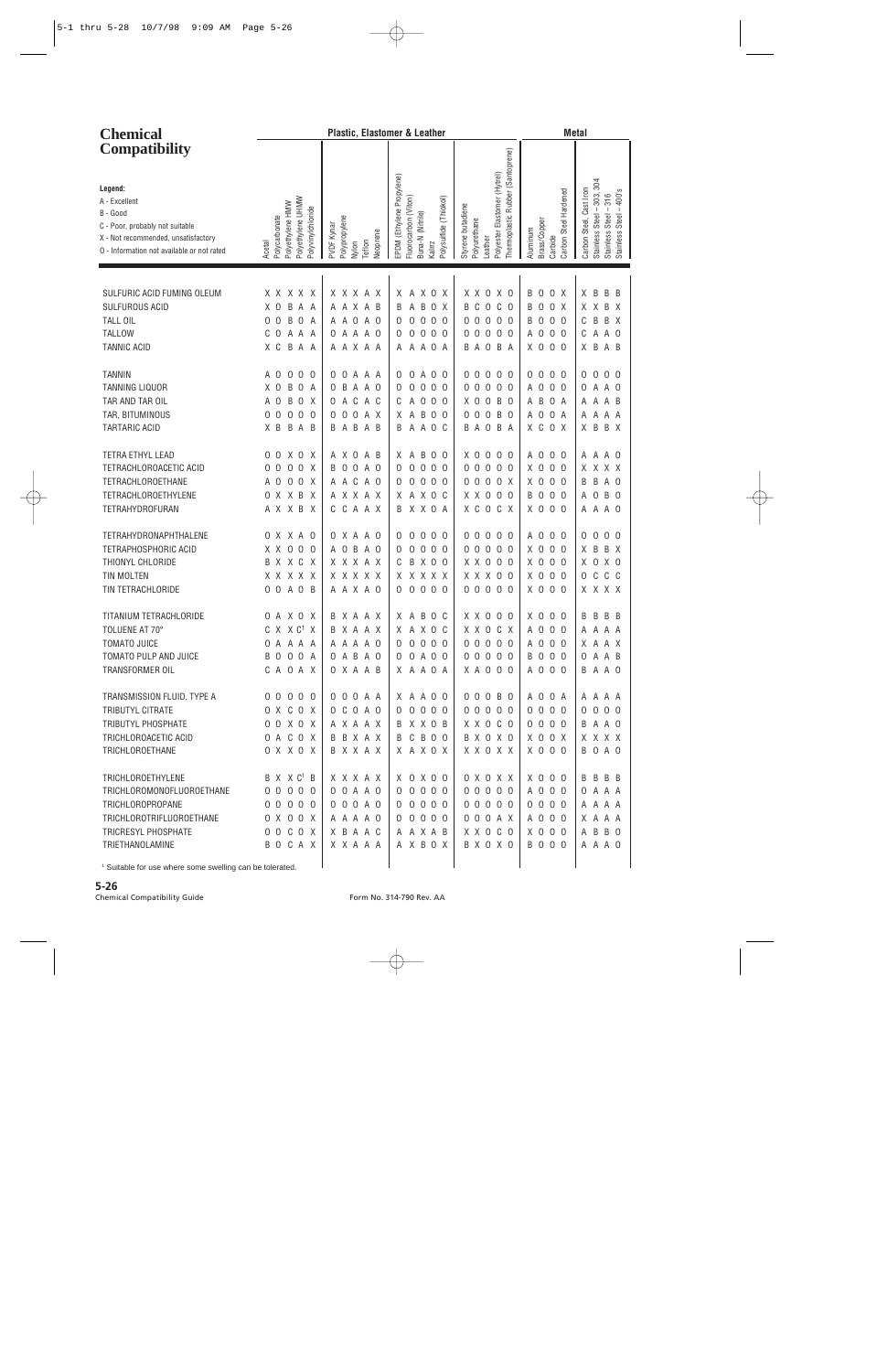| <b>Chemical</b>                                                                                                                                              |                                                                                       | Plastic, Elastomer & Leather                                                                                                                                           | <b>Metal</b>                                                                                                                                                                                                                                                                                      |
|--------------------------------------------------------------------------------------------------------------------------------------------------------------|---------------------------------------------------------------------------------------|------------------------------------------------------------------------------------------------------------------------------------------------------------------------|---------------------------------------------------------------------------------------------------------------------------------------------------------------------------------------------------------------------------------------------------------------------------------------------------|
| <b>Compatibility</b>                                                                                                                                         |                                                                                       |                                                                                                                                                                        |                                                                                                                                                                                                                                                                                                   |
| Legend:<br>A - Excellent<br>B - Good<br>C - Poor, probably not suitable<br>X - Not recommended, unsatisfactory<br>O - Information not available or not rated | Polyethylene UHMW<br>Polyethylene HMW<br>Polyvinylchloride<br>Polycarbonate<br>Acetal | EPDM (Ethylene Propylene)<br>Polysulfide (Thiokol)<br>Fluorocarbon (Viton)<br>Buna-N (Nitrile)<br>Polypropylene<br>PVDF Kynar<br>Neoprene<br>Teflon<br>Kalrrz<br>Nylon | Thermoplastic Rubber (Santoprene)<br>Polyester Elastomer (Hytrel)<br>304<br>Carbon Steel, Cast Iron<br>Carbon Steel Hardened<br>Stainless Steel - 400's<br>Stainless Steel - 303,<br>Stainless Steel - 316<br>Styrene butadiene<br>Polyurethane<br>Brass/Copper<br>Aluminum<br>Carbide<br>Leather |
| TRIETHYL PHOSPHATE                                                                                                                                           | 0<br>0<br>0<br>0<br>-0                                                                | X O<br>0<br>$\mathbf 0$<br>A O<br>0<br>0<br>0 <sub>0</sub>                                                                                                             | $0\quad 0\quad 0$<br>0 <sub>0</sub><br>0<br>A<br>0 <sub>0</sub><br>А<br>A<br>A O                                                                                                                                                                                                                  |
| TRIETHYLAMINE                                                                                                                                                | 0 <sub>0</sub><br>A<br>0<br>C                                                         | 0<br>XAA O<br>0 <sub>0</sub><br>B<br>0<br>0                                                                                                                            | 00000<br>0 <sub>0</sub><br>0<br>0<br>0<br>0<br>A O                                                                                                                                                                                                                                                |
| TRIETHYLENE GLYCOL                                                                                                                                           | A O<br>B<br>C<br>0                                                                    | A A A O<br>0<br>0 <sub>0</sub><br>0<br>0<br>0                                                                                                                          | 00000<br>0 <sub>0</sub><br>0 <sub>0</sub><br>0<br>0<br>0<br>0                                                                                                                                                                                                                                     |
| TRIPHENYL PHOSPHITE                                                                                                                                          | 000<br>0<br>X                                                                         | 0<br>A<br>A O<br>$\mathbf 0$<br>0 <sub>0</sub><br>0<br>0<br>0                                                                                                          | 00000<br>0 <sub>0</sub><br>0<br>С<br>A A<br>A<br>A                                                                                                                                                                                                                                                |
| TRIPROPYLENE GLYCOL                                                                                                                                          | B B C<br>0 A                                                                          | 0 A O A O<br>000<br>0<br>0                                                                                                                                             | 00000<br>00<br>0 <sub>0</sub><br>0 <sub>0</sub><br>0<br>0                                                                                                                                                                                                                                         |
|                                                                                                                                                              |                                                                                       |                                                                                                                                                                        |                                                                                                                                                                                                                                                                                                   |
| <b>TRISODIUM PHOSPHATE</b><br><b>TUNG OIL</b>                                                                                                                | 0<br>0<br>A A<br>B<br>00X                                                             | B<br>0<br>A<br>A O<br>0<br>0<br>0 <sub>0</sub><br>A<br>A O<br>A B                                                                                                      | 0 0 0 A 0<br>X O<br>0 <sub>0</sub><br>B<br>B<br>B<br>А<br>хc<br>0 B 0<br>0 <sub>0</sub>                                                                                                                                                                                                           |
| <b>TURBINE OIL</b>                                                                                                                                           | 0<br>0<br>0 <sub>0</sub><br>Α<br>0<br>- 0                                             | A<br>0 B<br>0<br>X<br>A<br>$\boldsymbol{0}$<br>0<br>A X<br>Χ<br>A<br>A<br>0 <sub>0</sub><br>0                                                                          | 0<br>В<br>Α<br>A<br>A A<br>0 A O O O<br>0 A<br>0<br>A A<br>А<br>А<br>A                                                                                                                                                                                                                            |
| TURPENTINE                                                                                                                                                   | A X X X C                                                                             | C<br>A X<br>А<br>Χ<br>A<br>A<br>0 B<br>A                                                                                                                               | X X O B X<br>C<br>0 <sub>0</sub><br>A B<br>В<br>А<br>Α                                                                                                                                                                                                                                            |
| UNDECYL ALCOHOL                                                                                                                                              | C<br>$C$ $O$ $C$<br>0                                                                 | B<br>$\mathbf 0$<br>A 0<br>000<br>0<br>0<br>0                                                                                                                          | 00000<br>$\mathbf 0$<br>0 <sub>0</sub><br>0 <sub>0</sub><br>0<br>0<br>0                                                                                                                                                                                                                           |
|                                                                                                                                                              |                                                                                       |                                                                                                                                                                        |                                                                                                                                                                                                                                                                                                   |
| UREA                                                                                                                                                         | AX.<br>B A C                                                                          | A A C<br>A O<br>0<br>0 <sub>0</sub><br>0<br>0                                                                                                                          | 0 0 0 B 0<br>B<br>0<br>0 <sub>0</sub><br>B<br>B<br>- 0<br>В                                                                                                                                                                                                                                       |
| URIC ACID                                                                                                                                                    | 0<br><b>BOO</b><br>0                                                                  | 0 A A O<br>$\mathbf 0$<br>0 <sub>0</sub><br>0<br>0<br>0                                                                                                                | 0 0 0 X A<br>0 <sub>0</sub><br>ΧO<br>B<br>B B<br>0                                                                                                                                                                                                                                                |
| URINE                                                                                                                                                        | 0<br>A A A<br>C                                                                       | 0<br>0 <sub>0</sub><br>A A A A O<br>0<br>0                                                                                                                             | 00000<br>$\mathbf 0$<br>0 <sub>0</sub><br>B<br>A O<br>В<br>A                                                                                                                                                                                                                                      |
| <b>VANILLA EXTRACT</b>                                                                                                                                       | 0 <sub>0</sub><br>0<br>0<br>- 0                                                       | $\mathbf 0$<br>0<br>A X<br>X A O O<br>0<br>0                                                                                                                           | 00000<br>0 <sub>0</sub><br>0<br>0<br>0<br>А<br>A O                                                                                                                                                                                                                                                |
| <b>VARNISH</b>                                                                                                                                               | 0<br>C A X<br>0                                                                       | 0 A A A X<br>A B A A<br>X                                                                                                                                              | X C A O O<br>B<br>0 <sub>0</sub><br>A A<br>A<br>А<br>A                                                                                                                                                                                                                                            |
| <b>VEGETABLE JUICES</b>                                                                                                                                      | 0<br>0<br>0<br>A<br>- 0                                                               | 0<br>A<br>A X<br>0 <sub>0</sub><br>0<br>0<br>0<br>A                                                                                                                    | 00000<br>ΧO<br>0 X<br>A O<br>Χ<br>A                                                                                                                                                                                                                                                               |
| <b>VEGETABLE OIL</b>                                                                                                                                         | X O<br>ΑO<br>- 0                                                                      | 0<br>A X<br>A<br>A<br>A<br>0 <sub>0</sub><br>0<br>X                                                                                                                    | 00A00<br>0 <sub>B</sub><br>B<br>В<br>A A<br>А<br>A                                                                                                                                                                                                                                                |
| VEGETABLE OIL (HOT)                                                                                                                                          | 0 <sub>0</sub><br>0<br>0<br>- 0                                                       | $\mathbf 0$<br>A<br>A O<br>0<br>0 <sub>0</sub><br>0<br>0<br>0                                                                                                          | 00A00<br>0 <sub>B</sub><br>B<br>B A<br>В<br>А<br>В                                                                                                                                                                                                                                                |
| VINEGAR                                                                                                                                                      | B A A<br>A<br>C                                                                       | A<br>B<br>A B<br>B<br>Α<br>0 B<br>A<br>Α                                                                                                                               | B X A C O<br>0 <sub>0</sub><br>В<br>0<br>C<br>B<br>A B                                                                                                                                                                                                                                            |
| <b>VINYL ACETATE</b>                                                                                                                                         | 0<br>B X X<br>0                                                                       | A X O A O<br>$0000$<br>0                                                                                                                                               | 00000<br>A O<br>0 <sub>0</sub><br>C<br>A O<br>A                                                                                                                                                                                                                                                   |
| VINYL CHLORIDE                                                                                                                                               | 0 0 X<br>0<br>0                                                                       | B<br>0<br>A<br>AX<br>X<br>A X O O                                                                                                                                      | X X O O O<br>B<br>0<br>0 <sub>0</sub><br>B<br>A A<br>Α                                                                                                                                                                                                                                            |
| VINYLIDINE CHLORIDE                                                                                                                                          | 0 X X 0 X                                                                             | B X O A O<br>0000<br>0                                                                                                                                                 | 00000<br>A 0 0 0<br>0<br>0<br>00                                                                                                                                                                                                                                                                  |
| WATER                                                                                                                                                        | A 0 A 0 A                                                                             | 0 B O A A<br>A A A A O                                                                                                                                                 | 0 A O A A<br>A 0 0 X<br>X A A A                                                                                                                                                                                                                                                                   |
| WATER-BRINE, PROCESS, BEVERAGE                                                                                                                               | A O A O A                                                                             | 0 0 0 A A<br>A A A A O                                                                                                                                                 | $0 \times 0 0 0$<br>000X<br>X B B X                                                                                                                                                                                                                                                               |
| WATER, ACID MINE                                                                                                                                             | A 0 A 0 A                                                                             | O B A A B<br>A A A A O                                                                                                                                                 | $0 \times 0 0 0$<br>X X O X<br>X B B X                                                                                                                                                                                                                                                            |
| WATER, BOILER FEED                                                                                                                                           | 00000                                                                                 | 00000<br>00000                                                                                                                                                         | 00000<br>$X$ 0 0 0<br>B A A A                                                                                                                                                                                                                                                                     |
| WATER, BRACKISH                                                                                                                                              | 0 0 A 0 0                                                                             | 0 0 B A 0<br>$00000$                                                                                                                                                   | 00000<br>$X$ 0 0 0<br>O A A A                                                                                                                                                                                                                                                                     |
| WATER, DEIONIZED                                                                                                                                             | 00000                                                                                 | 00000<br>00000                                                                                                                                                         | 00000<br>A 0 0 0<br>A A A O                                                                                                                                                                                                                                                                       |
| WATER, DEMINERALIZED                                                                                                                                         | 00000                                                                                 | 00000<br>00000                                                                                                                                                         | 00000<br>0000<br>0 A A O                                                                                                                                                                                                                                                                          |
| WATER, DISTILLED                                                                                                                                             | A O A O A                                                                             | O B A A A<br>A A A A O                                                                                                                                                 | 0 A A O A<br>A A O X<br>X A A A                                                                                                                                                                                                                                                                   |
| WATER, FRESH                                                                                                                                                 | A A A A A                                                                             | A A A A X<br>A A A A A                                                                                                                                                 | A C A A A<br>B C O O<br>X A A A                                                                                                                                                                                                                                                                   |
| WATER, SALT                                                                                                                                                  | A A A A A                                                                             | A A A A X<br>AAAAB                                                                                                                                                     | A X A A A<br>X C O X<br>X B B X                                                                                                                                                                                                                                                                   |
| WAX                                                                                                                                                          | A 0 0 A 0                                                                             | 0 0 A A 0<br>00000                                                                                                                                                     | 00000<br>A 0 0 0<br>0 A A A                                                                                                                                                                                                                                                                       |
| WHISKEY                                                                                                                                                      | B A X A A                                                                             | A A A O X<br>A A A A A                                                                                                                                                 | A B O B O<br>$C$ 0 0 0<br>X A A C                                                                                                                                                                                                                                                                 |
| WHISKEY AND WINES                                                                                                                                            | A O A O A                                                                             | 0 0 A A A<br>A A A O O                                                                                                                                                 | $0 \times 0$ B O<br><b>BBOX</b><br>X A A X                                                                                                                                                                                                                                                        |
|                                                                                                                                                              |                                                                                       |                                                                                                                                                                        |                                                                                                                                                                                                                                                                                                   |
|                                                                                                                                                              |                                                                                       |                                                                                                                                                                        |                                                                                                                                                                                                                                                                                                   |
|                                                                                                                                                              |                                                                                       |                                                                                                                                                                        |                                                                                                                                                                                                                                                                                                   |